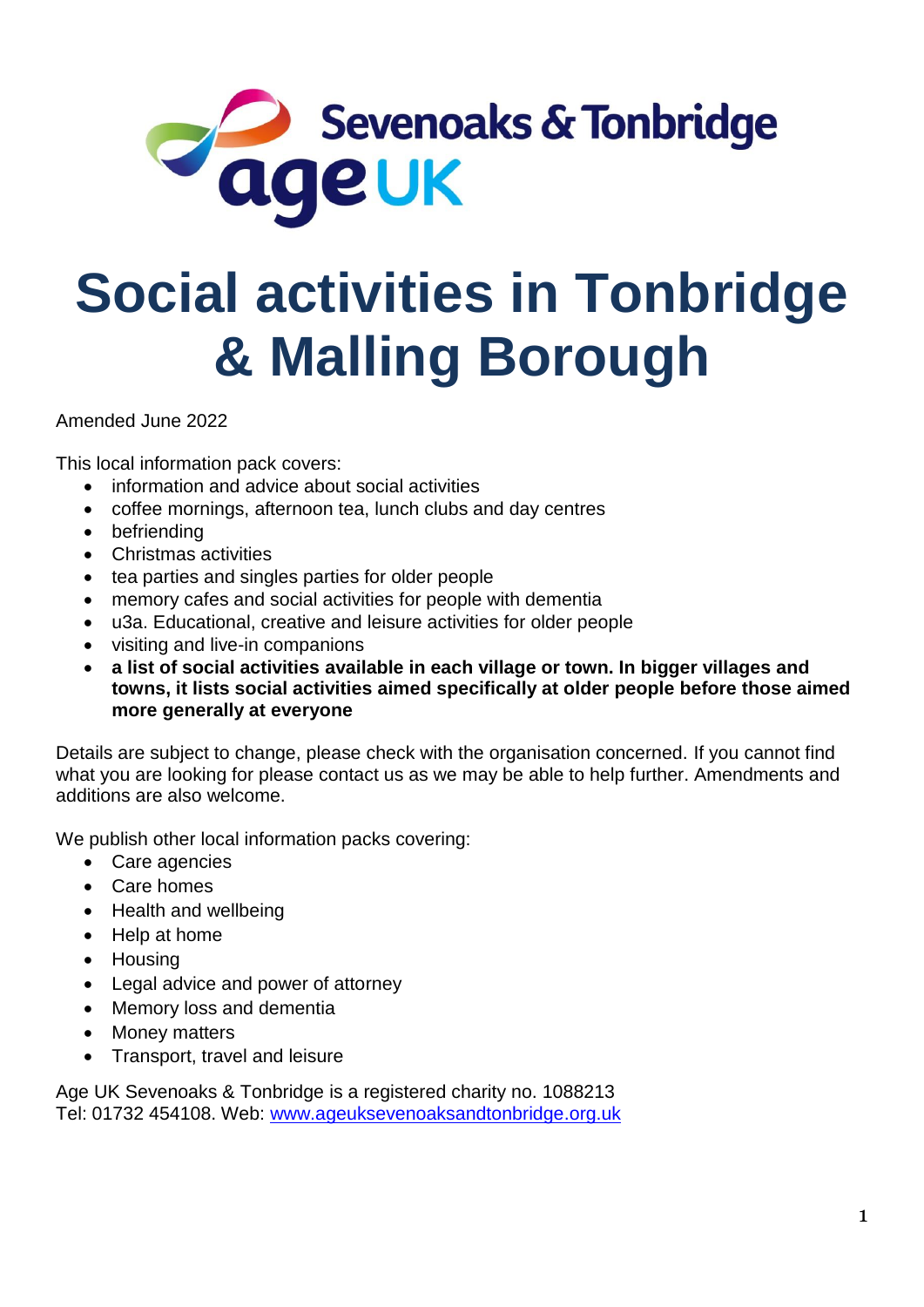# **Contents**

| Ightham |  |
|---------|--|
|         |  |
|         |  |
|         |  |
|         |  |
|         |  |
|         |  |
|         |  |
| Ryarsh. |  |
|         |  |
|         |  |
|         |  |
|         |  |
|         |  |
|         |  |
|         |  |
|         |  |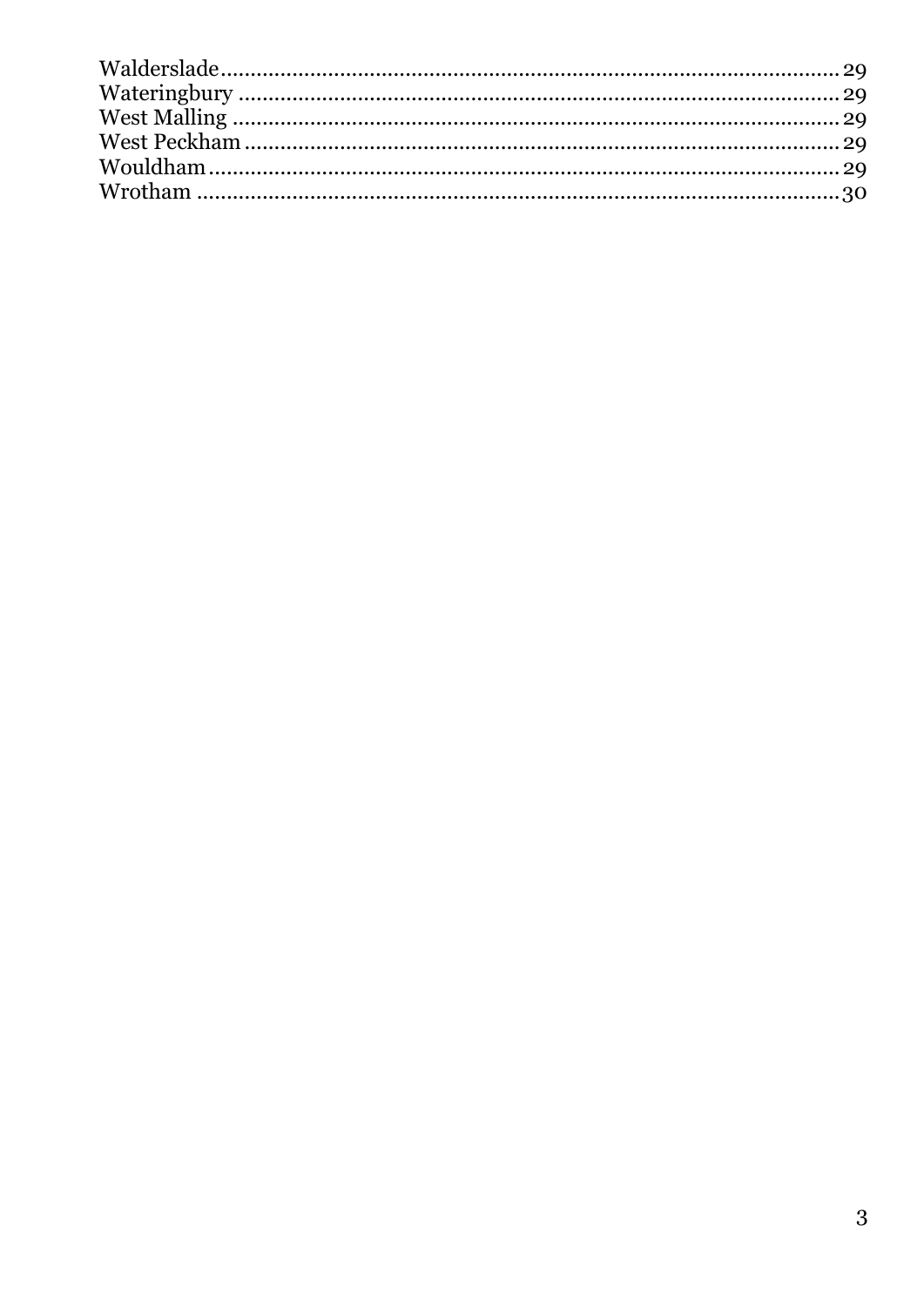# <span id="page-3-0"></span>**Information and advice**

# **Age UK Sevenoaks & Tonbridge**

5 Bradford St, Tonbridge TN9 1DU

Tel: 01732 366100

Email: [tonbridge.office@ageuksevenoaksandtonbridge.org.uk](mailto:tonbridge.office@ageuksevenoaksandtonbridge.org.uk) Web: [www.ageuksevenoaksandtonbridge.org.uk](http://www.ageuksevenoaksandtonbridge.org.uk/)

We provide information about social activities. There are many ways of getting more social contact to avoid isolation or loneliness. Here are some examples:

- Day centres providing lunch and organising optional activities
- Lunch clubs to just get a hot meal and have a chat
- Drop in sessions such as coffee mornings or strength & mobility classes
- U3a. These are a network of local educational, creative and leisure activities for older people. No qualifications are required or awarded so it's not like a conventional college. There are local branches in Tonbridge and Kings Hill
- Volunteering for charities
- Joining clubs, societies or other local groups

Details of these activities and many others appear later on in this information pack. There are also other ways of getting social contact:

- Getting a pet
- Going to bingo

#### **Independent Age**

6 Avonmore Rd, London W14 8RL Tel: 0800 319 6789, 020 7605 4200 Email: [advice@independentage.org](mailto:advice@independentage.org) Web: [www.independentage.org](http://www.independentage.org/)

Free telephone and email service offering advice on social activities. (A similar service is also offered by Age UK)

# **Lifebook**

This enables you to record all sorts of useful details which will not only help you to be more organised but could also be invaluable to a family member or a friend if they need to locate important information about you in an emergency. You simply follow the step-by-step instructions to fill in the various sections with your details, contacts and locations of important documents. The life contacts section deals with recording details of clubs or anything else you belong to. The LifeBook is available in both a booklet and computer versions. More information from Age UK Tel: 0345 685 1061 Web: www.ageuk.org.uk/lifebook

# **Community Navigators**

Community Navigators may be able to provide information about social activities in Sevenoaks. Contact INVOLVE Tel: 0300 081 0005 Email: communitynavigation@involvekent.org.uk

# <span id="page-3-1"></span>**Drop in sessions**

You can just drop in. There may be a small charge. Tea and coffee are available. Games, crosswords and puzzles are sometimes available too. If they take place in a church everyone is welcome regardless of faith

- **Aylesford**
	- o **Dementia café**. Magnolia Place, Heart of Kent Hospice, Preston Hall, Aylesford ME 20 7PU. 1st Sat of the month 10.30am-12.30pm. Contact Tracy Jackson Tel: 01622 792200 Email: [enquiries@hokh.co.uk](mailto:enquiries@hokh.co.uk) Web: [www.hokh.org](http://www.hokh.org/)
	- o **Mobility, strength & balance class**. Wednesdays 10.30am-12pm. Community Centre, Forstal Rd. £4. Contact Sue Larken Tel: 07867 648667 Email: [suelarken@ageuksevenoaksandtonbridge.org.uk](mailto:suelarken@ageuksevenoaksandtonbridge.org.uk)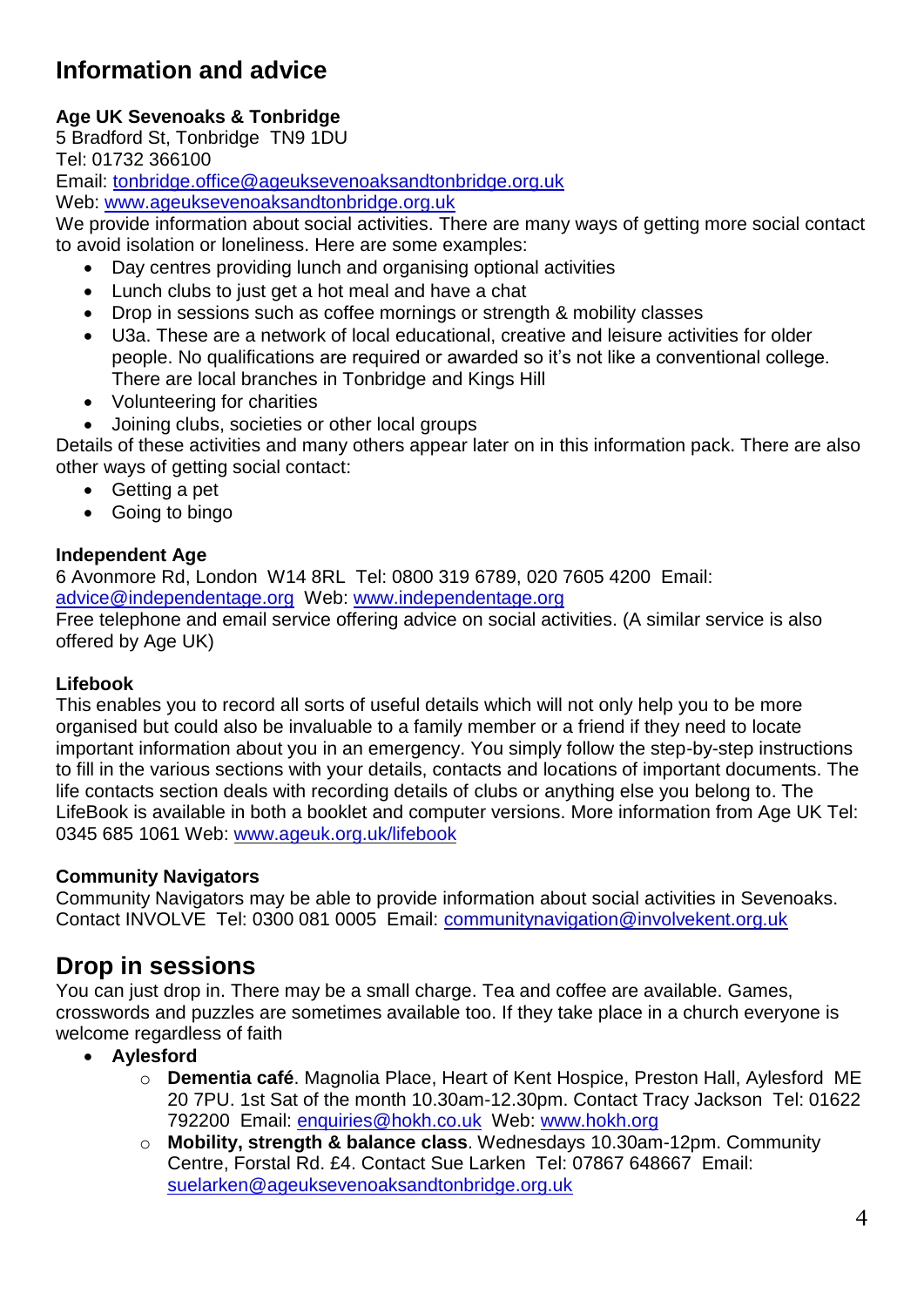- **East Malling memory café**. East Malling Centre, Chapmans Way. 2<sup>nd</sup> Thu of the month 2-4pm. Contact Liz Simpson Tel: 07463 222733
- **East Peckham**
	- o **CAMEO (Come & Meet Each Other) coffee morning**. Thursdays 10.30am-12pm
	- o **Carer's Café**. Open to everyone including carers, the people they are caring for and former carers. 2nd & 4th Friday of each month 1.30-3pm at Curran Hall, Pound Rd. Also 1st Tuesday of each month 10.30am-12pm at Parish Council Offices, Jubilee Rd. Contact Sandra Edmonds, Community Warden Tel: 07969 584183
	- o **Fancy a Cuppa coffee morning**. Tuesdays at Curran Hall, Pound Rd. Contact Sandra Edmonds, Community Warden Tel: 07969 584183
- **Golden Green**
	- o **Coffee morning**. Village hall. Tuesdays 10am. Contact Alec Pelmore Tel: 01732 850739
	- o **Mobility, strength & balance class**. Mondays 10.30am-12pm. Village hall, Three Elms Lane. £4. Contact Sue Larken Tel: 07867 648667 Email: [suelarken@ageuksevenoaksandtonbridge.org.uk](mailto:suelarken@ageuksevenoaksandtonbridge.org.uk)
- **Hildenborough**
	- o **Coffee & chat**. Hildenborough Library. Tel: 01732 838729
	- o **Forget-me-Not cafe** (for everyone including people with memory loss). St John's Church Centre, Foxbush. 2<sup>nd</sup> Wednesday of every month 11am-12.30pm. Tel: 01732 759854 Email: [hello@forgetmenotcafe.org.uk](mailto:hello@forgetmenotcafe.org.uk) Web: [www.forgetmenotcafe.org.uk](http://www.forgetmenotcafe.org.uk/)
- **Offham Time to Talk café**. Spadework Garden Centre. 1<sup>st</sup> Mon of the month 2.30-4.30pm. Contact Mick Smithson Tel: 01732 870002
- **Plaxtol Afternoon Tea**. Plaxtol Church 3<sup>rd</sup> Thursday of every month
- **Ryarsh mobility, strength & balance class**. Tuesdays 10am-12pm. Village hall. £3.50. Contact Sue Larken Tel: 07867 648667 Email: [suelarken@ageuksevenoaksandtonbridge.org.uk](mailto:suelarken@ageuksevenoaksandtonbridge.org.uk)
- **Snodland dementia café.** Christchurch Hall. 2<sup>nd</sup> & 4<sup>th</sup> Mon of the month 10am-12pm
- **Stansted coffee morning**. Stansted Church. Thursdays
- **Tonbridge** 
	- o **Age UK Coffee & Company**. Forsyth Hall, 5 Bradford St. Tuesdays 10am-12pm. £2. Tel: 01732 366100. Email: [tonbridge.office@ageuksevenoaksandtonbridge.org.uk](mailto:tonbridge.office@ageuksevenoaksandtonbridge.org.uk)  Web: [www.ageuksevenoaksandtonbridge.org.uk](http://www.ageuksevenoaksandtonbridge.org.uk/)
	- o **Angel Indoor Bowls café**. Angel Indoor Bowls Club, Avenue Du Puy. 4th Thu of the month 2.30-4.30pm. Contact Chris Thorogood Email: [bowlscafe21@gmail.com](mailto:bowlscafe21@gmail.com)
	- o **Baptist Church**, Darenth Avenue
		- **Seniors coffee**. Wednesdays & Thursdays 10.30-11.30am, 1.30-2.30pm. Contact Maxine Hallett Tel: 01732 352824 Email: [maxine.hallett@tonbridgebaptist.church](mailto:maxine.hallett@tonbridgebaptist.church)
		- **Derwent Life arts & cultural group**. Tuesdays 1.30-3.30pm. £2 donation per meeting including coffee & biscuits. Contact Maxine Hallett Tel: 01732 352824 Email: [maxine.hallett@tonbridgebaptist.church](mailto:maxine.hallett@tonbridgebaptist.church)
	- o **Christchurch United Reformed Church**, High St.
		- **Café**. Mon-Wed 10am-1pm, Thu-Fri 10am-2pm, Sat 10am-12pm. Tel: 01732 770334. Web: [www.christchurchtonbridge.com](http://www.christchurchtonbridge.com/)
		- **It's Thursday coffee morning**. Thursdays 10-11.30am. Tel: 01732 770334 Web: [www.christchurchtonbridge.com](http://www.christchurchtonbridge.com/)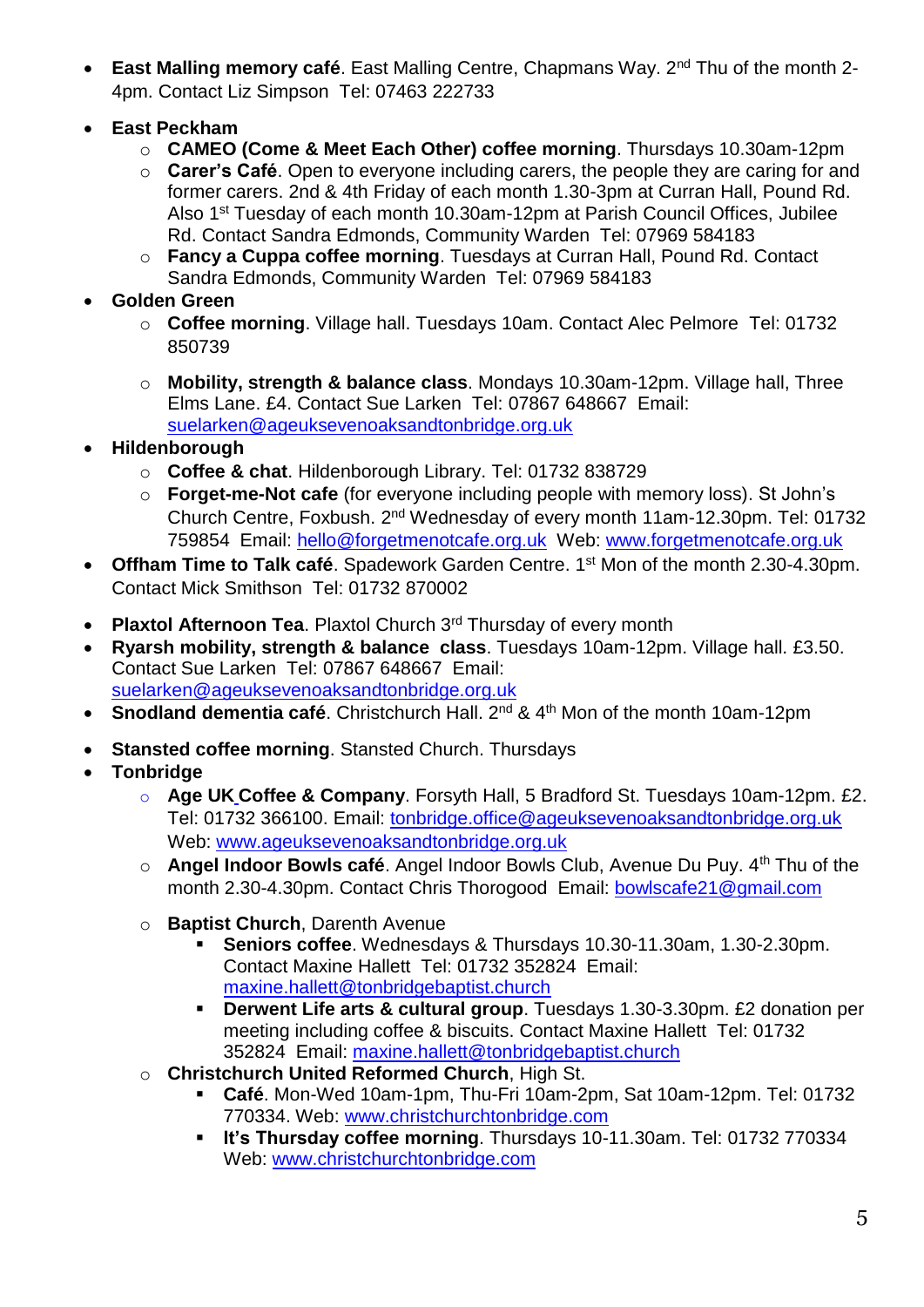- **HI-Kent Social Group for Hard of Hearing People**. Tel: 01622 691151 Email: [v.kirk@hikent.org.uk](mailto:v.kirk@hikent.org.uk)
- o **Methodist Church**, Higham Lane
	- **Friends Together** (support network for people who are bereaved or lonely) lunch. 3rd Friday of each month 12.30-2pm. Contact Lindsay Tel: 01732 360328 Web: [www.friendstogetherbs.org](http://www.friendstogetherbs.org/)
	- **Memory café** (for everyone including people with memory loss). 3rd Saturday of every month 10-11.30am. Contact Chris Parker Tel: 01732 360328
- o **Rose & Crown Hotel**, High St
	- **Friends Together** (support network for people who are bereaved or lonely). Tuesdays 11am-12pm. Contact Lindsay Tel: 01732 360328 Web: www.friendstogetherbs.org
	- **Parkinson's UK coffee morning**. 4th Thursday of every month 10.30am-12pm. Contact Mrs Jackie Hart (Secretary), 26 Colin Blythe Rd, Tonbridge TN10 4LB Tel: 01732 360512
	- **Tonbridge u3a coffee morning**. 3rd Friday of each month. £15 per year (£25 couples). Tel: 01732 241359 Email: trusler.joan@gmail.com membership.u3aton@gmail.com Web: www.tonbridgeu3a.com
- o **St Peter & St Paul**. Church Lane.
	- **Coffee morning**. Monday to Saturday 10am-12pm. Tel: 01732 770962. Web: [www.tonbridgeparishchurch.org.uk](http://www.tonbridgeparishchurch.org.uk/)
- o **St Philip's coffee afternoon**. Salisbury Rd. Open House Sat 10am-12pm. Tel: 01732 770962. Web: [www.tonbridgeparishchurch.org.uk](http://www.tonbridgeparishchurch.org.uk/)
- o **St Saviour's coffee morning**. Dry Hill Park Rd. Mondays 10.30-11.30am. Tel: 01732 770962. Web: [www.tonbridgeparishchurch.org.uk](http://www.tonbridgeparishchurch.org.uk/)
- o **St Stephen's**. Waterloo Rd.
	- **Refresh café**. Tuesdays, Fridays & some Saturdays 9.30am-12.30pm. Tel: 01732 771977. Web: [www.ststephenstonbridge.org](http://www.ststephenstonbridge.org/)
	- **Sunday Afternoon Tea for Seniors**. Monthly 2.30-4.30pm. Free. Contact Isabel Tel: 01732 379901 Email: isabel.plimmer@ststephens.org.uk Web: [www.ststephenstonbridge.org](http://www.ststephenstonbridge.org/)
- o **Tonbridge Vets coffee mornings** (for all retired men including veterans). 2a Danvers Rd (behind Adult Education Centre). Mon & Fri 10.30am-12.30pm. £10 (+£1 admission). Contact Mike Bishop Tel: 01732 351020 Email: [mike.bishop276@talktalk.net](mailto:mike.bishop276@talktalk.net)
- o **Wellbeing Centre Solace café** (for people at risk of a mental health crisis). 3 St Mary's Rd. Thursdays & Saturdays 5-9pm. West Kent MIND Tel: 01732 356630/744950, 07436 102171 Email: [solacecafe@westkentmind.org.uk](mailto:solacecafe@westkentmind.org.uk) Web: www.westkentmind.org.uk
- **Wouldham. Rural Kent pop-up café**. Monthly in summer
- **Wrotham. St George's Church coffee morning**. Tuesdays 10.30am-12.30pm

# <span id="page-5-0"></span>**Lunch clubs**

Run by volunteers. Provide a hot meal and intended for people in their immediate area. You must book. Transport may be available. They may be suitable if you have early dementia but not advanced dementia.

- **East Peckham CAMEO (Come & Meet Each Other) Lunch Club**. Thursdays monthly.
- **Hadlow Friends Together** lunch for people who are bereaved or lonely. St Mary's church. 2nd Monday of each month 12.45-2.30pm (in the Upper Room). Contact Lindsay Tel: 01732 360328 Web: www.friendstogetherbs.org
- **Tonbridge**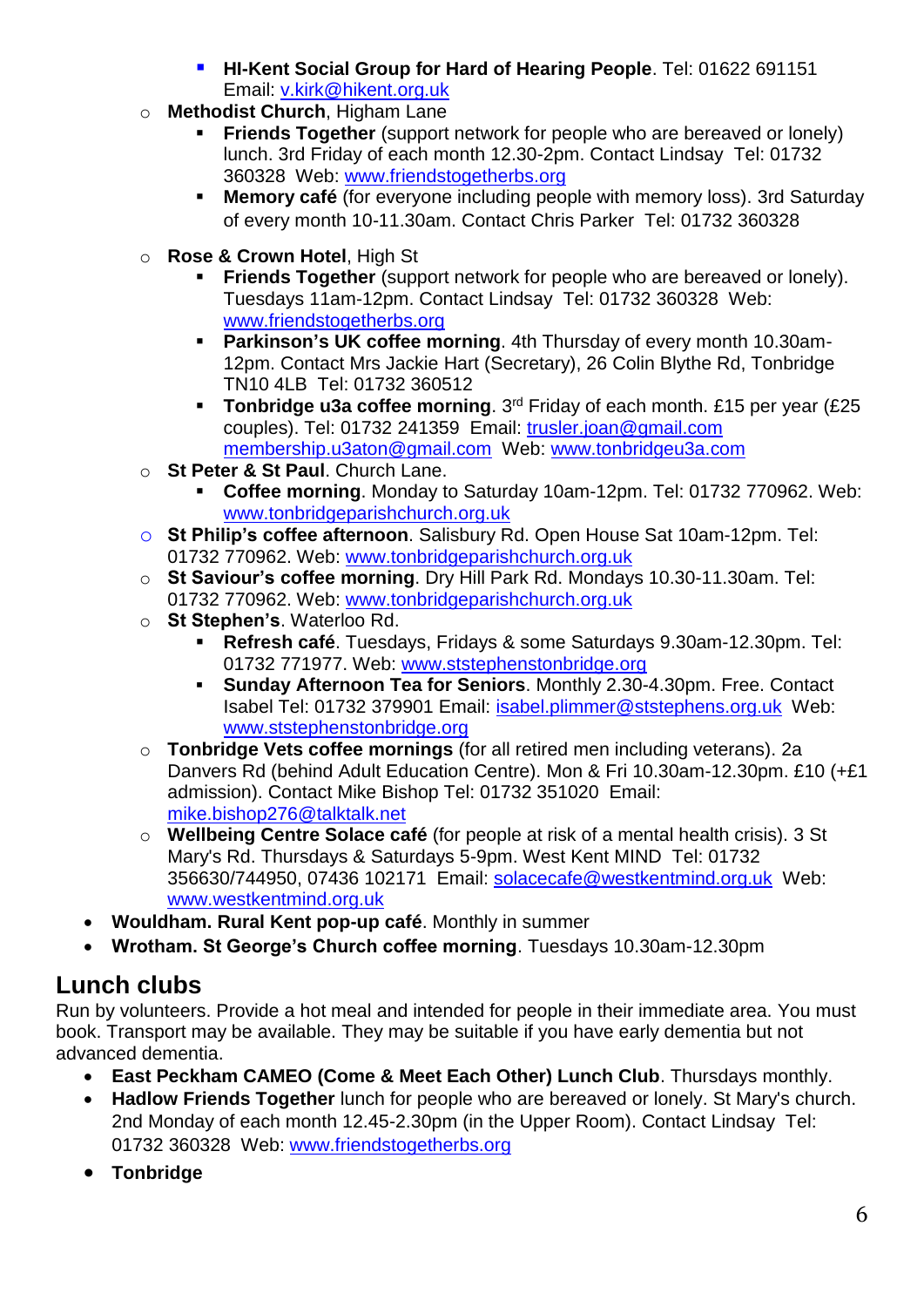- o **Age UK Lunch Club**. Meets 1st Thursday of the month 12pm at Forsyth Hall next to Age UK office in Bradford St TN9 1DU. £5.50. Tel: 01732 366100
- o **Baptist Church Lunch Club**, Darenth Avenue. Tuesdays 12.15-1.30pm. £5. Contact Maxine Hallett Tel: 01732 352824 Email: [maxine.hallett@tonbridgebaptist.church](mailto:maxine.hallett@tonbridgebaptist.church)
- o **Humphrey Bean Wetherspoons pub Friends Together lunch** (support network for people who are bereaved or lonely). 94 High St. 3rd Friday of each month 12pm. Contact Mary Tel: 01732 504295 Web: www.friendstogetherbs.org
- o **Methodist Church**, Higham Lane
	- **Community Lunch**. Meets 2nd Thursday of the month (Feb-Nov) 12pm at Methodist Church, Higham Lane. Donations welcome. Tel: 01732 354338 [www.tonbridgemethodistchurch.org](file:///E:/K)
	- **Friends Together lunch** (support network for people who are bereaved or lonely). 3rd Friday of each month 12.30-2pm. Contact Lindsay Tel: 01732 360328 Web: [www.friendstogetherbs.org](http://www.friendstogetherbs.org/)

Other lunch clubs and craft groups for older people are run by local churches or the RVS (Royal Voluntary Service) Tel: 0845 600 5885 Email: kentmedwayhub@royalvoluntaryservice.org.uk

# <span id="page-6-0"></span>**Day centres**

Offer a range of optional activities depending on people's interests and you can go once a week or sometimes more often. Lunch, tea and coffee are included. Entertainment is also regularly provided by local performers. Also occasional outings. Transport may be available. You would usually need to be visited to make sure it is suitable for you. You can also try it out for 2-3 weeks to see if it's your cup of tea. Day centres also offer subsidised personal services to older people. Day centres charge per day attended; may be more for dementia activities.

# **Tonbridge**

- o Derwent Day Centre, Darenth Avenue. Wednesdays and Thursdays 10am-3pm. £20 per session including lunch, crafts, quizzes, exercise, singing, outings and other activities. Visits from chiropodist. Run by the Baptist Church. Contact Maxine Hallett Tel: 01732 352824 Email: [maxine.hallett@tonbridgebaptist.church](mailto:maxine.hallett@tonbridgebaptist.church)
- o Dementia Day Care at Town Lock Day Centre, Tonbridge. Dementia-trained staff offer clients a range of stimulating activities to aid memory as well as health and wellbeing support. £42 including sandwich lunch and refreshments throughout the day. Transport not provided. Every Friday 10am till 3pm. Contact Sally Robinson Tel: 01732 454108 Email: [sallyrobinson@ageuksevenoaksandtonbridge.org.uk](mailto:sallyrobinson@ageuksevenoaksandtonbridge.org.uk)
- o Heart of Kent Hospice Making Memories day service, Preston Hall, Aylesford ME20 7PU. For both people with dementia and their carers. Tel: 01622 792200 Email: [enquiries@hokh.co.uk](mailto:enquiries@hokh.co.uk)

# **Outside Tonbridge & Malling Borough**

- o Hollybush Day Centre, Sevenoaks
	- General day care Tuesdays and Thursdays. Activities may include bingo, interactive TV games, quizzes and reminiscence, sing-a-long. Indoor games may include bowls, dog racing, guess who's in the bag, horse racing, quoits, talk cards and themed activities. Services include chiropody, hairdressing, hearing aid aftercare clinic and reflexology. £20 per day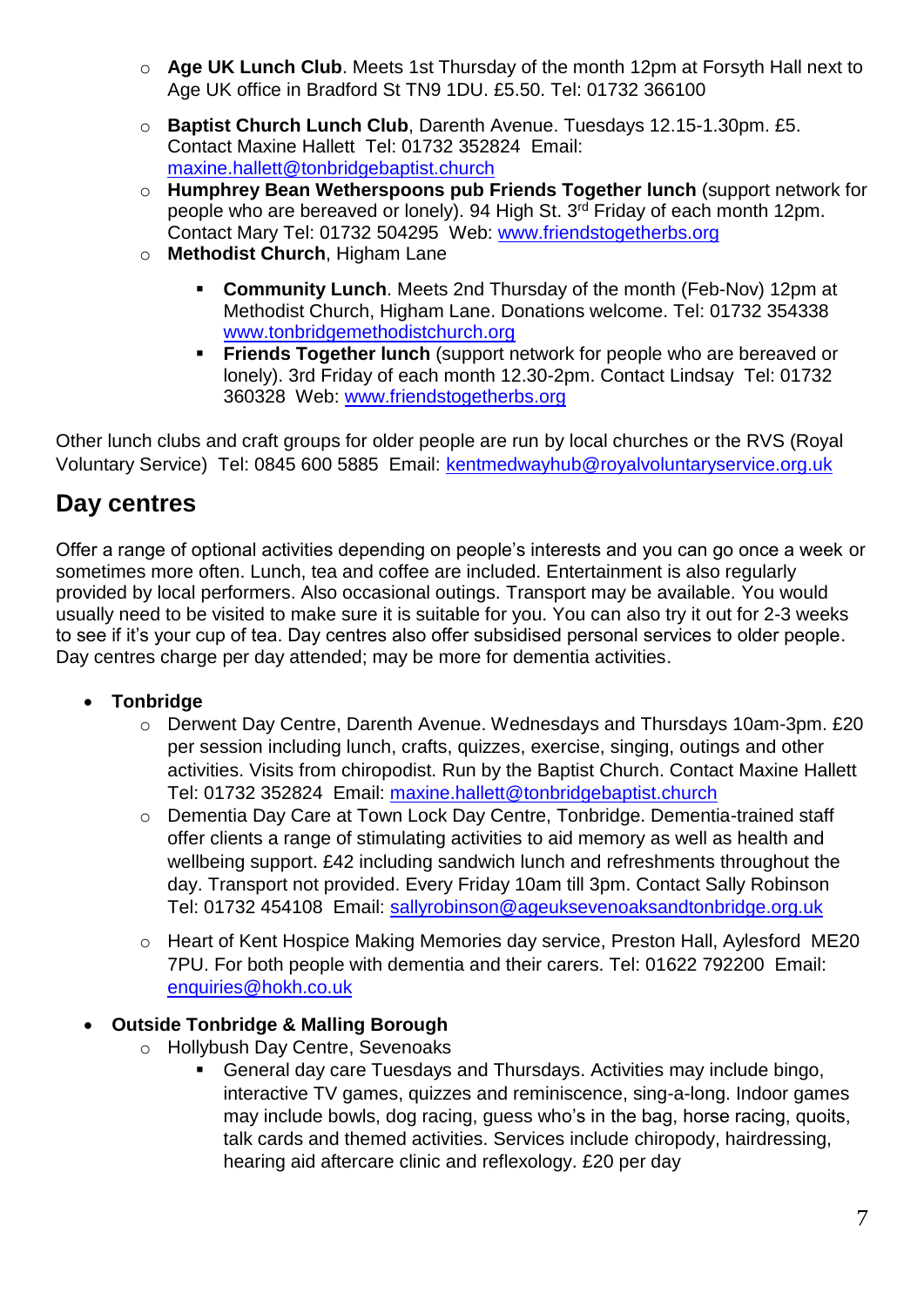- Dementia day care Mondays and Wednesdays. More structured activities in small groups with trained staff. Clients escorted on transport. £42 per day
- **Transport may be available from the immediate area of Tonbridge,** Hildenborough and Hadlow for an additional £10 per day
- Contact Sally Robinson Tel: 01732 454108 Email: [sallyrobinson@ageuksevenoaksandtonbridge.org.uk](mailto:sallyrobinson@ageuksevenoaksandtonbridge.org.uk)
- o Hazeldene House, Romford Rd, Pembury. No transport available. £50 per day. Contact Age UK Tunbridge Wells Tel: 01892 522591, 826593
- o Garden of England, St Stephen's Square, Tovil near Maidstone ME15 6RE. Monday, Tuesdays, Wednesdays and Fridays. £39 per day (£25 for half day) plus £8 for transport. Contact Jessica Cooke Tel: 01622 674733
- o Goodman Centre, Bearsted near Maidstone. Weekdays. Bathing, footcare and medication supervision also available. £52 per day. Contact Louise MacPherson, Age UK Maidstone Tel: 01622 753618
- o Gravesend. Open Monday to Saturday. £35 per day. Transport £9. Contact Alzheimer's & Dementia Support Services Tel: 01474 533990
- o Capstone Park near Chatham. Weekdays 10am-3pm. No transport. £57 per day. Tel: 01634 406058

Some care homes may also take people for day care; it is always worth asking. A list of care homes is available from us.

# <span id="page-7-0"></span>**Befriending**

Not having someone to talk to regularly can be lonely and isolating, particularly if you are used to sharing your home and time with others or prefer more one-to-one contact. We match older people with a friendly volunteer who shares similar interests and hobbies. You can share your experiences, talk through ideas, have a conversation or just a friendly chat with a trained volunteer who will listen to you. It may be suitable for people who are:

- living alone
- lonely
- recently bereaved
- living away from family and friends
- feel socially isolated
- recently discharged from hospital
- caring for someone at home
- isolated due to disability or illness

# **Age UK**

We offer a free community befriending service:

- Weekly visits from a volunteer
- This service is mainly for housebound people over 65 who live alone and have very few or no visitors
- We cover the immediate area of Tonbridge, Hildenborough and Hadlow.
- For more information Tel: 01732 366100 Email: [tonbridge.office@ageuksevenoaksandtonbridge.org.uk](mailto:tonbridge.office@ageuksevenoaksandtonbridge.org.uk)

Our national office also offers a free telephone befriending service for people over 60: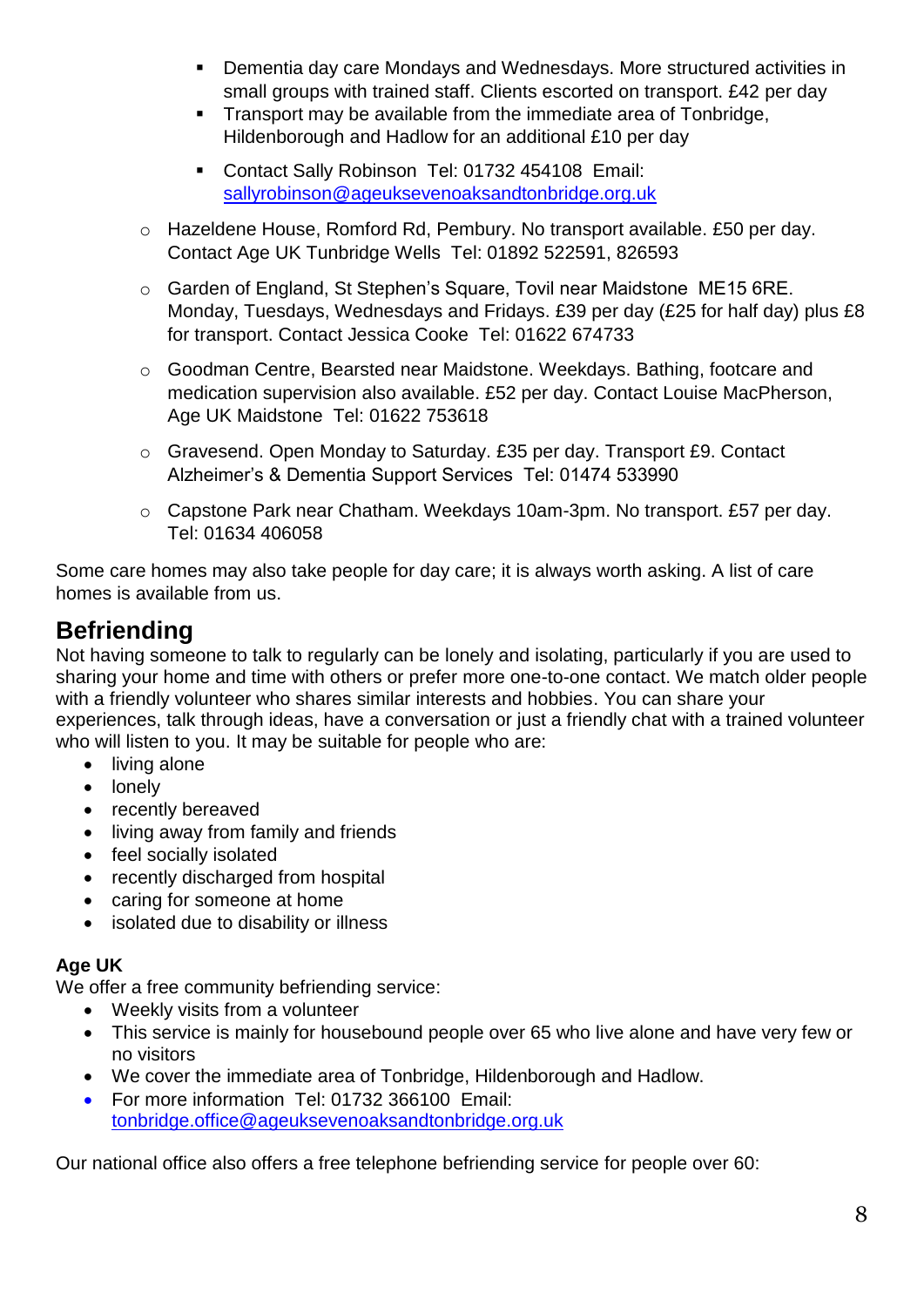- You will usually receive a weekly call of about half-an-hour or several short calls at a time that is convenient for you.
- While we're waiting to find a suitable volunteer, we will ring you regularly to make sure you are OK
- We protect everyone's safety by automatically connecting older people with their telephone friend which means no personal telephone numbers need to be exchanged
- If you are interested ring Age UK in Sevenoaks on 01732 366100 and ask us to make a referral to the Telephone Friendship Service for you.

Age UK Medway offers Good Day Calls in Kent:

- You will receive a morning call of about 15 minutes at a regular time. We will make sure you are well and have a friendly chat to start the day
- It costs £50 for 4-7 calls per week or £35 for 1-3 calls per week
- If we are unable to get through after 2 further attempts we will phone a named contact to check everything is OK. If we are still unable to make contact we will call other services as appropriate.
- We are there to provide reassurance for you and to stop families worrying
- If you are interested ring Age UK Medway on 01634 578085 and ask for Good Day Calls

#### **Community Navigators**

Community Navigators may be able to provide telephone befriending. Contact INVOLVE Tel: 0300 081 0005 Email: *communitynavigation@involvekent.org.uk* If you live in the Swanley area contact IMAGO Tel: 0300 011 1965 Email: navigation@imago.community

#### **Imago**

Telephone befriending Tel: 07786 317228.

#### **Independent Age**

"If you're feeling Lonely" explains how to get help if you're feeling down. You can get it from Independent Age, 6 Avonmore Rd, London W14 8RL Tel: 0800 319 6789, 020 7605 4200 Email: [advice@independentage.org](mailto:advice@independentage.org) Web: [www.independentage.org](http://www.independentage.org/) They may also be able to provide telephone befrienders for people who are lonely, isolated or living alone

#### **Kent Association for the Blind**

Tel: 01622 691357 Email: [jo.wilkinson@kab.org.uk](mailto:jo.wilkinson@kab.org.uk)

#### **Larkfield Community Group Buddy Scheme**

Covers Larkfield, Snodland, East Malling, West Malling, Ditton and Aylesford. Tel: 07563 196479 Email: [jackiehirsch56@yahoo.co.uk](mailto:jackiehirsch56@yahoo.co.uk) Web: [www.larkfieldcommunitygroup.wordpress.com](http://www.larkfieldcommunitygroup.wordpress.com/)

#### **Macmillan Cancer Support**

Contact Jen Lane or Philip Moore, 170 Tonbridge Rd, Wateringbury ME18 5NS Tel: 0345 095 6701 Email: enquiries.macmillan@crossroadskent.org

#### **RAF Association**

Tel: 0800 018 2361 Email: volunteers@rafa.org.uk Web: www.rafa.org.uk Volunteer befrienders to visit RAF veterans and their families

#### **Silver Line**

Free confidential helpline providing information and advice to older people and telephone befriending. Tel: 0800 470 8090 Web: www.thesilverline.org.uk

#### **West Kent MIND**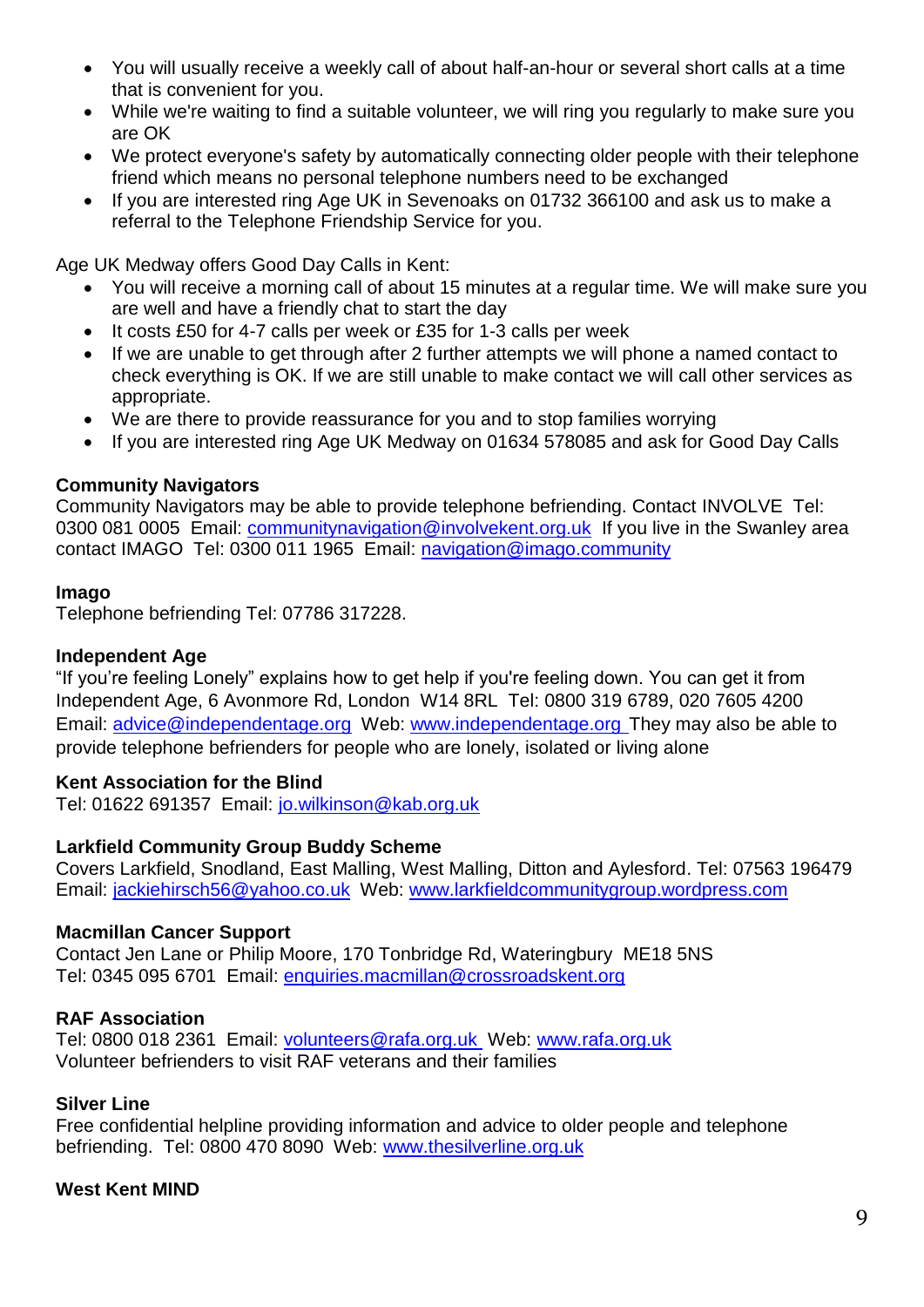Tel: 01732 744950. Email: [hello@westkentmind.org.uk](mailto:hello@westkentmind.org.uk) Web: www.westkentmind.org.uk Befriending for people with mental health problems who struggle to go out alone. You can meet your befriender each week at a venue in the community such as a coffee shop or gym. Or go for a walk and chat together or join an adult education class together.

# <span id="page-9-0"></span>**Contact the Elderly tea parties**

A local group offers tea parties for people over 75 who live alone and have little contact with family or friends. One Sunday each month volunteer drivers will take you to and from the party and the host will give you tea, cake and sandwiches. It's free and covers the immediate Sevenoaks area but including Borough Green and Hildenborough. The local co-ordinator is Marion Heredia. Tel: 01732 885749, 0800 716543 Email: [marionheredia@yahoo.com](mailto:marionheredia@yahoo.com) Web: [www.contact-the](http://www.contact-the-elderly.org.uk/)[elderly.org.uk](http://www.contact-the-elderly.org.uk/)

# <span id="page-9-1"></span>**Memory loss**

Memory cafes are included in the section above on tea and coffee drop-in sessions. Please see our separate information pack on Memory loss and dementia for more ideas.

# <span id="page-9-2"></span>**Senior Citizens Singles Party**

This is a party in February for senior citizens in Tonbridge who live alone. For details contact Tonbridge Lions Club Tel: 01732 358218, 0845 833 9819 Email: [info@tonbridgelions.co.uk](mailto:info@tonbridgelions.co.uk)  Web: [www.tonbridgelions.co.uk](http://www.tonbridgelions.co.uk/)

# <span id="page-9-3"></span>**U3A**

These are a network of local educational, creative and leisure activities for older people. No qualifications are required or awarded so it's not like a conventional college. The sort of activities they offer may include ambling, art, art exhibitions, ballet, books, bowling, bridge, buses, canasta, card making, cards, chess, choirs, church building tours, circle dancing, coastal walks, computers, cooking, country dancing, countryside, creative writing, croquet, current affairs, cycling, dancing, discovering China, drawing, economics, embroidery, engineering, English novels, exhibitions, family history, filming, finance, French conversation, galleries, gardening, geology, German conversation, golf, heritage, history, human behaviour, industrial heritage, iPads, jazz, kayaking, knitting, literature, local history, London walks, mah jong, meditation, museums, music, novels, opera, painting, patchwork, philosophy, photography, play reading, poetry, qi gong, quilting, reading, recorder playing, reiki, rummikub, science, scrabble, sequence dancing, short mat bowls, singing, singles, Spanish conversation, strolling, table tennis, tai chi, ten pin bowling, ukulele, video filming, walking, wine tasting, world affairs, writing

- Kings Hill. Email: [enquiries@kingshillu3a.org.uk](mailto:enquiries@kingshillu3a.org.uk) Web: [www.kingshillu3a.org.uk](http://www.kingshillu3a.org.uk/)
- Tonbridge. Tel: 01732 241359 Email: membership.u3aton@gmail.com Web: www.tonbridgeu3a.com

# <span id="page-9-4"></span>**Visiting and live-in companions**

A number of care agencies provide companionship but they will charge. This can however be a way to get somebody to do food preparation or medication supervision who does not need other personal care.

# **Agencies that provide companions who can visit**

# **All About Homecare Ltd**

1 Draper St, Southborough TN4 0PG Tel: 01732 447055, 01892 575499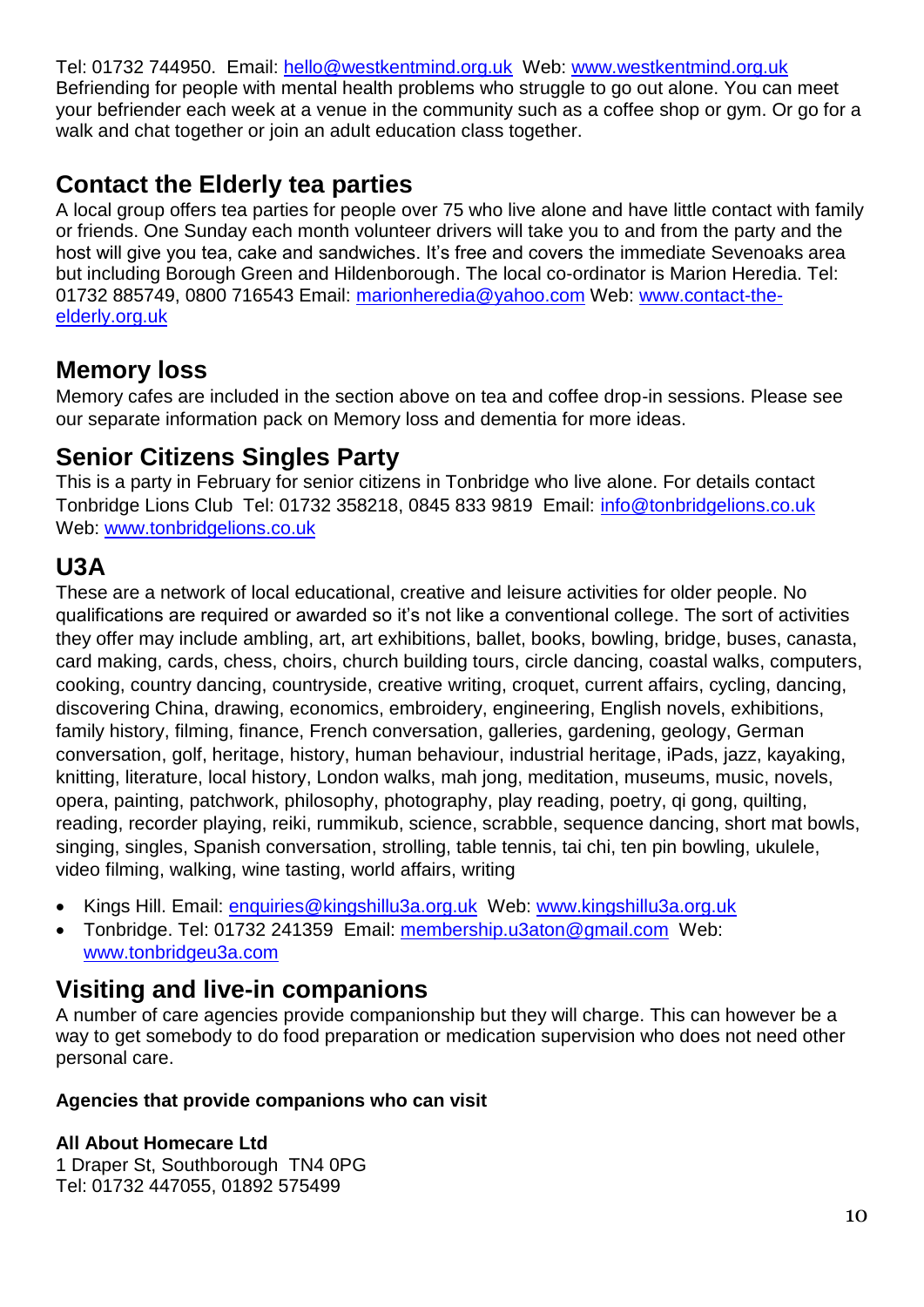Email: [enquiries@allabouthomecare.co.uk](mailto:enquiries@allabouthomecare.co.uk) Web: [www.allabouth](http://www.allabout/)omecare.co.uk Contact: Kieron Brennan

- Cover Tonbridge
- Can provide both companionship and support to visit friends and activities
- The daytime hourly fee is £19.25 with a minimum visit of 1 hour

#### **Braeburn Care**

Aurora House, Chiddingstone Causeway TN11 8JU Tel: 01892 577680 Email: [enquiries@braeburncare.co.uk](mailto:enquiries@braeburncare.co.uk) Web: [www.braeburncare.co.uk](http://www.braeburncare.co.uk/) Contact: Charlotte Muir

- Cover Tonbridge
- Provide visiting care, live-in care, respite care, end-of-life care and companionship
- Also specialise in caring for conditions such as dementia, Parkinson's, stroke, autism and end-of-life care
- Carers receive all relevant basic training and then further in-depth training is sought when needed for particular clients
- Try to keep to a regular carer as much as possible but will also introduce other carers to ensure clients know other carers who are visiting when regular carer can't visit
- Minimum visit 30 minutes. Package tailored to client's requirements
- Charges vary depending on location
- Registered with the Care Quality Commission
- Last inspected August 2018
- Rated good
- Registered with the UK Homecare Association

#### **Callquest for Care Ltd**

Millfield Rd, West Kingsdown TN15 6BX Tel: 0800 211 8500 E-mail: info@callquestforcare.co.uk Web: www.callquestforcare.co.uk Contact: Mary-Ann Awa/Alan Wells

- Cover Wrotham and Tonbridge
- Personal care, companionship care, respite care, palliative care, end-of-life care, live-in care, dementia care, holiday escort care, hospital discharge care
- Carers receive training
- No more than 2 carers are assigned to a service user
- Provide calls from one hour to overnight stavs
- Fees vary from weekday to weekend or bank holiday. Live-in care £987-1400 per week
- Registered with the Care Quality Commission
- Not inspected vet
- Also a UKHCA member.

#### **Caremore Companions Ltd**

Tudor Dean, Homedean Rd, Chipstead, Sevenoaks TN13 2QN Tel: 01732 453070 E-mail: info@caremorecompanions.co.uk Web: [www.caremorecompanions.co.uk](http://www.caremorecompanions.co.uk/) Contact: Alexandra Ward

Cover Tonbridge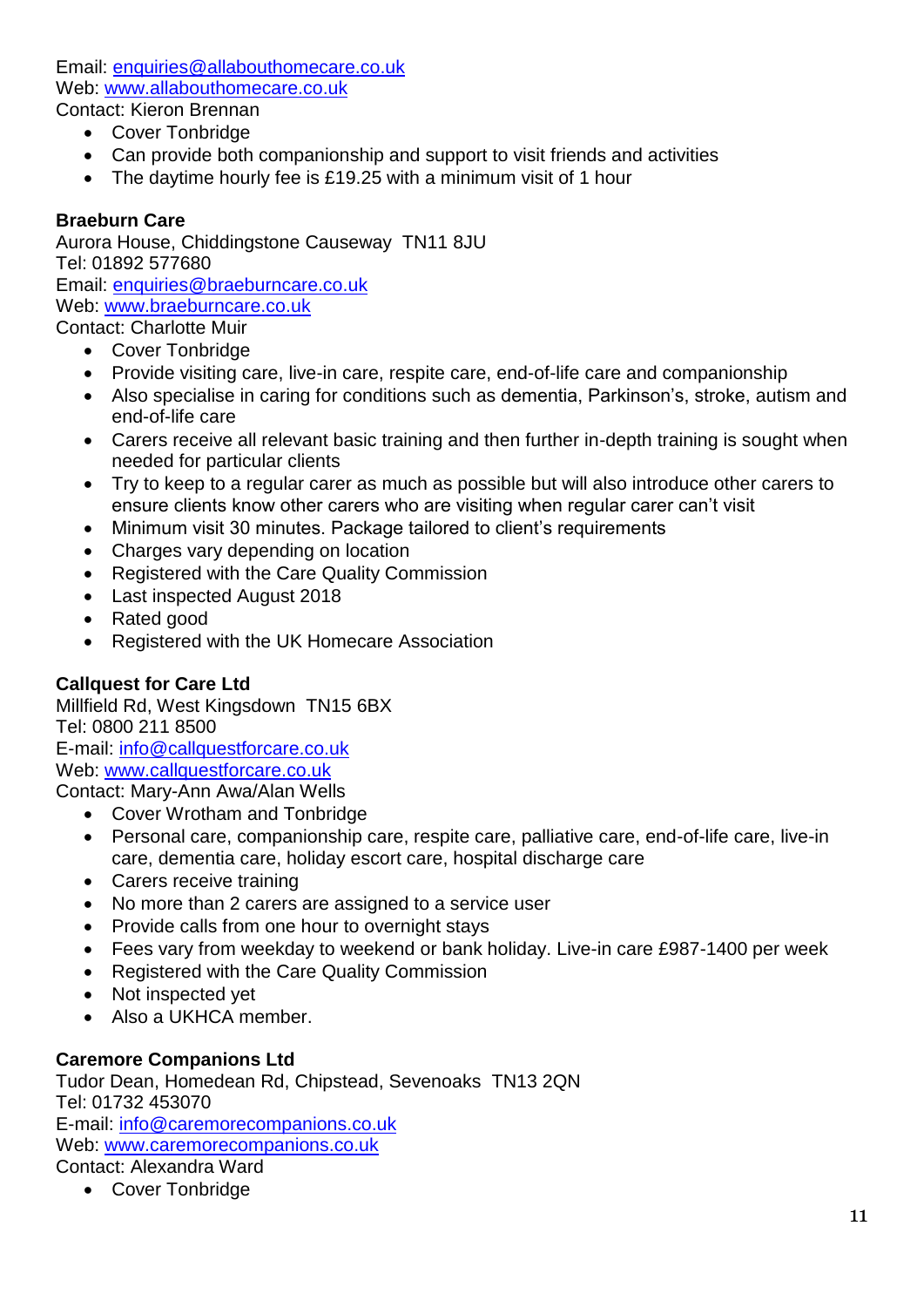- Family-owned company offering general companionship
- Provide a friendly but not over-familiar team of trained companions who are fully vetted, insured and all based locally. Offer written and/or telephone references if required
- They match the companions most suitable to the client's requirement and always maintain the same person and/or team (no more than 2 people) thus offering continuity of care. They aim to use their initiative but not take over, remaining sensitive to the needs of clients at all times
- There is a minimum one-hour visit as they do not believe anything worthwhile can be achieved in shorter time periods

#### **Cherished Family Services**

Tel: 07877 116466 Web: [www.cherishedfamilyservices.co.uk](http://www.cherishedfamilyservices.co.uk/) Contact Abigail Langridge

- Cover Tonbridge
- She offers companionship, lifestyle management, day-to-day support with business affairs and support for family members

#### **Home Instead Senior Care**

Polhill Business Centre, London Rd, Halstead TN14 7AA Tel: 01959 546228 Email: [info.shoreham@homeinstead.co.uk](mailto:info.shoreham@homeinstead.co.uk) Web: [www.homeinstead.co.uk](http://www.homeinstead.co.uk/) Contact: Jag Yogarajah

- Cover East Peckham and Tonbridge areas
- Provide day care, respite care and end-of-life care. Personalised homecare for older people that is dignified and reliable. Includes home help, personal care, companionship and dementia care
- Also specialise in caring for conditions such as dementia. They have a number of clients with varying types and levels of dementia. Their bespoke approach means that they help everyone in different ways depending on their specific needs
- Induction training lasts 3 days before carers start including dementi and covering the basics of varying medical issues that people may have. They then have ongoing face-to-face and online training where required which is more detailed based on the client's conditions. Training programme is accredited by City & Guilds
- Timing is always fixed on an ongoing schedule agreed at the beginning. Same people very time. Number of carers depends on the number of hours that are required but they focus on keeping it to a minimum to ensure consistency. Carers are carefully selected to match the personality of the person they will be visiting
- Each visit is a minimum of 1 hour to ensure that the person isn't rushed. No maximum length but it depends on availability at that time. Minimum requirement of 4 hours per week
- Their services cost £24-26 per hour (as at August 2019). Bank holiday and overnight rates differ. All prices subject to annual review
- Registered with the Care Quality Commission
- Last inspected in August 2019
- Rated Good
- Registered with the UKHCA

#### **My Homecare West Kent (part of Kindred Hearts Ltd)**

3 Skinners Terrace, Tonbridge TN9 2SP Tel: 01732 756020 Email: [tonbridge@myhomecare.co.uk](mailto:tonbridge@myhomecare.co.uk) Web: [www.myhomecare.co.uk](http://www.myhomecare.co.uk/)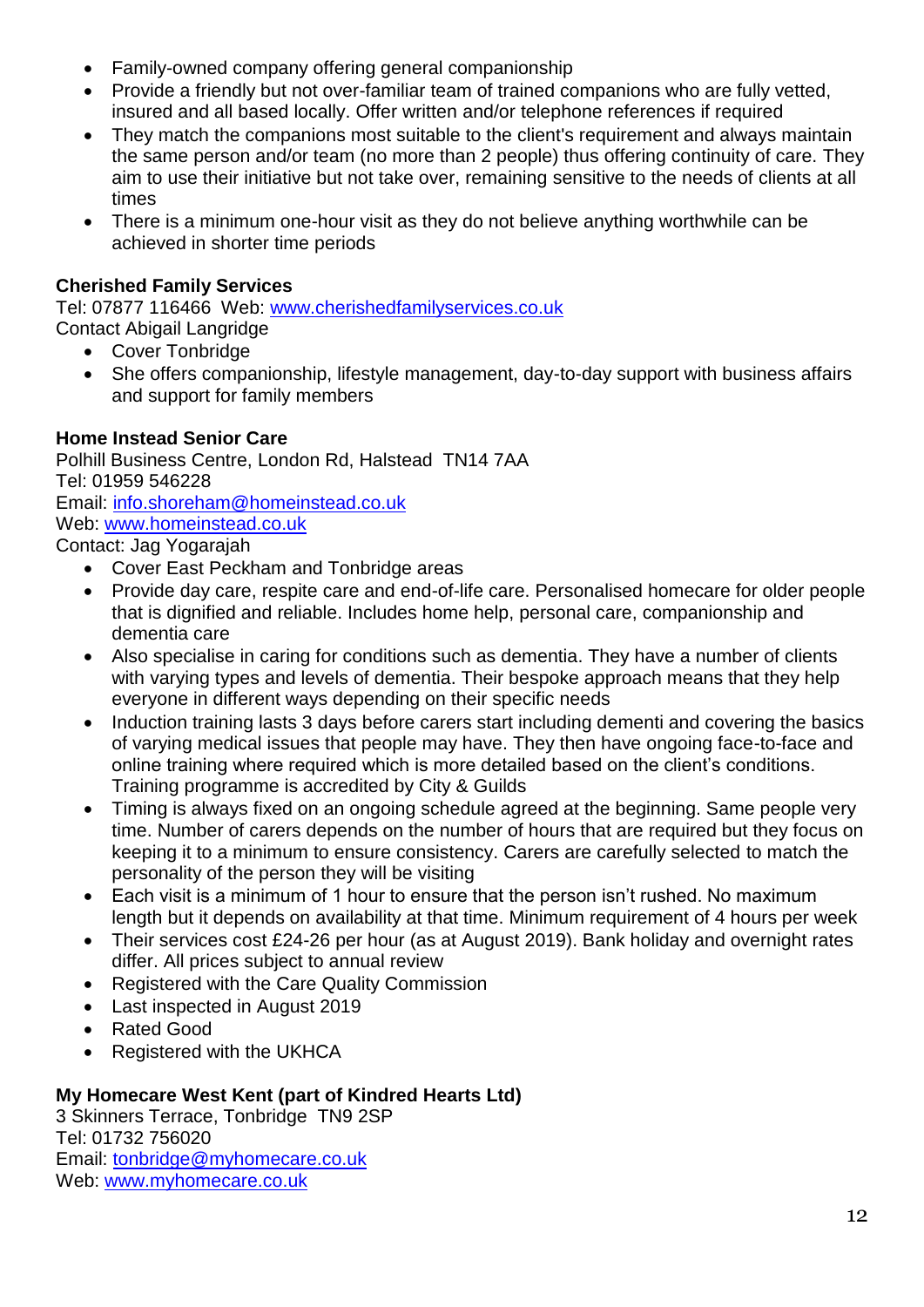Contact: Lana Siseman

- Cover Tonbridge at present; may expand in near future
- Domiciliary care company providing personal care, companionship, domestic care and escorting to appointments. Also provide night care and live-in care
- Some carers are experienced in dementia, Parkinson's, Multiple Sclerosis, Motor Neurone Disease, end-of-life care
- All carers undergo basic training. More experienced carers undergo further training on particular conditions such as dementia
- Like to ensure that continuity is one of the key concepts in their care keeping carers and times consistent
- Visits start from 30 minutes minimum and can last for a number of hours depending on client's needs or wishes
- Prices start at £15
- Registered with Care Quality Commission
- Last inspected May 2019
- Rated good in all areas
- Parent company is registered with UK Homecare Association

# **Seniors Helping Seniors**

Can help with companionship. £24.60 per hour. Do not provide personal care (help with washing, dressing, medication etc). Tel: 01732 495665 Email: enquiries@seniorshelpingseniors.co.uk Web: www.seniorshelpingseniors.co.uk

#### **Agencies that can provide companions who live-in**

#### **Bespoke Care Company Ltd**

1<sup>st</sup> floor, Marne House, 24 Mount Ephraim Rd, Tunbridge Wells Tel: 01892 518400 E-mail: enquiries@bespokecarecompany.co.uk Web: [www.bespokecarecompany.co.uk](http://www.bespokecarecompany.co.uk/) Contact: Kirstin Glover

- Cover Tonbridge
	- They provide live-in assistance and support including companionship
- Costs start from £650 per week, depending on care needs

# **Braeburn Care**

Aurora House, Chiddingstone Causeway TN11 8JU Tel: 01892 577680 Email: [enquiries@braeburncare.co.uk](mailto:enquiries@braeburncare.co.uk) Web: [www.braeburncare.co.uk](http://www.braeburncare.co.uk/) Contact: Charlotte Muir

- Cover Tonbridge
- Provide visiting care, live-in care, respite care, end-of-life care and companionship
- Also specialise in caring for conditions such as dementia, Parkinson's, stroke, autism and end-of-life care
- Carers receive all relevant basic training and then further in-depth training is sought when needed for particular clients
- Try to keep to a regular carer as much as possible but will also introduce other carers to ensure clients know other carers who are visiting when regular carer can't visit
- Charges vary depending on location
- Registered with the Care Quality Commission
- Last inspected August 2018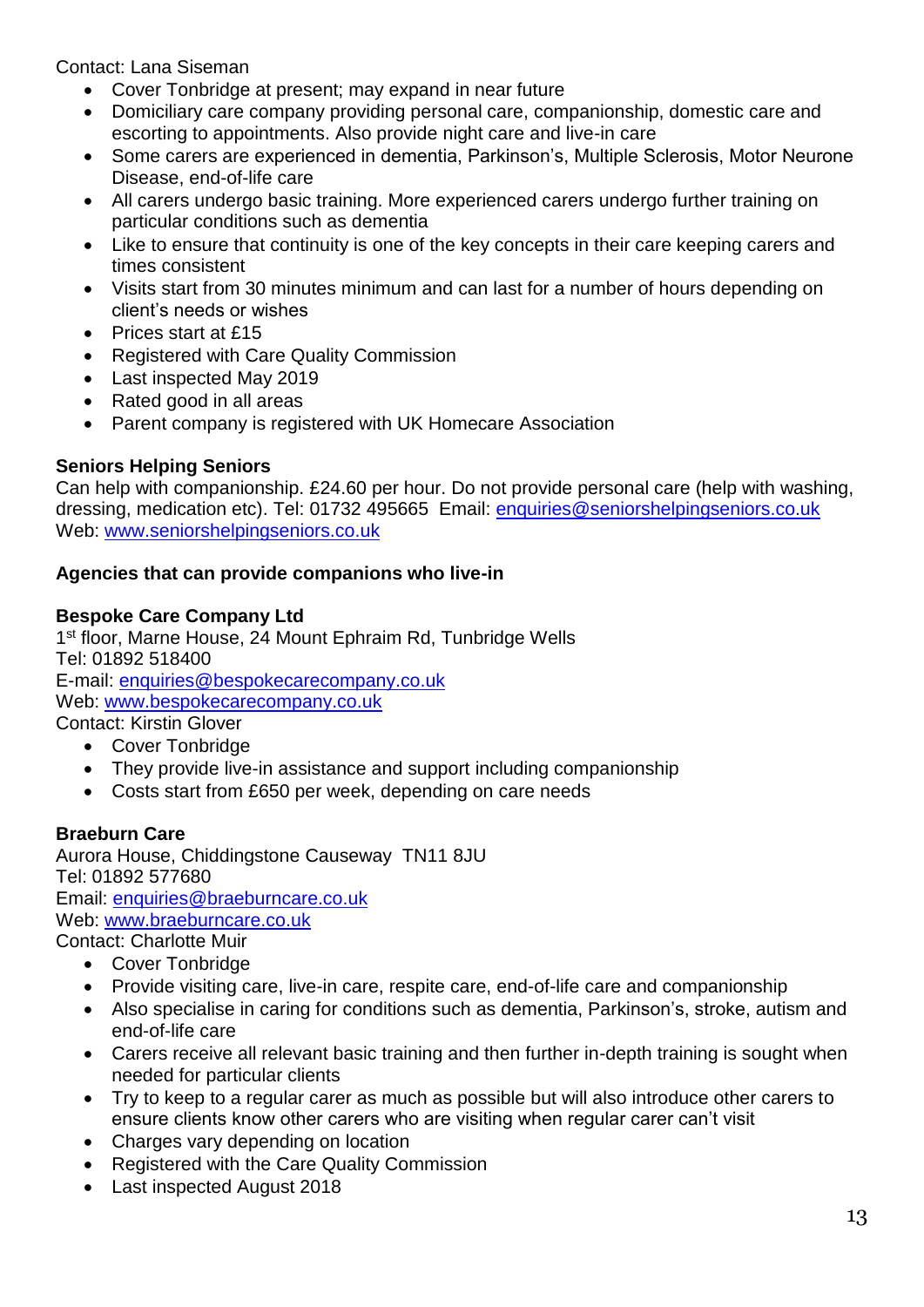- Rated good
- Registered with the UK Homecare Association

# **Callquest for Care Ltd**

Millfield Rd, West Kingsdown TN15 6BX Tel: 0800 211 8500 E-mail: info@callquestforcare.co.uk Web: www.callquestforcare.co.uk Contact: Mary-Ann Awa/Alan Wells

- Cover Wrotham and Tonbridge
- Personal care, companionship care, respite care, palliative care, end-of-life care, live-in care, dementia care, holiday escort care, hospital discharge care
- Carers receive training
- No more than 2 carers are assigned to a service user
- Provide calls from one hour to overnight stays
- Fees vary from weekday to weekend or bank holiday. Live-in care £987-1400 per week
- Registered with the Care Quality Commission
- Not inspected yet
- Also a UKHCA member.

#### **Domus**

Domus Live-in Care, 4 Linden Close, Tunbridge Wells TN4 8HH Tel: 01892 512961 Email: [info@domus-live-in.co.uk](mailto:info@domus-live-in.co.uk) Web: [www.domus-live-in.co.uk](http://www.domus-live-in.co.uk/) Contact: Anita or Bridget

- Cover Tonbridge
- Provide a live-in care service including companionship
- Average weekly charge is £935

# **Home Help Companions**

Tel: 01403 711 639 Email: julia.arnold@homehelpcompanions.co.uk Web: [http://www.homehelpcompanions.co.uk](http://www.homehelpcompanions.co.uk/) Contact: Julia Arnold

- Cover Tonbridge
- Live-in care and companionship for elderly people who need help in and around their home. A long-term companion lives in the elderly person's home enabling them to enjoy the independence of being able to live in their own homes for longer and the freedom of going out for more months or years than they may otherwise be able to
- Companions are generally ex-nurses and professional carers. Many specialise and have qualifications in various conditions
- Companions can work in and around the house from 5-12 hours per day depending on requirements
- Companions live-in your home and are employed directly by you. Companions usually charge £90 - £650 per week depending on hours, skills, duties, qualification requirements, experience etc. This is paid directly to the companion + tax where relevant. This costs about 50% of agency staff as there is no agency commission to pay. However Home Help Companions charges a one-off fee of £575 (for part-time companions) or 4 x the weekly salary (for full-time companions)

# **My Homecare West Kent (part of Kindred Hearts Ltd)**

3 Skinners Terrace, Tonbridge TN9 2SP Tel: 01732 756020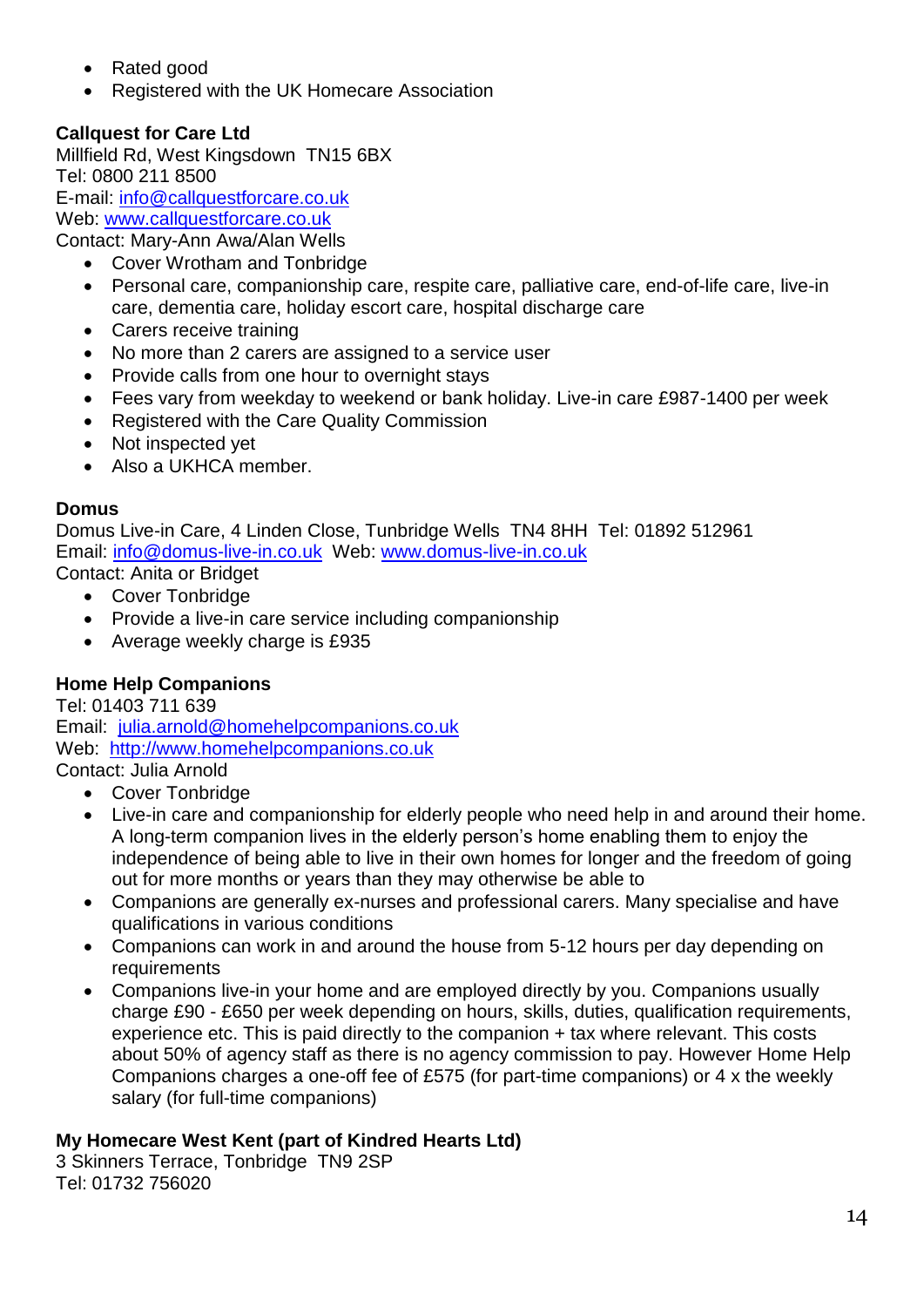Email: [tonbridge@myhomecare.co.uk](mailto:tonbridge@myhomecare.co.uk) Web: [www.myhomecare.co.uk](http://www.myhomecare.co.uk/)

Contact: Lana Siseman

- Cover Tonbridge at present; may expand in near future
- Domiciliary care company providing personal care, companionship, domestic care and escorting to appointments. Also provide night care and live-in care
- Some carers are experienced in dementia, Parkinson's, Multiple Sclerosis, Motor Neurone Disease, end-of-life care
- All carers undergo basic training. More experienced carers undergo further training on particular conditions such as dementia
- Like to ensure that continuity is one of the key concepts in their care keeping carers and times consistent
- Prices start at £15
- Registered with Care Quality Commission
- Last inspected May 2019
- Rated good in all areas
- Parent company is registered with UK Homecare Association

#### **Seniors Helping Seniors**

Can help with live-in companionship. £24.60 per hour. Do not provide personal care (help with washing, dressing, medication etc). Tel: 01732 495665 Email: enquiries@seniorshelpingseniors.co.uk Web: www.seniorshelpingseniors.co.uk

#### **Other organisations offering companionship**

#### **Age UK**

Our Independent Living Support service can help people who are still able to communicate and express their needs. We can provide most domestic support within reason:

- light housework including hoovering, laundry and changing the bed
- shopping and picking up prescriptions
- basic gardening
- paperwork & correspondence
- taking you to the hairdresser or out to visit places
- making a sandwich, opening cans, microwaving food, dishing it up and cutting it up
- reminding, prompting or encouraging you to eat or drink or take medication
- making medical appointments and taking you to them
- just having a coffee and a chat

We do not provide personal care such as washing, dressing, cooking, preparing meals, supervising or physically helping you to take medication. You get the same support worker at the same time each week so you can get to know them and it is a flexible service so if, for example, your support worker normally does housework, you can say that you want them to do something else if you prefer. The time is yours and we charge £18.50 per hour for a minimum of one hour per week. Tel: 01732 454108.

# **Close to Hand**

This is an online brokerage service that can put you in touch with someone local to pop in for a chat and to help with everyday tasks, such as shopping, making a sandwich, collecting a prescription and helping with housework. It is important to note that home helpers listed on the website are self-employed and have not been vetted by Close to Hand. Web: www.closetohand.co.uk

# **Macmillan Cancer Support**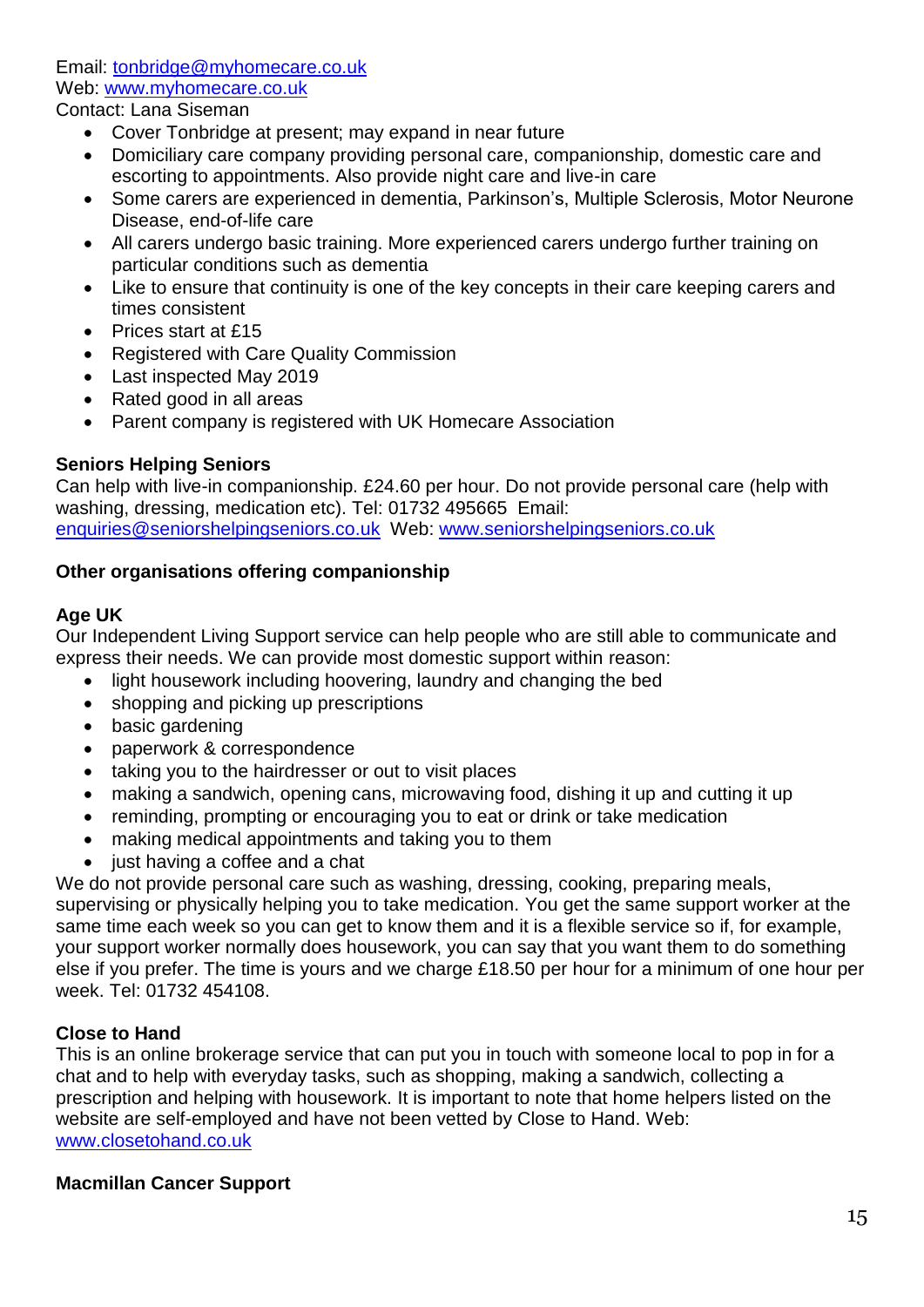Macmillan are best known for their Macmillan Nurses but they also run the Macmillan Crossroads Volunteer Service to give emotional and practical support to people living in Kent with cancer (or their carers). This includes playing board games and companionship. Run by Macmillan Cancer Support volunteers in partnership with Crossroads. Contact Jen Lane or Philip Moore, 170 Tonbridge Rd, Wateringbury ME18 5NS Tel: 0345 095 6701 Email: enquiries.macmillan@crossroadskent.org

# <span id="page-15-0"></span>**Other local social activities**

# <span id="page-15-1"></span>**Addington**

Try contacting Addington Parish Council Tel: 07900 693572

# <span id="page-15-2"></span>**Aylesford**

- **Aylesford dementia café**. Magnolia Place, Heart of Kent Hospice, Preston Hall, Aylesford ME 20 7PU. 1st Sat of the month 10.30am-12.30pm. Contact Tracy Jackson Tel: 01622 792200 Email: [enquiries@hokh.co.uk](mailto:enquiries@hokh.co.uk) Web: [www.hokh.org](http://www.hokh.org/)
- **Aylesford veterans' pop-in**. Unit 1a, Royal British Legion Village, Hall Rd, Aylesford ME20 7NL. Mondays and Thursdays 10am-4pm. Tel: 0808 802 8080 Web: [www.rbl.org.uk](http://www.rbl.org.uk/)
- **Aylesford Priory wellbeing walk**. Aylesford Priory. Monthly Tues 10.30am-12pm. Free but book via [www.eventbrite.co.uk/o/mvcp-31154822785](http://www.eventbrite.co.uk/o/mvcp-31154822785) Tel: 03000 422997
- **Cobtree Manor wellbeing walk**. Cobtree Manor country park near Aylesford. Monthly Weds 10.30am-12pm. Free but book via [www.eventbrite.co.uk/o/mvcp-31154822785](http://www.eventbrite.co.uk/o/mvcp-31154822785) Tel: 03000 422997
- **Kent Woodturners**. Meet 1st Tue of month 6.30-9pm and 3rd Sat of month 10am-3.30pm at The Friars. Email: [kentwoodturners@btinternet.com](mailto:kentwoodturners@btinternet.com) Web: [www.kentwoodturners.com](http://www.kentwoodturners.com/)
- **Larkfield Community Group Buddy Scheme**. Befrienders who can visit you. Tel: 07563 196479 Email: [jackiehirsch56@yahoo.co.uk](mailto:jackiehirsch56@yahoo.co.uk) Web: [www.larkfieldcommunitygroup.wordpress.com](http://www.larkfieldcommunitygroup.wordpress.com/)
- **Mid-Kent Embroidery & Textile Group**. Community Centre 2nd Sat every month 10.30am-4pm. Contact Catherine Tel: 01277 354704 Email: [catherine.shirley@btinternet.com](mailto:catherine.shirley@btinternet.com)
- **Mobility, strength & balance class**. Wednesdays 10.30am-12pm. Community Centre, Forstal Rd. £4. Contact Sue Larken Tel: 07867 648667 Email: [suelarken@ageuksevenoaksandtonbridge.org.uk](mailto:suelarken@ageuksevenoaksandtonbridge.org.uk)
- **Royal British Legion**. Meet every 2 months on a Monday 6pm in Capel Morris Centre at Royal British Legion Village. Contact Tammy Howard Email: tammy.howard@rbli.co.uk
- **Stretch & Move.** Capel Morris community hall, Royal British Legion Village. Tuesdays 11.30am-12.15pm
- **Tonbridge & Malling Citizens' Advice (volunteers)**. Aylesford outreach sessions. Tel: 0808 278 7810

Also try contacting Aylesford Parish Council Tel: 01622 717084

# <span id="page-15-3"></span>**Barnes Street**

Try contacting Hadlow Parish Council Tel: 01732 851878

# <span id="page-15-4"></span>**Beltring**

Try contacting East Peckham Parish Council Tel: 01622 871309

# <span id="page-15-5"></span>**Birling**

Try contacting Birling Parish Council Email: clerk@birlingparishcouncil.gov.uk

#### <span id="page-15-6"></span>**Blue Bell Hill**

Try contacting Aylesford Parish Council Tel: 01622 717084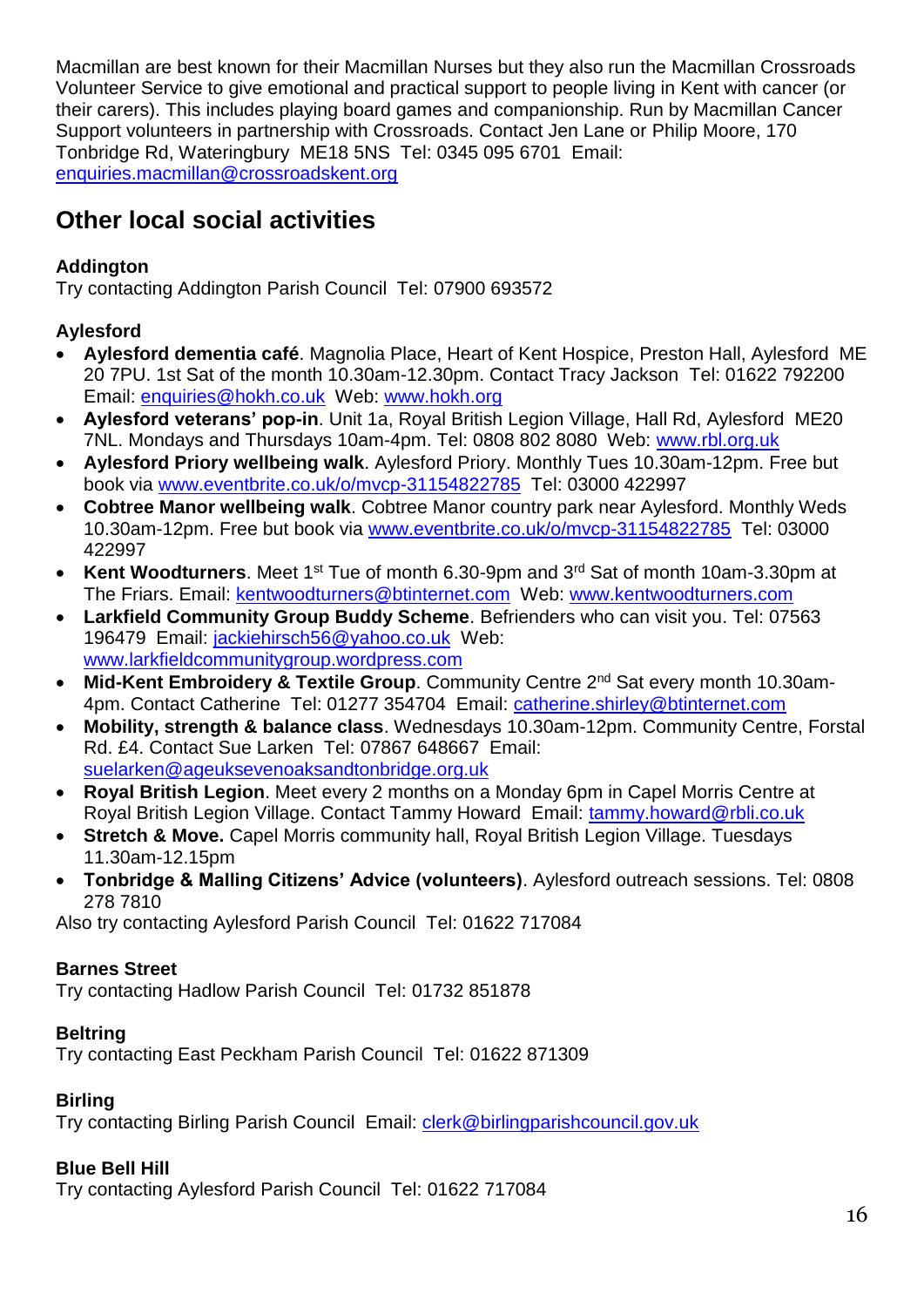#### <span id="page-16-0"></span>**Borough Green**

 **Borough Green Bowls Club**. Contact Ray Fuller Tel: 01732 884621 Web: [www.boroughgreenbowls.co.uk](http://www.boroughgreenbowls.co.uk/)

Also try contacting Borough Green Parish Council Email: bgpc@lineone.net

#### <span id="page-16-1"></span>**Branbridges**

Try contacting East Peckham Parish Council Tel: 01622 871309

#### <span id="page-16-2"></span>**Burham**

Try contacting Burham Parish Council Tel: 01634 685936

## <span id="page-16-3"></span>**Ditton**

- **Brain Training dementia group**. Community Centre. Mon-Fri 9am-3pm
- **DAMARA (Ditton & Malling Active Retirement Association)**. Community Centre. 2nd Wed pm of the month
- **Ditton Bowls Club**. Recreation Ground, Kiln Barn Lane, Ditton ME20 6QR. Contact Shirley Andrews Tel: 01622 718359 Email: [shirley.andrews1@icloud.com](mailto:shirley.andrews1@icloud.com)
- **Internet café**. Youth Centre. Tue & Thu am
- **Larkfield Community Group Buddy Scheme**. Befrienders who can visit you. Tel: 07563 196479 Email: [jackiehirsch56@yahoo.co.uk](mailto:jackiehirsch56@yahoo.co.uk) Web: [www.larkfieldcommunitygroup.wordpress.com](http://www.larkfieldcommunitygroup.wordpress.com/)
- **Short mat bowls**. Community Centre. Mon & Fri pm

Also try contacting Ditton Parish Council Tel: 01732 844749

#### <span id="page-16-4"></span>**East Malling**

- **East Malling memory café**. East Malling Centre, Chapmans Way. 2<sup>nd</sup> Thu of the month 2-4pm. Contact Liz Simpson Tel: 07463 222733
- **Larkfield Community Group Buddy Scheme**. Befrienders who can visit you. Tel: 07563 196479 Email: [jackiehirsch56@yahoo.co.uk](mailto:jackiehirsch56@yahoo.co.uk) Web: [www.larkfieldcommunitygroup.wordpress.com](http://www.larkfieldcommunitygroup.wordpress.com/)
- Malling Stamp Club. Tel: 01474 325507 Email: [kentphilately@aol.com](mailto:kentphilately@aol.com)
- **Malling Trefoil Guild.** Tel: 020 7834 6242 Email: [trefoilguild@girlguiding.org.uk](mailto:trefoilguild@girlguiding.org.uk)
- **Mothers' Union**. Email: [dprochester1@gmail.com](mailto:dprochester1@gmail.com)

Also try contacting East Malling & Larkfield Parish Council Tel: 01732 844546

# <span id="page-16-5"></span>**East Peckham**

- **CAMEO (Come & Meet Each Other) coffee morning & lunch club**. Coffee morning Thursdays 10.30am-12pm. Lunch club monthly
- **Carer's Café**. Open to everyone including carers, the people they are caring for and former carers. 2nd & 4th Friday of each month 1.30-3pm at Curran Hall, Pound Rd. Also 1<sup>st</sup> Tuesday of each month 10.30am-12pm at Parish Council Offices, Jubilee Rd. Contact Sandra Edmonds, Community Warden Tel: 07969 584183
- **Evergreens Group**. Talks, outings, games & bingo. 1<sup>st</sup> & 3<sup>rd</sup> Tuesday of each month. Village hall, Bush Rd
- **Fancy a Cuppa coffee morning**. Tuesdays at Curran Hall, Pound Rd. Contact Sandra Edmonds, Community Warden Tel: 07969 584183

Also try contacting East Peckham Parish Council Tel: 01622 871309

# <span id="page-16-6"></span>**Eccles**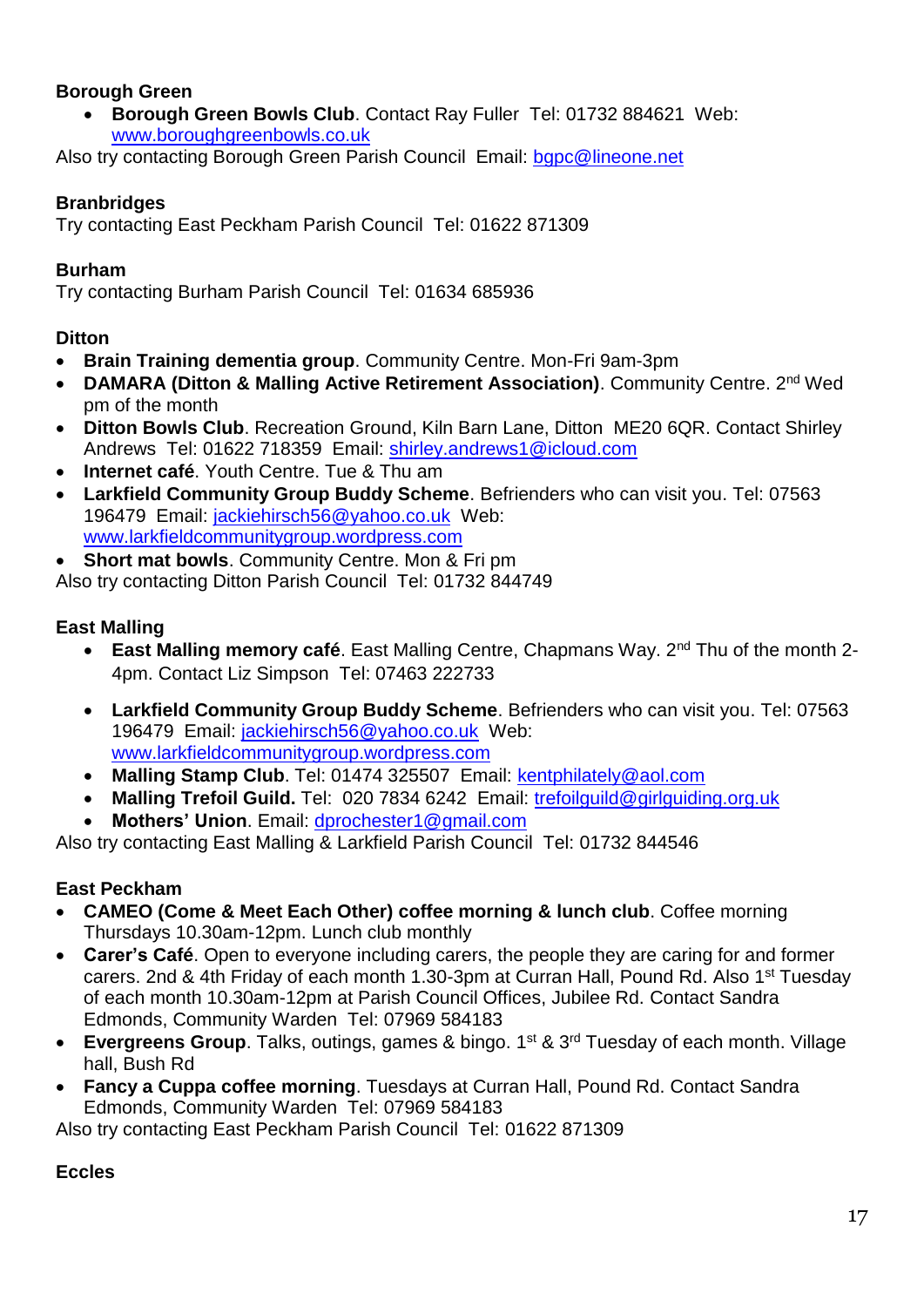Try contacting Aylesford Parish Council Tel: 01622 717084

# <span id="page-17-0"></span>**Fairseat**

Try contacting Stansted Parish Council Tel: 01732 668374

# <span id="page-17-1"></span>**Golden Green**

- **Golden Green Association coffee mornings**. Meet Tuesdays 10am Golden Green Village Hall. Contact Alec Pelmore Tel: 01732 850739
- **Golden Green WI**. Tel: 01892 823813. Web: [www.west-kent.thewi.org.uk](http://www.west-kent.thewi.org.uk/)
- **Line Dance**. Village Hall. Tues 10.30-11.45am. £7. Contact Wendy Tel: 07833 079213 Email: [wendylangley2910@gmail.com](mailto:wendylangley2910@gmail.com)
- **Mobility, strength & balance class**. Mondays 10.30am-12pm. Village hall, Three Elms Lane. £4. Contact Sue Larken Tel: 07867 648667 Email: [suelarken@ageuksevenoaksandtonbridge.org.uk](mailto:suelarken@ageuksevenoaksandtonbridge.org.uk)
- **Pilates classes**. Wednesday evenings Old School Hall and Monday mornings at Golden Green Village Hall. Contact Zoe George Tel: 07950 494335 Email: [zoetgeorge@gmail.com](mailto:zoetgeorge@gmail.com) Web: [www.zoegeorgepilates.com](http://www.zoegeorgepilates.com/)

Also try contacting Hadlow Parish Council Tel: 01732 851878

# <span id="page-17-2"></span>**Hadlow - social activities for older people**

- **Friends Together bereavement support network**. Support network for people who are bereaved, lonely or have loved ones in long-term care. Free; do not provide counselling. Contact Lindsay Kennedy Tel: 01732 360328 Email: [info@friendstogetherbs.org](mailto:info@friendstogetherbs.org) Web: [www.friendstogetherbs.org](http://www.friendstogetherbs.org/) 2nd Monday of each month 11am-1pm at Old School Hall, School Lane, Hadlow.
- **Good Neighbours Hospital Car Scheme**. Contact Gill Norman Tel: 01732 850128
- **Hadlow Bowls Club**. Meet at School Lane. Contact Reg Ives Tel: 01732 848224 Email: [rlives@talktalk.net](mailto:rlives@talktalk.net)
- **Hadlow Seniors Pop-in Club**. Meet Thursdays 10am Old School Hall. Contact Pat Large Tel: 01732 850516 or Jill Brown Tel: 01732 851403 or Carol Markwick Tel: 01732 850413
- **Short Mat Bowls**. Contact Dave Isted Tel: 01732 852138

Also try contacting Hadlow Parish Council Tel: 01732 851878

# <span id="page-17-3"></span>**Hadlow - other social activities**

- **Allotment Holders Association**. Contact Peter Cowx Tel: 01732 851793
- **Calligraphy class**. Meet at Old School Hall Mondays 12-3pm. Contact G. Roland Smith Tel: 01732 850850
- **Cinnamon Trust**. Dog walkers. Tel: 01736 758706 Email[:volunteer@cinnamon.org.uk](mailto:volunteer@cinnamon.org.uk)
- **Cricket Club**. Contact Adrian BlackleeTel: 01732 354639
- **Growers Group**. Meet at allotments Saturdays 9.30am. Contact Alison Tel: 07850 809615
- **H24 Fit Club**. Exercise classes at Hadlow Youth Centre, Williams Field, Marshall Gardens. Contact Barney Tel: 07429 448062 Web: [www.b24fit.co.uk](http://www.b24fit.co.uk/)
- **Hadlow Amateur Dramatics**. Meet Mondays 8pm Village Hall. Email: [hadsonline@gmail.com](mailto:hadsonline@gmail.com) Web: [www.hadsonline.co.uk](http://www.hadsonline.co.uk/)
- **Hadlow Book Group**. Contact Hadlow Library Tel: 01732 851794
- **Hadlow Carbon Community**. Meet Two Brewers pub 1st Monday of every month 7.30pm. Contact Hildegard Pax Tel: 01732 852054
- **Hadlow Flower Club**. Meet monthly at Old School Hall. Contact Shirley Tel: 01732 367173 or Mary Tel: 01732 851212
- Hadlow Gardeners Society. Meet 3<sup>rd</sup> Mon of the month 8pm Old School Hall. Contact Jenny Bubb Tel: 01732 365873. £2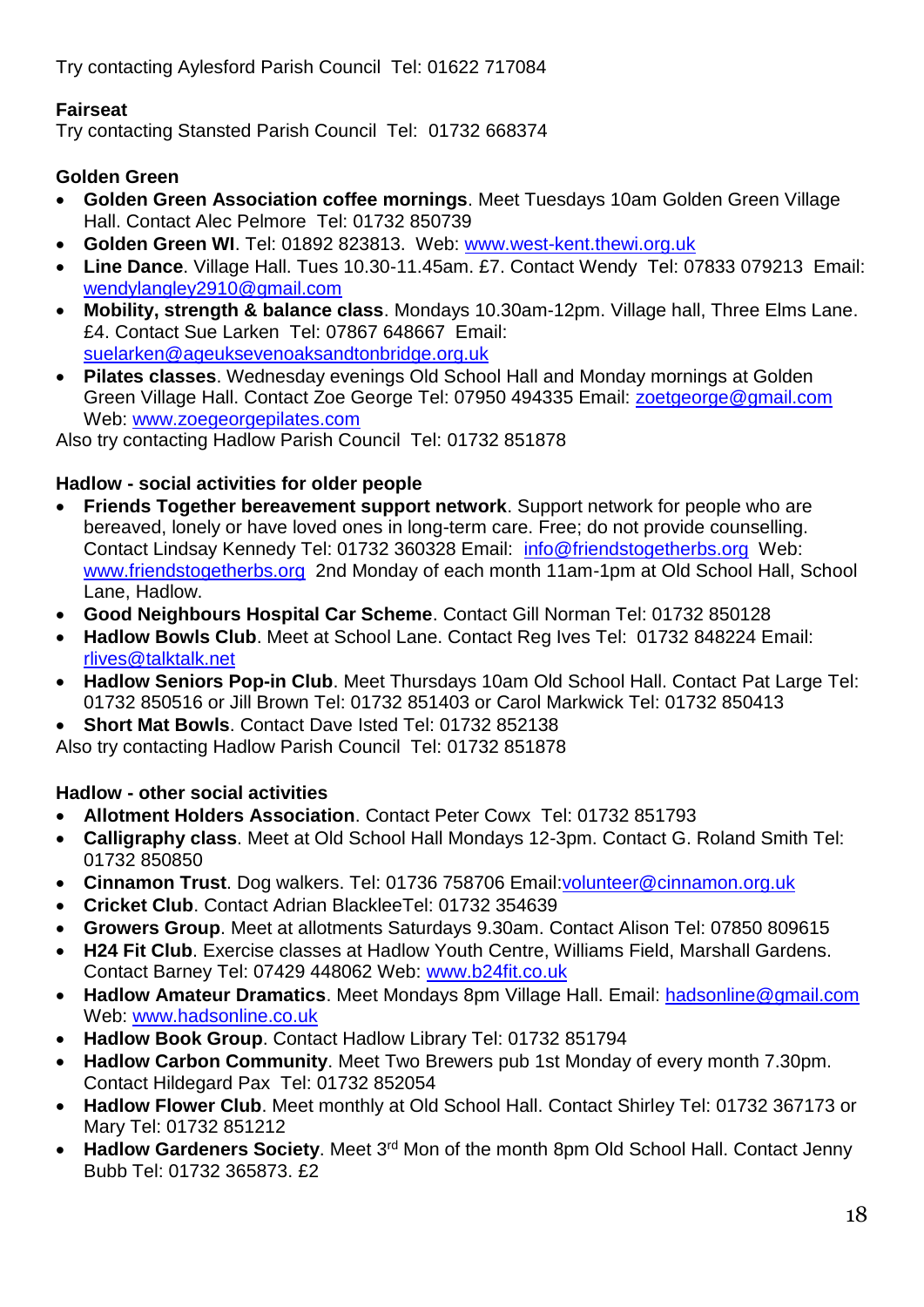- **Hadlow Historical Society**. Meet Mondays or Tuesdays 8pm. St Mary's Church, Church St, Hadlow TN11 0DB. Contact Anne Hughes Tel: 01732 850214
- **Hadlow Orchestra**. Meet Saturday evening once a month in St Mary's Church.Contact Anne Tel: 01732 850048 Email: [gghamlet@hotmail.co.uk](mailto:gghamlet@hotmail.co.uk) or Derek Wisdom Tel: 01732 850372.
- **Hadlow Running Group**. Meet Williams Field by Village Hall. Mondays & Wednesdays 7:30pm. Web: [www.hadlowrunners.com](http://www.hadlowrunners.com/)
- **Hadlow Sewing & Knitting Group**. Meet Old School Hall monthly on a Tuesday 2pm.Contact Ruby Burt Tel: 01732 359398
- **Hadlow Tower Restoration**. Contact Caroline Elcombe Email: [caroline.elcombe@virgin.net](mailto:aroline.elcombe@virgin.net) Web: [www.hadlowtower.com](http://www.hadlowtower.com/)
- **Hadlow United Football Club**. Meet Sunday mornings Williams Field. Contact Daniel Webb Tel: 07703830852
- **Hadlow WI**. Tel: 01892 823813. Web: [www.west-kent.thewi.org.uk](http://www.west-kent.thewi.org.uk/)
- **Kent Tree & Pond Wardens**. Contact David Carey Email: [davidcarey.maltings@gmail.com](mailto:davidcarey.maltings@gmail.com) or Donna Popplewell Email: [donna.popplewell@gmail.com](mailto:donna.popplewell@gmail.com)
- **Kent Smallholders**. Contact Hadlow College, Ashes Lane
- **Ladies Badminton Club**. Contact Sally Wynne Tel: 01732 850544
- **Reading Group**. Meet at the Library. Tel: 01732 851794
- **Road Representatives**. Contact Doreen Etheridge Tel: 01732 850747
- **Russett Players**. Tel: 01622 870199 Email: [russettplayers@gmail.com](mailto:russettplayers@gmail.com) Web: [www.therussettplayers.weebly.com](http://therussettplayers.weebly.com/)
- **Table Tennis**. Meet Wednesdays, 7-9pm Village Hall, William's Field. Contact Carol Hyams Tel: 01732 851654.
- **Tonbridge & Malling Ramblers**. Walks in Hadlow area. Tel: 01732 851310 Web: [www.tonbridgeandmallingramblers.org.uk](http://tonbridgeandmallingramblers.org.uk/)
- **Tonbridge Hornets Football**. Play in Hadlow. Contact Dan Tel: 07880 704285
- **Tonbridge Lions Club**. Meet at Hadlow Manor Hotel, Maidstone Rd, Goose Green, Hadlow TN11 0JH Tel: 01732 358218, 0845 833 9819 Email: [info@tonbridgelions.co.uk](mailto:info@tonbridgelions.co.uk) Web: [www.tonbridgelions.co.uk](http://www.tonbridgelions.co.uk/)
- **Yoga Club**. Meet St Mary's upper room Fridays 9.30- 11am. Contact Paula Holden Tel: 07752 078876 Email: [paulaholden@4wellbeing.co.uk](mailto:paulaholden@4wellbeing.co.uk) Web: [www.4wellbeing.co.uk](http://www.4wellbeing.co.uk/)

# <span id="page-18-0"></span>**Hildenborough**

See also Tonbridge

- **Art Group practical sessions**. Every Tue 1-3pm. Tonbridge Theatre & Arts Club, Oast Theatre, London Rd, Tonbridge TN10 3AN
- **Association of Men of Kent & Kentish Men** (for anyone interested in Kent). Tonbridge & Tunbridge Wells branch meets at Hilden Manor pub 11am 1st Thursday of month. Contact Bernard Thompson Tel: 01732 832396 Email: [amkkm.ttw@btinternet.com](mailto:amkkm.ttw@btinternet.com)
- **Forget-me-Not café**. St John's Church Centre, Foxbush, Hildenborough TN11 9HT. 2nd Wednesday of every month 11am-12.30pm. Tel: 01732 759854 Email: [hello@forgetmenotcafe.org.uk](mailto:hello@forgetmenotcafe.org.uk) Web: [www.forgetmenotcafe.org.uk](http://www.forgetmenotcafe.org.uk/)
- **Hildenborough coffee & chat**. Contact Hildenborough Library Tel: 01732 838729
- **Hildenborough health walk**. Meet Mondays 10am Recreation Ground. Duration 60-90 minutes. Healthy Living Team Tel: 01732 876347 Email: [healthy.living@tmbc.gov.uk](mailto:healthy.living@tmbc.gov.uk)
- **Hildenborough tai chi**. Meet at Village Hall, Riding Lane, Hildenborough on Mondays & Thursdays 9.30-11.30am. Contact Rachel Tel: 01732 811212
- **Hildenborough WI (Afternoon)**. Meets 1st Wednesday of the month 2.30pm. St Johns Church Hall. Contact Mrs Joan Long Tel: 01732 832442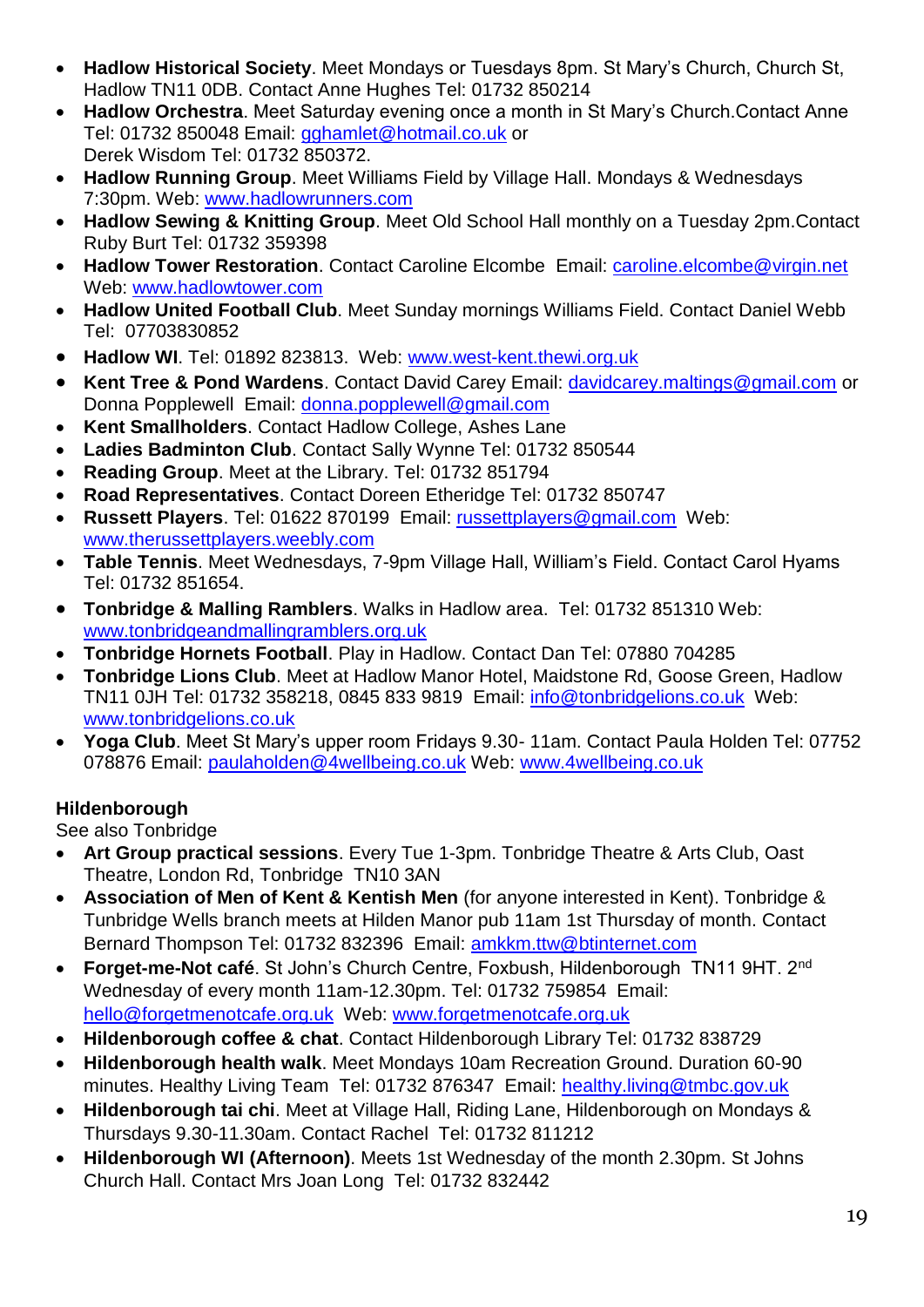- **Hildenborough WI (Evening)**. Meets 2nd Tuesday of the month 7.45pm. St Johns Church Hall. Contact Mrs Lorna Stanley Tel: 01732 833415
- **Oast Theatre**. Tonbridge Rd, Hildenborough. Music, movement and singing sessions. Contact Jason Lower Tel: 01892 500673 Email: [jason@trinitytheatre.net](mailto:jason@trinitytheatre.net)

Also try contacting Hildenborough Parish Council Tel: 01732 832367

# <span id="page-19-0"></span>**Ightham**

• Ightham & District Gardeners Club. Meets village hall, Sevenoaks Rd. 4<sup>th</sup> Tuesday of each month 7.30-9pm. Contact Dee Samways Tel: 07799 002129

Also try contacting Ightham Parish Council Tel: 01732 886402

# <span id="page-19-1"></span>**Kings Hill**

 **Kings Hill u3a**. Educational, creative and leisure activities for older people. No qualifications required or awarded. Email: [enquiries@kingshillu3a.org.uk](mailto:enquiries@kingshillu3a.org.uk) Web: [www.kingshillu3a.org.uk](http://www.kingshillu3a.org.uk/)

Also try contacting Kings Hill Parish Council Tel: 01732 870382

# <span id="page-19-2"></span>**Larkfield**

- **Dementia-friendly swimming session**. Larkfield Swimming Pool. Thursdays 12-1pm. £3.10, carers free. You may need to have an experienced swimmer with you. Tel: 07715 652846 Email: suzy.abbott@tmactive.co.uk
- **Larkfield Community Group Buddy Scheme**. Befrienders who can visit you. Tel: 07563 196479 Email: [jackiehirsch56@yahoo.co.uk](mailto:jackiehirsch56@yahoo.co.uk) Web: [www.larkfieldcommunitygroup.wordpress.com](http://www.larkfieldcommunitygroup.wordpress.com/)
- **Music movement class**. Leisure Centre. Tel: 01622 719345 Email: [natalie.williams@tmactive.co.uk](mailto:natalie.williams@tmactive.co.uk)
- **Tonbridge & Malling Citizens' Advice (volunteers)**. Larkfield outreach sessions. Tel: 0808 278 7810

Also try contacting East Malling & Larkfield Parish Council Tel: 01732 844546

# <span id="page-19-3"></span>**Leybourne**

 **Larkfield Community Group Buddy Scheme**. Befrienders who can visit you. Tel: 07563 196479 Email: [jackiehirsch56@yahoo.co.uk](mailto:jackiehirsch56@yahoo.co.uk) Web: [www.larkfieldcommunitygroup.wordpress.com](http://www.larkfieldcommunitygroup.wordpress.com/)

Also try contacting Leybourne Parish Council Tel: 01732 873722

# <span id="page-19-4"></span>**Mereworth**

Try contacting Mereworth Parish Council Tel: 01732 846192

# <span id="page-19-5"></span>**Offham**

**• Time to Talk café**. Spadework Garden Centre. 1<sup>st</sup> Mon of the month 2.30-4.30pm. Contact Mick Smithson Tel: 01732 870002

Also try contacting Offham Parish Council Tel: 01732 521303

# <span id="page-19-6"></span>**Platt**

See St Mary's Platt

# <span id="page-19-7"></span>**Plaxtol**

**• Afternoon Tea.** Plaxtol Church 3<sup>rd</sup> Thursday of every month Also try contacting Plaxtol Parish Council Tel: 01732 810600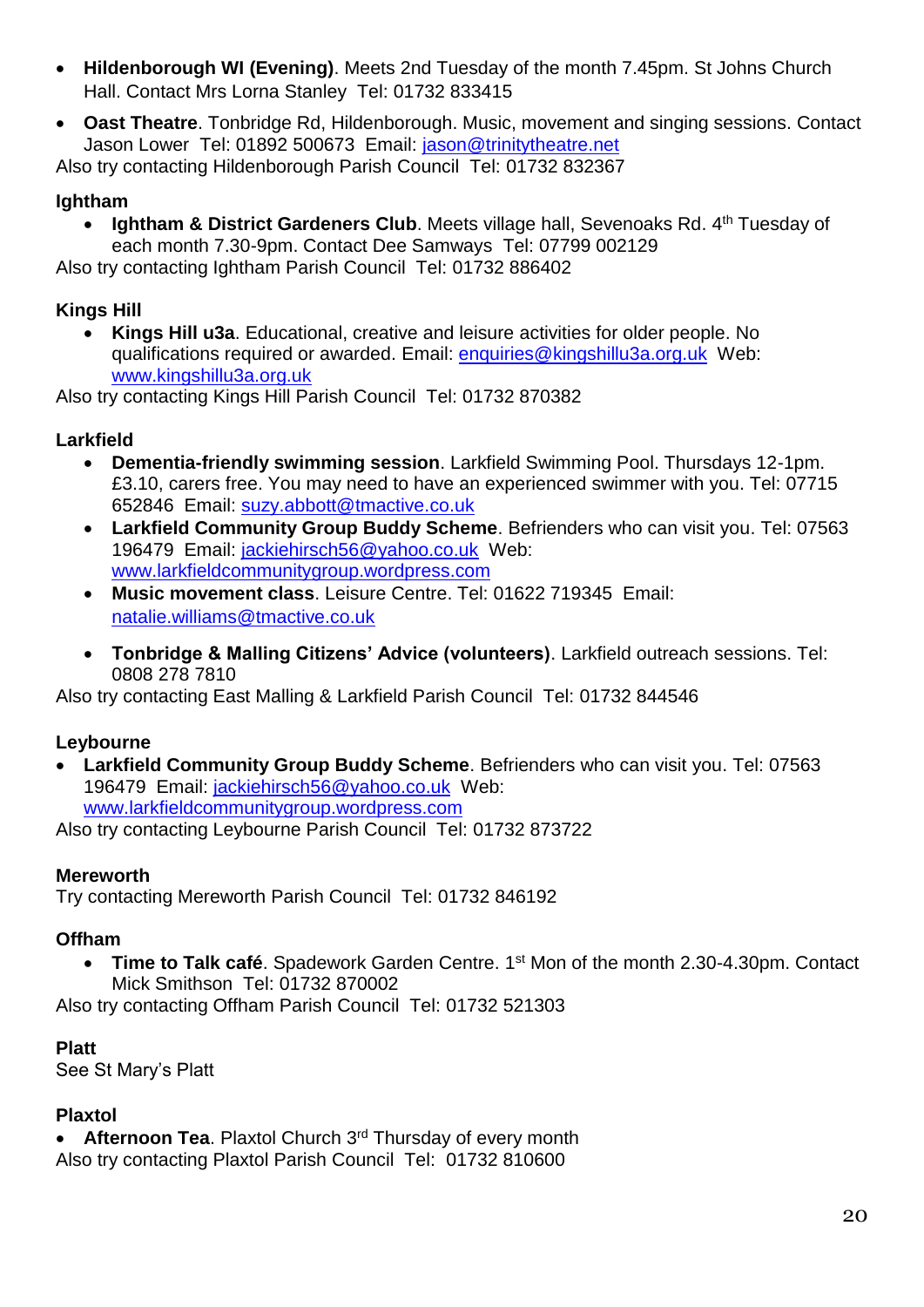#### <span id="page-20-0"></span>**Ryarsh**

 **Mobility, strength & balance class**. Tuesdays 10am-12pm. Village hall. £3.50. Contact Sue Larken Tel: 07867 648667 Email: [suelarken@ageuksevenoaksandtonbridge.org.uk](mailto:suelarken@ageuksevenoaksandtonbridge.org.uk)

Also try contacting Ryarsh Parish Council Tel: 01732 521303

# <span id="page-20-1"></span>**Shipbourne**

Try contacting Shipbourne Parish Council Tel: 01732 886402

# <span id="page-20-2"></span>**Snodland**

- **Dementia café**. Christchurch Hall. 2<sup>nd</sup> & 4<sup>th</sup> Mon of the month 10am-12pm
- **Larkfield Community Group Buddy Scheme**. Befrienders who can visit you. Tel: 07563 196479 Email: [jackiehirsch56@yahoo.co.uk](mailto:jackiehirsch56@yahoo.co.uk) Web: [www.larkfieldcommunitygroup.wordpress.com](http://www.larkfieldcommunitygroup.wordpress.com/)
- **Snodland Short Mat Bowls Club**. Community Centre Wed, Thu & Sun 1.45-4.15pm. Contact Mick Tel: 01634 241948 Email: [mick.galloway@icloud.com](mailto:mick.galloway@icloud.com)
- **Tonbridge & Malling Citizens' Advice (volunteers)**. Snodland outreach sessions. Tel: 0808 278 7810

Also try contacting Snodland Parish Council Tel: 01634 240228

# <span id="page-20-3"></span>**St Mary's Platt**

Try contacting Platt Parish Council Tel: 01732 886822

#### <span id="page-20-4"></span>**Stansted**

- **Coffee morning**. Stansted Church. Thursdays
- **Stansted horticultural and homecraft society**. Contact Geoff Allgood Tel: 07443 425497
- **Vigo Singers**. Village hall, Stansted. Contact Linda King Tel: 01474 705519 Web: [www.vigosingers.org.uk](http://www.vigosingers.org.uk/)

Also try contacting Stansted Parish Council Tel: 01732 668374

# <span id="page-20-5"></span>**Tonbridge - social activities for older people**

See also Hildenborough

- **Active Life**. Every Fri 9-11.30am. Badminton, swimming, table tennis, gym, yoga for over-50s. Tonbridge School Sports Centre, London Rd, Tonbridge TN10 3AD. £5.75 per session. Tel: 01732 304111 Web: www.tonbridge-school.co.uk/club www.tonbridgeschoolcentre.co.uk
- **Angel Indoor Bowls Club**. Avenue du Puy, Tonbridge TN9 1QH Tel: 01732 771200 Email: [angeloffice@angelibc.co.uk](mailto:angeloffice@angelibc.co.uk) Web: [www.angelibc.co.uk](http://www.angelibc.co.uk/) Accessible bowling every Friday 9.30- 11.30am
- **Bandstand concerts**. Tonbridge Castle lawn. Summer Sundays 3-5pm. Free
- **Bereavement Support**. Saint Stephen's Church. All welcome regardless of faith. Contact Reverend Sheila Perkins Tel: 01732 379903 Web: www.ststephenstonbridge.org
- **Bowls café**. Angel Indoor Bowls Club, Avenue Du Puy. 4<sup>th</sup> Thu of the month 2.30-4.30pm. Contact Chris Thorogood Email: [bowlscafe21@gmail.com](mailto:bowlscafe21@gmail.com)
- **Castle Bridge Club**. Wednesdays 7.30pm at Forsyth Hall, Age UK, Bradford St, Tonbridge TN9 1DU. Duplicate bridge. £2.50. Contact David Tel: 07973 322834
- **Christmas Day Lunch**. These are for people who are on their own on Xmas Day. Details are usually available from mid-October. Contact either St Stephen's Church Tel: 01732 771977 or Tonbridge Baptist Church Tel: 01732 352824
- **Coffee & tea drop-in sessions**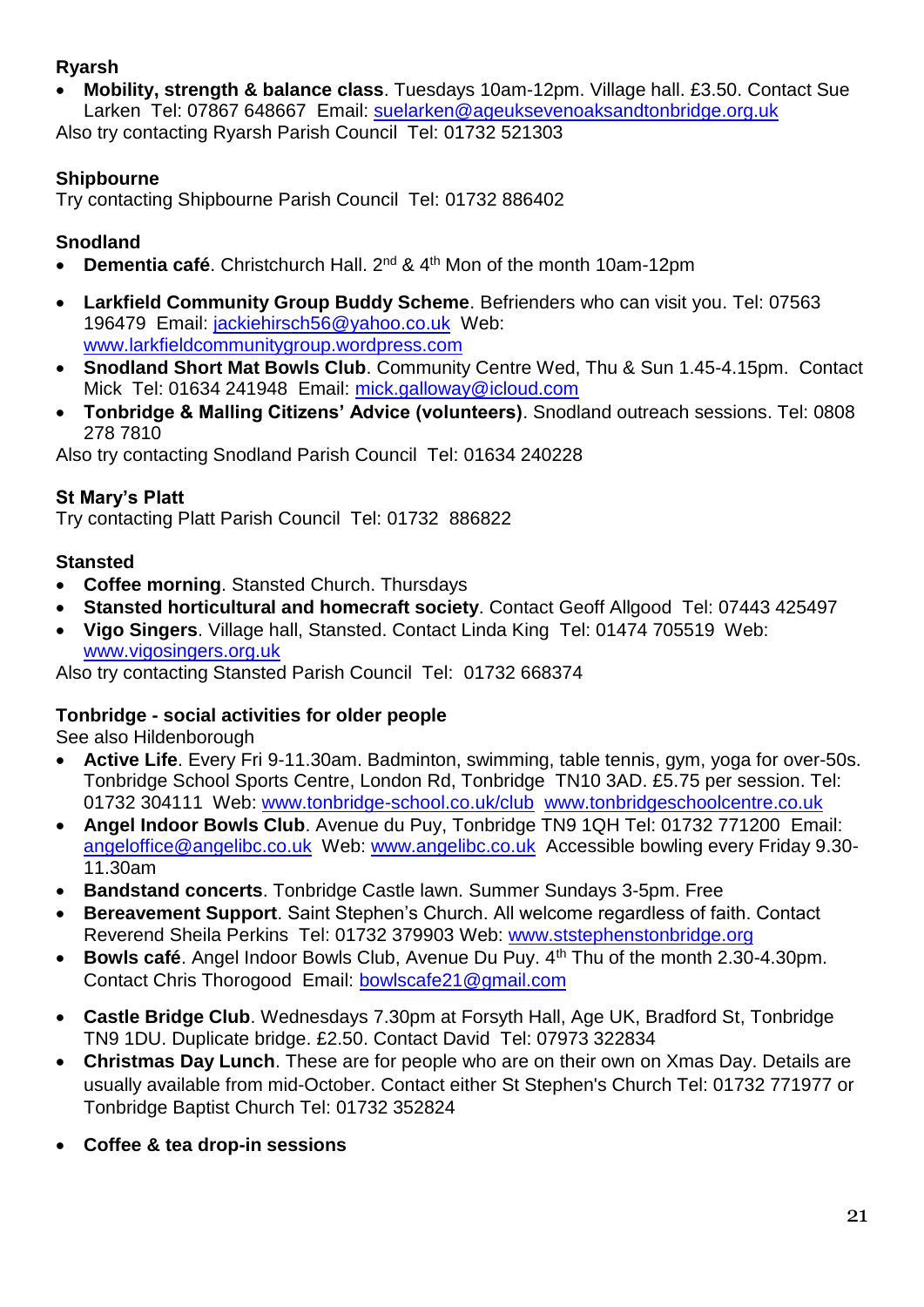- o Age UK Coffee & Company, Forsyth Hall, 5 Bradford St. Every Tue 10am-12pm. £2. Tel: 01732 366100. Email: tonbridge.office@ageuksevenoaksandtonbridge.org.uk Web: www.ageuksevenoaksandtonbridge.org.uk
- o Baptist Church, Darenth Avenue. Seniors coffee. Wednesdays & Thursdays 10.30- 11.30am, 1.30-2.30pm. Contact Maxine Hallett Tel: 01732 352824 Email: [maxine.hallett@tonbridgebaptist.church](mailto:maxine.hallett@tonbridgebaptist.church)
- o Christchurch United Reformed Church café, High St. Mon-Wed 10am-1pm, Thu-Fri 10am-2pm, Sat 10am-12pm. Tel: 01732 770334. Web: [www.christchurchtonbridge.com](http://www.christchurchtonbridge.com/)
- o St Peter & St Paul, Church Lane. Monday to Saturday 10am-12pm. Tel: 01732 770962. Web: [www.tonbridgeparishchurch.org.uk](http://www.tonbridgeparishchurch.org.uk/)
- o St Philip's, Salisbury Rd. Open House Sat 10am-12pm. Tel: 01732 770962. Web: [www.tonbridgeparishchurch.org.uk](http://www.tonbridgeparishchurch.org.uk/)
- o St Saviour's, Dry Hill Park Rd. Every Mon 10.30-11.30am. Tel: 01732 770962. Web: [www.tonbridgeparishchurch.org.uk](http://www.tonbridgeparishchurch.org.uk/)
- o St Stephen's Refresh Cafe, Waterloo Rd. Every Tue & Fri + some Sats 9.30am-12.30pm. Tel: 01732 771977. Web: [www.ststephenstonbridge.org](http://www.ststephenstonbridge.org/)
- **Craft Group**. St Stephen's Church. Tuesdays 10am-12pm. Free
- **Crossroads Care Kent COGS Group**. Cognitive stimulation therapy for people with mild to moderate dementia. Wed 10am-3pm. Tel: 0345 095 6701 Email: enquiries@crossroadskent.org
- **Dementia-friendly sports sessions (badminton, basketball with a foam ball, boccia, cycling on a static bike, golf putting, hand weights, soft darts, short tennis, table tennis)**. Angel Centre, Angel Lane, Tonbridge TN9 1SF. 1st & 3rd Fri of each month 2-3.30pm. £4. Tel: 07715 652846, 01732 359966 Email: suzy.abbott@tmactive.co.uk
- **Dementia-friendly swimming session**. Tonbridge Swimming Pool TN9 1HR. Fri 12.15- 1.15pm. £3.10. Tel: 07715 652846 Email: [suzy.abbott@tmactive.co.uk](mailto:suzy.abbott@tmactive.co.uk)
- **Derwent Day Centre**, Darenth Avenue. Wednesdays and Thursdays 10am-3pm. £20 per session including lunch, crafts, quizzes, exercise, singing, outings and other activities. Visits from chiropodist. Run by the Baptist Church. Contact Maxine Hallett Tel: 01732 352824 Email: [maxine.hallett@tonbridgebaptist.church](mailto:maxine.hallett@tonbridgebaptist.church)
- **Disability Social Club**. Tue & Thu 10.30am-4pm. Baptist church, Darenth Avenue. Activities, indoor games, speakers, musical entertainment, outings. Contact Malcolm 07914 253474 or Jan 01622 871575
- **Fitness for Everyday Life**. Meets Mondays 9.45-11.15am. United Reformed Church, High St. £8. Contact Ruth Tel: 07774 254193
- **Friends Together bereavement support network**. Support network for people who are bereaved, lonely or have loved ones in long-term care. Coffee mornings and lunch clubs across the Tonbridge area. Free; do not provide counselling. Contact Lindsay Kennedy Tel: 01732 360328 Email: [info@friendstogetherbs.org](mailto:info@friendstogetherbs.org) Web: www.friendstogetherbs.org
	- o Tuesdays 11am-12pm at Rose & Crown Hotel, High St, Tonbridge
	- $\circ$  3<sup>rd</sup> Tuesday of each month 7-9pm at Rose & Crown Hotel, High St, Tonbridge
	- o 3<sup>rd</sup> Friday of each month 12.30-2pm at Methodist Church, Higham Lane, Tonbridge. Contact Ann Tel: 01732 353013
- **Golden Girls dance class**. Fri 1.30-2.30pm. Christchurch hall, High St, Tonbridge TN9 1SG. £6. Contact Karen Tel: 07859 015231
- **Good Companions**. Social club meets 1<sup>st</sup> Monday of the month except bank holidays 7.30-9.30pm at New Telegraph Club, Priory Rd. Evening includes entertainment, refreshments, quiz, bingo and raffle. Transport available. Free trial evening. £15 per year (+ £6 if you require transport). Tel: 01732 355676 Email: gcctonbridge@gmail.com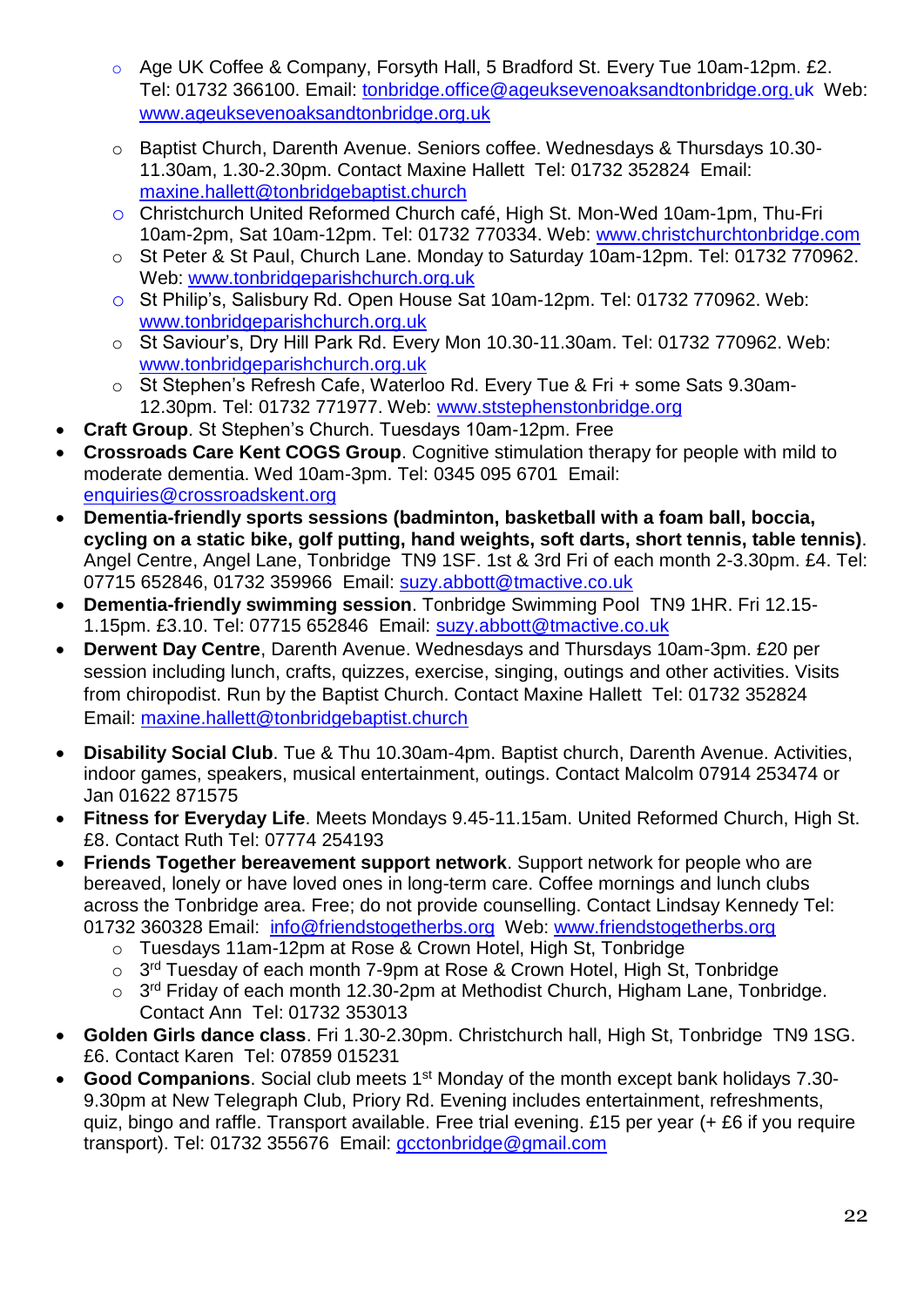- **Great Strides strength & balance classes**. Tuesday & Thursday mornings. Baptist Church, Darenth Avenue. Contact Maxine Hallett Tel: 01732 352824 Email: [maxine.hallett@tonbridgebaptist.church](mailto:maxine.hallett@tonbridgebaptist.church)
- **Health walks**.
	- o Dene Park (Monthly Thurs 10.30am-12pm). Free but book via [www.eventbrite.co.uk/o/mvcp-31154822785](http://www.eventbrite.co.uk/o/mvcp-31154822785) Tel: 03000 422997
	- o Haysden Country Park (Monthly Thurs 10.30am-12pm). Free but book via [www.eventbrite.co.uk/o/mvcp-31154822785](http://www.eventbrite.co.uk/o/mvcp-31154822785) Tel: 03000 422997
	- o Tonbridge Swimming Pool (Wednesdays 10.15am. Duration 30 minutes). Healthy Living Team Tel: 01732 876347 Email: healthy.living@tmbc.gov.uk Web: www.tmbc.gov.uk/healthwalks
	- o Tonbridge Swimming Pool (Wednesdays 11am. Duration 60-90 minutes). Healthy Living Team Tel: 01732 876347 Email: healthy.living@tmbc.gov.uk Web: www.tmbc.gov.uk/healthwalks
- **HI-Kent Social Group for Hard of Hearing People**
- Christchurch United Reformed Church, High St, Tonbridge TN9 1SG. Tel: 01622 691151 Email: [v.kirk@hikent.org.uk](mailto:v.kirk@hikent.org.uk)
- **Indoor Bowls Taster Session**. Sat 10am-12.30pm. Free. Tonbridge Indoor Bowling Club, Avenue du Puy, Tonbridge TN9 1QH Tel: 01732 771200, 771262 Email: angelmembership@angelibc.co.uk Web: www.angelibc.co.uk
- **It's Thursday**. Tea & coffee, talks, quizzes. Meets Thursdays 10-11.30am at Christchurch URC, High St. Tel: 01732 770334 Web: [www.christchurchtonbridge.com](http://www.christchurchtonbridge.com/)
- **Kent Active Retirement Fellowship**. Meet 3rd Thu of month 2-4pm Methodist Church, Higham Lane. Contact Mary Tel: 01732 353843
- **Knit & Natter groups**
	- o Every Mon 10am-12pm & Wed 2-4pm. Tonbridge Library, Avebury Avenue TN9 1TG
	- o Every Wed 10am-12pm at Christchurch URC, High St. Tel: 01732 770334 Web: [www.christchurchtonbridge.com](http://www.christchurchtonbridge.com/)
	- o Every Fri 2-4pm Forsyth Hall, Age UK, Bradford St, Tonbridge TN9 1DU. £2.50. Tel: 01732 366100
- **Ladies' Fellowship**. Meets monthly at St Stephen's Church, 37 Waterloo Rd, Tonbridge TN9 2SW. Tel: 01732 771977. Email: enquiries@ststephenstonbridge.org Web: www.ststephenstonbridge.org
- **Line dancing**. Friday mornings. £6.50. Age UK, Bradford St. Tel: 01732 366100
- **Lunch clubs**
	- o **Age UK Thursday Lunch Club**. Meets 1st Thursday of the month 12pm at Forsyth Hall next to Age UK office in Bradford St TN9 1DU. £5.50. Tel: 01732 366100
		- o **Baptist Church Lunch Club.** Darenth Avenue. Tuesdays 12.15-1.30pm. £5. Contact Maxine Hallett Tel: 01732 352824 Email: [maxine.hallett@tonbridgebaptist.church](mailto:maxine.hallett@tonbridgebaptist.church)
		- o **Methodist Church Community Lunch**. Meets 2nd Thursday of the month 12pm at Methodist Church, Higham Lane. Donations welcome. Tel: 01732 354338 [www.tonbridgemethodistchurch.org](http://www.tonbridgemethodistchurch.org/)
- **Man2Man Retired Men's Fellowship**. Speakers & outings. Meets 10am-12pm last Thursday of the month at Baptist Church, Darenth Avenue, Tonbridge. £1. Contact Bob Maddison Tel: 01732 365489 Email: [maddison.bob77@gmail.com](mailto:maddison.bob77@gmail.com)
- **Margaret Club**. Coffee club for blind and partially-sighted people. Contact Meg Munday Email: [meg.other@sylvameg.co.uk](mailto:meg.other@sylvameg.co.uk)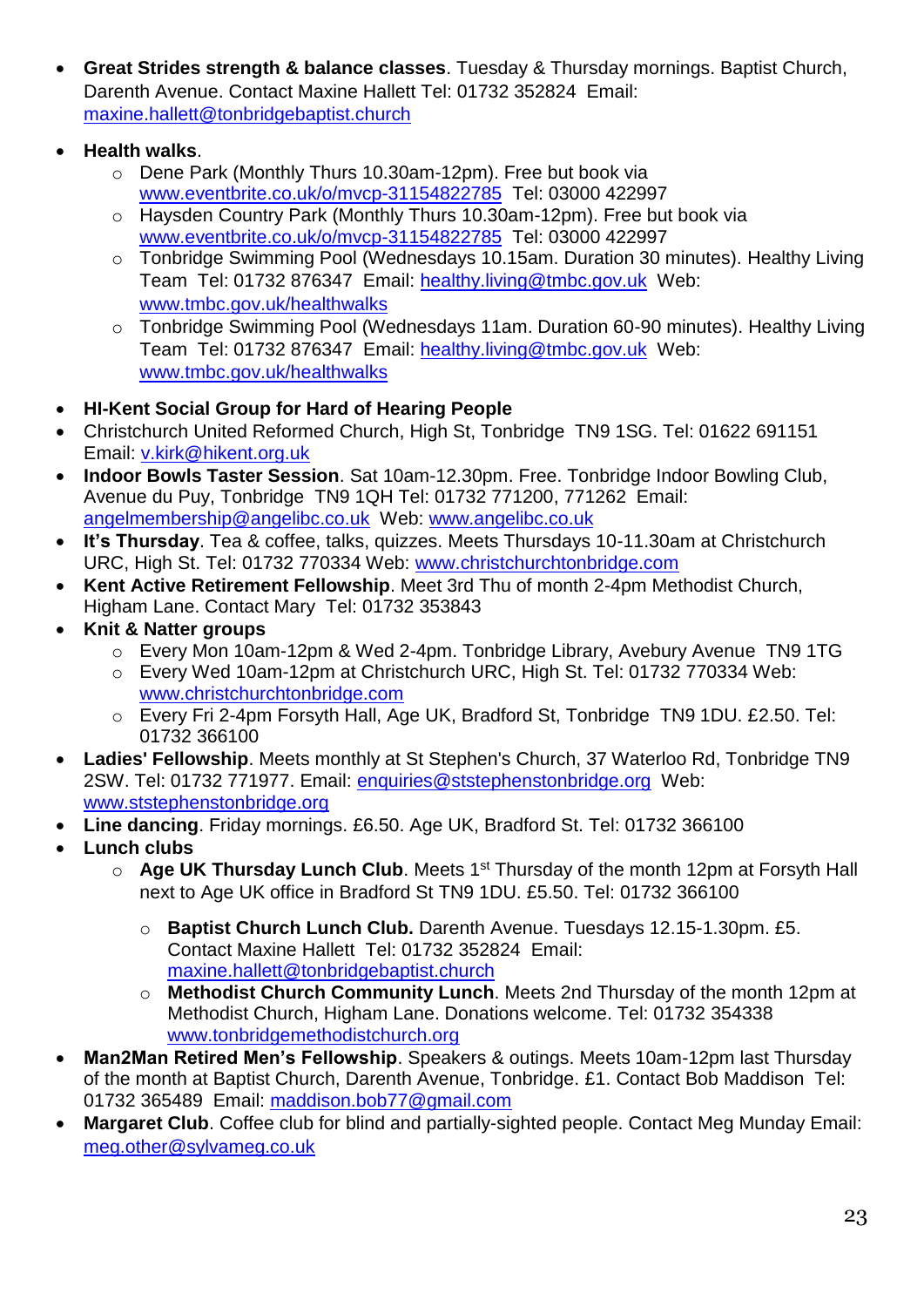- **Men in the Morning**. Every Thu 10am-12pm at St Eanswythe's Mission Hall, Priory Rd, Tonbridge TN9 2BL. Free social group for men. Contact Rowland Tel: 01732 356437 Web: [www.ststephenstonbridge.org](http://www.ststephenstonbridge.org/)
- **Men's Fellowship**. Saint Stephen's Church. All welcome regardless of faith. Contact Reverend Sheila Perkins Tel: 01732 379903 Web: www.ststephenstonbridge.org
- **Merrymakers**. Crafts. Meets Mondays 10am-12pm & Thursdays 1.30-4pm. St Peter & St Paul church, Church Lane. £1 per meeting. Contact Yvonne Tel: 01732 350651 Web: [www.tonbridgeparishchurch.org.uk](http://www.tonbridgeparishchurch.org.uk/)
- Multi-Activity session. Angel Centre, Tonbridge. 1<sup>st</sup> & 3<sup>rd</sup> Fri of the month 2-3.30pm. Tel: 01732 359966
- **Musical Memories sing-a-long choir.** 1<sup>st</sup> & 3<sup>rd</sup> Thu of each month 10.30am-12pm. Methodist Church, Higham Lane. Contact Richard Hill Tel: 07914 812068
- **New Venture Club**. Every Tue 8pm. For unattached people over 50. Vauxhall Inn, Vauxhall Lane, Tonbridge TN11 0NA. Contact Sandra Tel: 01732 361401 or John Tel: 01892 535186
- **One to One computer lessons**. Every Thu 1.30-3.30pm. Age UK, Bradford St, Tonbridge TN9 1DU. £8.50 per hour. Tel: 01732 366100 Email: tonbridge.office@ageuksevenoaksandtonbridge.org.uk
- **Paracise**. Gentle standing exercise class to improve mobility, flexibility and balance. Methodist Church, Higham Lane, Tonbridge TN10 4JG. Fridays 10.30-11.15am. £5. Contact Sharon Tel: 07736 641033 Email: sharon@paracise.com Web: www.paracise.com
- **Parkinsons UK**. Coffee mornings at Rose & Crown Hotel, 125 High St on 4th Monday of every month 10.30am-12pm. Contact Mrs Jackie Hart (Secretary), 26 Colin Blythe Rd, Tonbridge TN10 4LB Tel: 01732 360512
- **Pensioners' Club**. Every Thu 2-4pm. Tea, chat, bingo, raffle & outings for over-55s. Also daily entertainment from bingo to zumba dancing. Northwood Rd, Tonbridge TN10 3HH. Contact Viv Tel: 01732 852407 or Lilian Tel: 01732 354991
- **Philomel Singers**. No audtions. Every Wed (termtime) 2-4pm. St Peter & St Paul Church, Church Lane, Tonbridge TN9 1HD. Contact Julie Tel: 01732 358073 or Sheila Tel: 01732 351651 Web: [www.philomelsingers.wixsite.com/website](http://www.philomelsingers.wixsite.com/website)
- **Positive Ageing**. Social club with talks and trips to local theatres, cinemas, concerts and places of interest. Riverboat trips and occasional gentle walks. Monthly pub lunches and other events. Subsections for sewing, knitting etc. £10 per year. Transport provided. Meets 2<sup>nd</sup> Monday of the month 2.30-4.30pm at Baptist Church, Darenth Avenue. Contact Rosamunde Scott Tel: 01892 541344 Email: [scott.39@tiscali.co.uk](mailto:scott.39@tiscali.co.uk)
- **Postural Stability classes**. Forsyth Hall, Age UK, 5 Bradford St, TN9 1DU. Tel: 01732 366100. £7. Email: tonbridge.office@ageuksevenoaksandtonbridge.org.uk Web: www.ageuksevenoaksandtonbridge.org.uk Mondays 10-11am, 11.15am-12.15pm
- **Riverside (Tonbridge) Bowls Club**. Racecourse Sports Ground, Avebury Avenue, Tonbridge TN9 1TG Tel: 01892 825202 Email: [jean.goss1@outlook.com](mailto:jean.goss1@outlook.com)
- **Rosemary Club**. Lunch club for blind and partially-sighted people. Meets every 2-3 months on the 4th Thursday of the month at cafes and other venues in Tonbridge chosen after each lunch by those present. Contact Meg Munday Email: [meg.other@sylvameg.co.uk](mailto:meg.other@sylvameg.co.uk)
- **Senior Citizens Singles Party**. This is a party in February for senior citizens in Tonbridge who live alone. For details contact Tonbridge Lions Club Tel: 01732 358218, 0845 833 9819 Email: [info@tonbridgelions.co.uk](mailto:info@tonbridgelions.co.uk) Web: [www.tonbridgelions.co.uk](http://www.tonbridgelions.co.uk/)
- **Senior Friendship Group**. Meets Thursdays (except August) 2-4pm at Methodist Church Hall, Higham Lane, Tonbridge TN10 4JG. Small charge. Contact Jill Gray Tel: 01732 770743 Web: www.tonbridgemethodistchurch.org
- **Seniors Film Club.** Hillview School. 2<sup>nd</sup> Monday in the month 10am (termtime only). £2. Contact Marnie Tel: 01732 352793 Email: [linesm@hillview.kent.sch.uk](mailto:linesm@hillview.kent.sch.uk)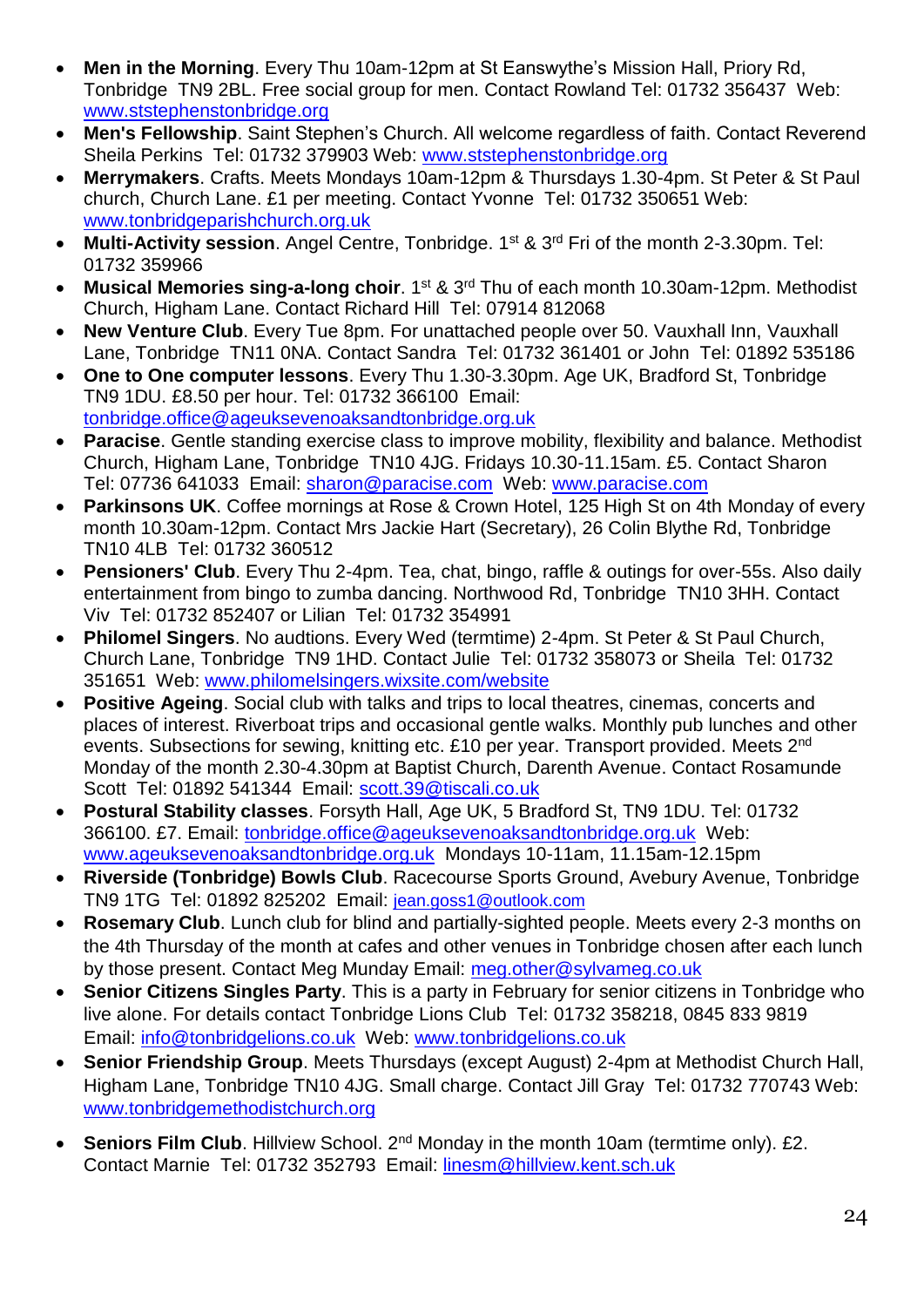- **Sunday Afternoon Teas for Seniors**. Monthly. Free. Transport available. St Stephen's Church, 37 Waterloo Rd TN9 2SW. 2.30-4.30pm. Contact Isabel Tel: 01732 379901 Email: isabel.plimmer@ststephens.org.uk Web: www.ststephenstonbridge.org
- **TAMS (Tonbridge and Malling Seniors Forum)**. An independent panel representing the views of people over-50 on health and social care services, public transport and parking. Free talks about issues for older people. Lunch provided. Meet every 2 months on Thursdays at Christchurch, High St. Contact David Metcalf Tel: 01732 353778, 876157 Email: [tams.forum@yahoo.com](mailto:tams.forum@yahoo.com) Web: www.tamsforum.weebly.com
- **Thursday Afternoon Workshop**. Craft workshop meet Thursdays 1.30-4pm at St Peter & St Paul Church, Church Lane. Cost £1. Contact Yvonne Tel: 01732 350651 Web: www.tonbridgeparishchurch.org.uk
- **Tonbara (Tonbridge Active Retirement Association).** Talks 2<sup>nd</sup> Mon of the month 2pm. Fisher Hall, Lyons Crescent. £1.50 per meeting or £5 per year. Contact Janet 01732 363660
- **Tonbridge 41 Club (ex-Round Table)**. Meet 2nd Mon of the month. Tel: 0121 456 4402
- **Tonbridge Bowling Club**. Short mat & outdoor bowls. Tonbridge Farm Sportsground, Darenth Avenue, Longmead, Tonbridge TN10 3JF. Contact Roger Davies Tel: 01732 358528, 07952 933152 Email: [tonbridgebc@gmail.com](mailto:tonbridgebc@gmail.com) [tbc@blueyonder.co.uk](mailto:tbc@blueyonder.co.uk) Web: www.tonbridgebowlingclub.com
- **Tonbridge Castle bandstand**. Free concerts on summer Sundays 3-5pm
- **Tonbridge Community Singers**. Every Wed termtime 7.15-8.45pm. Delarue Hall, Shipbourne Rd, Tonbridge TN11 9NN. Contact Carol Tel: 01732 832798 Email: [tonbridgecommunitysingers@gmail.com](mailto:tonbridgecommunitysingers@gmail.com) Web: [www.tonbridgesingers.wixsite.com](http://www.tonbridgesingers.wixsite.com/)
- **Tonbridge Disability Social Club**. Meets Tuesday & Thursday 10.30am-4pm. Baptist Church, Darenth Avenue, Tonbridge TN10 3LR. Contact James Hawkes Tel: 01732 362407, 07888 762832 or Malcolm Barth Tel: 01732 773018, 07914 253474
- **Tonbridge Royal British Legion.** Meet British Legion Club, 26 Priory Rd 2<sup>nd</sup> Thursday of the month 7.30pm. Contact Mary Brace Tel: 01622 871727 or Mrs Latham Tel: 07729 552658 or Anthony Hayward Email: [anthony.hayward@hotmail.co.uk](mailto:anthony.hayward@hotmail.co.uk) or Tel: 01732 358729
- **Tonbridge Stroke Club**. Talks, outings & tea. Meet 4th Wednesday of each month 11am-1pm at Methodist Church, Higham Lane. Contact Bob or Vivian Tel: 01732 365475 or George Tel: 01732 366494
- **Tonbridge Townswomen's Guild**. Talks, theatre trips, coach outings, Xmas lunch, scrabble, book group, quizzes etc. Meet 2<sup>nd</sup> Wednesday of the month 10am-12pm Riverside Suite, Angel Centre. Contact Vivienne Knight-Smith Tel: 01732 361751 Email: [viviks77@sky.com](mailto:viviks77@sky.com)
- **Tonbridge u3a**. Educational, creative and leisure activities for anyone not in full-time employment. Monthly talks. Theatre trips, outings and holidays. 1000 members in over 100 interest groups ranging from ambling and architecture to writing and world affairs. No qualifications required or awarded. Meet 1st Wednesday of each month 2pm. Medway Hall, Angel Centre, Tonbridge. Also coffee morning on 3rd Friday of each month 10.30am at Rose & Crown Hotel, High St, Tonbridge. £15 per year (£25 couples). Tel: 01732 241359 Email: membership.u3aton@gmail.com Web: www.tonbridgeu3a.com
- **Tonbridge Vets (veterans club)**. Social club for all retired men. Tea/coffee, billiards/snooker, darts, cards, cribbage, dominoes and other table games. 2a Danvers Rd, Tonbridge (behind Adult Education Centre). Meets Mon & Fri 10.30am-12.30pm. £10 (+£1 admission). Contact Mike Bishop Tel: 01732 351020 Email: mike.bishop276@talktalk.net
- **Veterans Drop-in**. Riverside Room, Angel Centre, Tonbridge. 1<sup>st</sup> Thursday of each month 3 to 6pm
- **Visually Impaired Craft Club**. Fortnightly. Weds. Evangelical Free Church, 34 Douglas Rd, Tonbridge TN9 2TE Contact Jo Wilkinson Tel: 01622 691357, 07469 154570 Email: [jo.wilkinson@kab.org.uk](mailto:jo.wilkinson@kab.org.uk) Web: www.kab.org.uk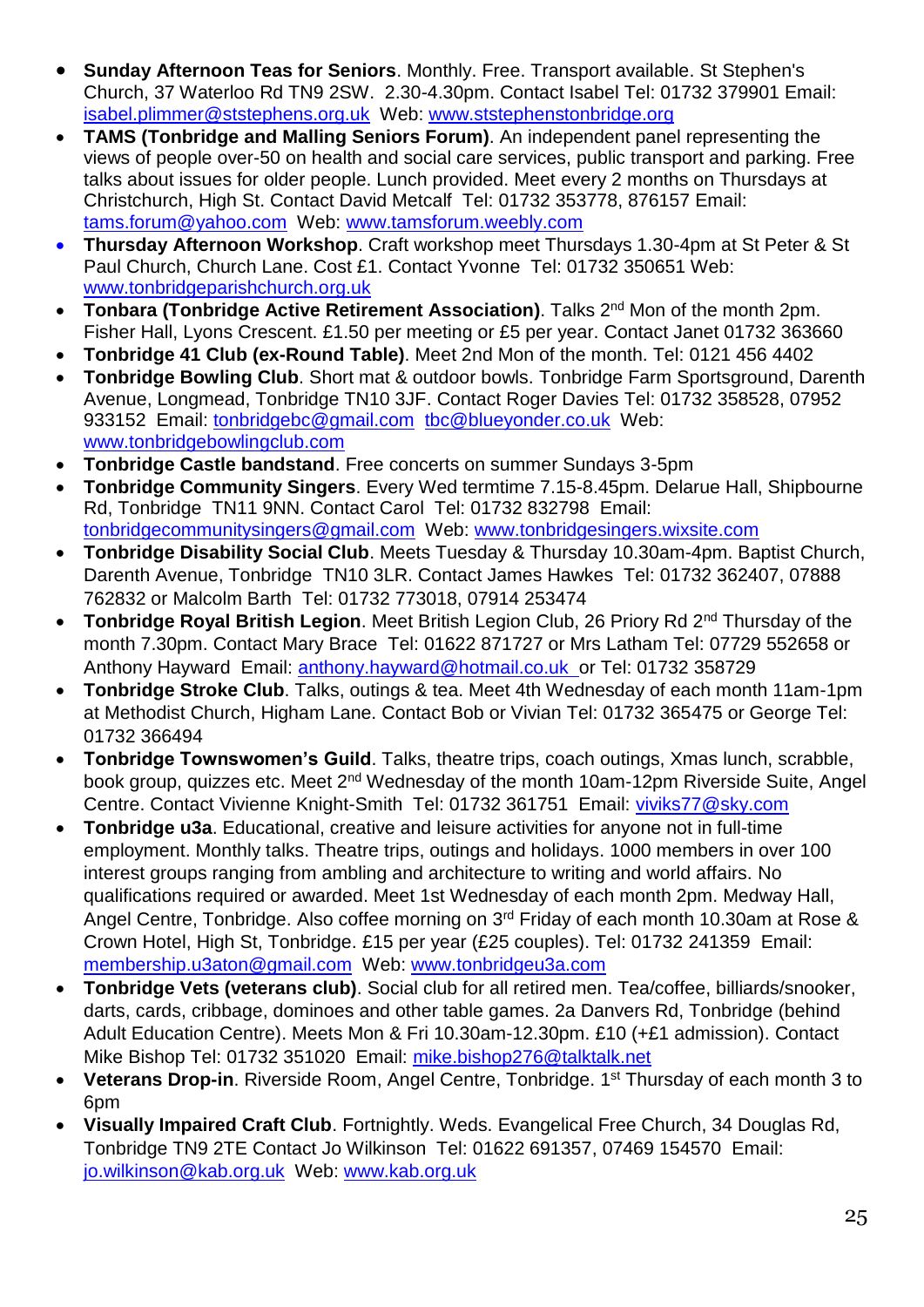# **Walking Football for over-50s**

- o Every Tue & Thu 2.30-4pm. £3.70 per session. Angel Centre, Angel Lane, Tonbridge TN9 1SF. Contact Natalie Smith Tel: 01732 359966 Email: natalie.smith@tmactive.co.uk
- o Every Sun 2.15-4pm. £4.20 per session. Tonbridge Town Walking Football Club, Tonbridge School Sports Centre, London Rd, Tonbridge TN10 3AD. Tel: 07850 576374 Email: ttwtcsundays@gmail.com Web: www.tonbridge-school.co.uk/club www.tonbridgeschoolcentre.co.uk
- **Weald Ladies Probus**. 3rd Wed of the month. Rose & Crown Hotel. Tel: 01732 384914
- **Who Let The Dads Out?** Fun and games for fathers, grandfathers and children. Meets monthly Saturdays 9.45-11.45am. St Stephen's Church, 37 Waterloo Rd, Tonbridge TN9 2SW. Tel: 01732 771977. Email: enquiries@ststephenstonbridge.org Web: www.ststephenstonbridge.org

# <span id="page-25-0"></span>**Tonbridge - other social activities**

See also Hildenborough

- **Adult Box Fitness**. Thu 9.30-10.30am. Six-in-One Club, Northwood Rd, Tonbridge TN10 3HH. £2. Web: www.olympiaboxing.co.uk
- **Adult Education Centre**. Avebury Avenue, Tonbridge TN9 1TG Tel: 03000 412222 Web: www.kentadulteducation.co.uk
- **Angel Centre Badminton Club**. Sun 8-10pm. £6. Email: [angelcentrebc@outlook.com](mailto:angelcentrebc@outlook.com)
- **Angel Indoor Fleamarket**. Every Fri 8am-1pm. Free vintage & antique market. Angel Centre, Angel Lane, Tonbridge TN9 1SF. Contact Sue Carmichael Tel: 01732 456196
- **Angel Sword Club**. Angel Centre, Angel Lane, Tonbridge TN9 1SF Tel: 01892 824408
- **Art Group practical sessions**. Every Tue 1-3pm. Tonbridge Theatre & Arts Club, Oast Theatre, London Rd, Tonbridge TN10 3AN
- **Association of Men of Kent & Kentish Men** (for anyone interested in Kent). Tonbridge & Tunbridge Wells branch meets at Hilden Manor pub 11am last Thursday of month. Contact Bernard Thompson Tel: 01732 832396 Email: [amkkm.ttw@btinternet.com](mailto:amkkm.ttw@btinternet.com)
- **Beginners2Runners running club**. Every Mon & Thu 7.30pm. Longmead Stadium, Darenth Avenue, Tonbridge TN10 3JF. £5. Web: www.beginners2runners.co.uk
- **Box Fitness**. Six-in-One Club TN10 3HH. Tuesdays & Thursdays. Contact Wayne 07525 346159
- **Cheerleading class**. Termtime Fri 5-6pm. Weald of Kent Grammar School, Tudeley Lane, Tonbridge TN9 2JP. £6. Email: joey@inspireallstars.com
- **Cowdrey Cricket Club**. Contact Gary Marshall Tel: 07913 409068 Email: [info@cowdreycc.co.uk](mailto:info@cowdreycc.co.uk)
- **Dunorlan Recorder Group**. Every Mon termtime 8-10pm. Methodist Church, Higham Lane, Tonbridge TN10 4JG Tel: 07801 054756 Web: www.srp.org.uk
- **Dancercise**. Termtime Mon & Wed 7.30-9pm. North & Central Tonbridge. Contact Lynn Tel: 01732 771352 Web: www.thedancersizecompany.co.uk
- **Five-a-Side Football**. Sat 9am. Tonbridge Farm Sportsground, Darenth Avenue, Tonbridge TN10 3JF.Web: www.5v5tonbridge.com
- **Girl Guiding**. Volunteers welcome. www.girlguidingtonbridgedivision.org.uk
- **GKR Karate**. Wed 6.30-8pm Fisher Hall, Lyons Crescent, Tonbridge TN9 1EY. Also Fri 7- 8.30pm Tonbridge Grammar School, Deakin Lees, Tonbridge TN9 2JR. Contact Lewin Tel: 07812 089304
- **Healing on the Streets**. Every Sat 10am-12pm. Watergate, Tonbridge Castle, High St, Tonbridge TN9 1BG
- **Here Come The Girls running group**. Beginners welcome. Every Mon & Wed 9.30am. Meet in swimming pool cafe, Tonbridge TN9 1HR. Free. Email: natalie.smith@tmactive.co.uk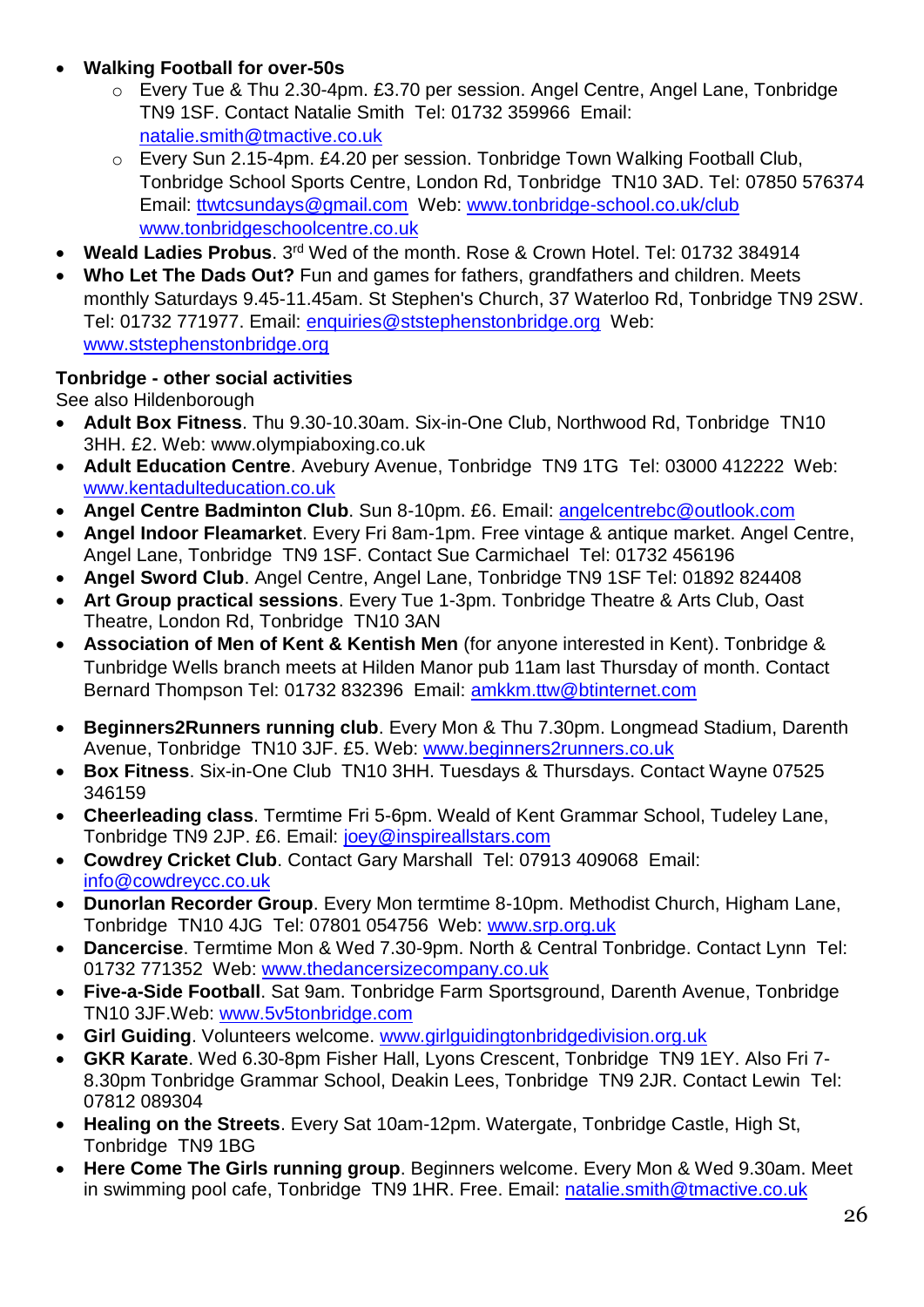- **Hilden Grange Badminton Club**. Mon 8-10.30pm. Weald of Kent Grammar School, Tudeley Lane, Tonbridge TN9 2JP. Contact Janet Tel: 01732 356601
- **International Academy of Wing Chun**. Every Thu 7.30-9pm. Martial arts for self defence. Dance Studio, Hayesbrook School, Brook St, Tonbridge TN9 2PH. £35 per month. Tel: 07976 551395 Web: www.iaw-tonbridge.com
- **Kent Green Party**. 27 Audley Avenue, Tonbridge TN9 1XF Tel: 01732 355185, 07747 036192
- **Knit Club**. Thu 10am-12pm. Old Fire Station, Castle St, Tonbridge TN9 1BH. Free. Web: www.yarnsofanarchy.com
- **Knit Night**. Wed 7.30-9.30pm. Ye Olde Chequers Inn, 122 High St, Tonbridge TN9 1AS. Free. Web: www.yarnsofanarchy.com
- **Live music**. Every Thu 7.30-9.30pm. Pizza Express restaurant, 91 High St, Tonbridge TN9 1DR. Free admission
- **Live music**. Every Tue 9-11pm. Punch & Judy pub, 11 St Stephen's St, Tonbridge TN9 2AB Tel: 01732 352368
- **Maggie's Bingo**. Sundays. New Telegraph Club, 26 Priory Rd, Tonbridge TN9 2AS Tel: 01732 358729
- **North Tonbridge Flower Arrangers**. Angel Centre, Angel Lane, Tonbridge TN9 1SF Tel: 01732 365409
- **North Tonbridge Horticultural Society**. Tel: 01732 352707
- **Open Water Swimming**. Mon & Fri 5-7pm. Haysden Lake, Lower Haysden Lane, Tonbridge TN11 9BE. £6 per swim. Web: www.triswim.org.uk
- **Parkrun**. Every Sat 8.45-10am. Meet Tonbridge Racecourse (behind swimming pool). Free. Web: www.parkrun.org.uk/tonbridge
- **Physically Disabled Social Club**. Baptist Church, Darenth Avenue. Tuesdays & Thursdays 10.30am-3.30pm. Contact James Hawkes Tel: 01732 362407, Jan Fairweather Tel: 07599 851852
- Poultwood Squash & Racketball Club. 2<sup>nd</sup> & 4<sup>th</sup> Wed of the month. Poultwood Golf Course, Higham Lane, Tonbridge. Web: [www.poultwood.com](http://www.poultwood.com/)
- **Rotary Club**. Meets Thurs at Rose & Crown Hotel. Tel: 01732 851663 Email: [tonbridgerotary@gmail.com](mailto:tonbridgerotary@gmail.com)
- **Ryusui-Ryu Martial Arts**. Thu 7-8.30pm. Angel Centre, Angel Lane, Tonbridge TN9 1SF Tel: 07976 444653 Web: www.ryusui-ryu.org
- **St Stephens Church Tonbridge Walking Group**. Saturday walks. Contact Rowland or Ann Wills Tel: 01732 356437
- **SallyJaneYoga**. Meet Tue 6-7, 7.15-8.15pm. Web: www.sallyjaneyoga.co.uk
- **Sandown Park Badminton Club**. Every Wed 7.30-9.30pm. Hugh Christie Technical College, White Cottage Rd, Tonbridge TN10 4PU. £5 + £40 per quarter. Tel: 01732 505356
- **Slimming World**
	- o Mon 5.30 & 7.30pm. United Reformed Church, High St, Tonbridge TN9 1SG Tel: 01732 780163
	- o Thu 9, 11am, 3.30, 5.30, 7.30pm. Tonbridge Angels FC Stadium, Darenth Avenue, Tonbridge TN10 3JF. Contact Jennie Tel: 01732 351005
	- o Fri 9, 11am. Tonbridge Angels FC Stadium, Darenth Avenue, Tonbridge TN10 3JF. Contact Jennie Tel: 01732 351005
	- o Sat 8, 10am. Judd School, Brook St, Tonbridge TN9 2PN. Contact Lorraine Tel: 01622 729890
- **Solace café** (for people at risk of a mental health crisis). Wellbeing Centre, Thursdays & Saturdays 5-9pm. Free. 3 St Mary's Rd, Tonbridge TN9 2LD. West Kent MIND Tel: 01732 356630/744950, 07436 102171 Email: [solacecafe@westkentmind.org.uk](mailto:solacecafe@westkentmind.org.uk) Web: www.westkentmind.org.uk
- **Soul Train Choir**. Tue 8pm. Forsyth Hall, Age UK, Bradford St, Tonbridge TN9 1DU. Contact Donna Tel: 07815 937631 Email: info@soultrainchoir.com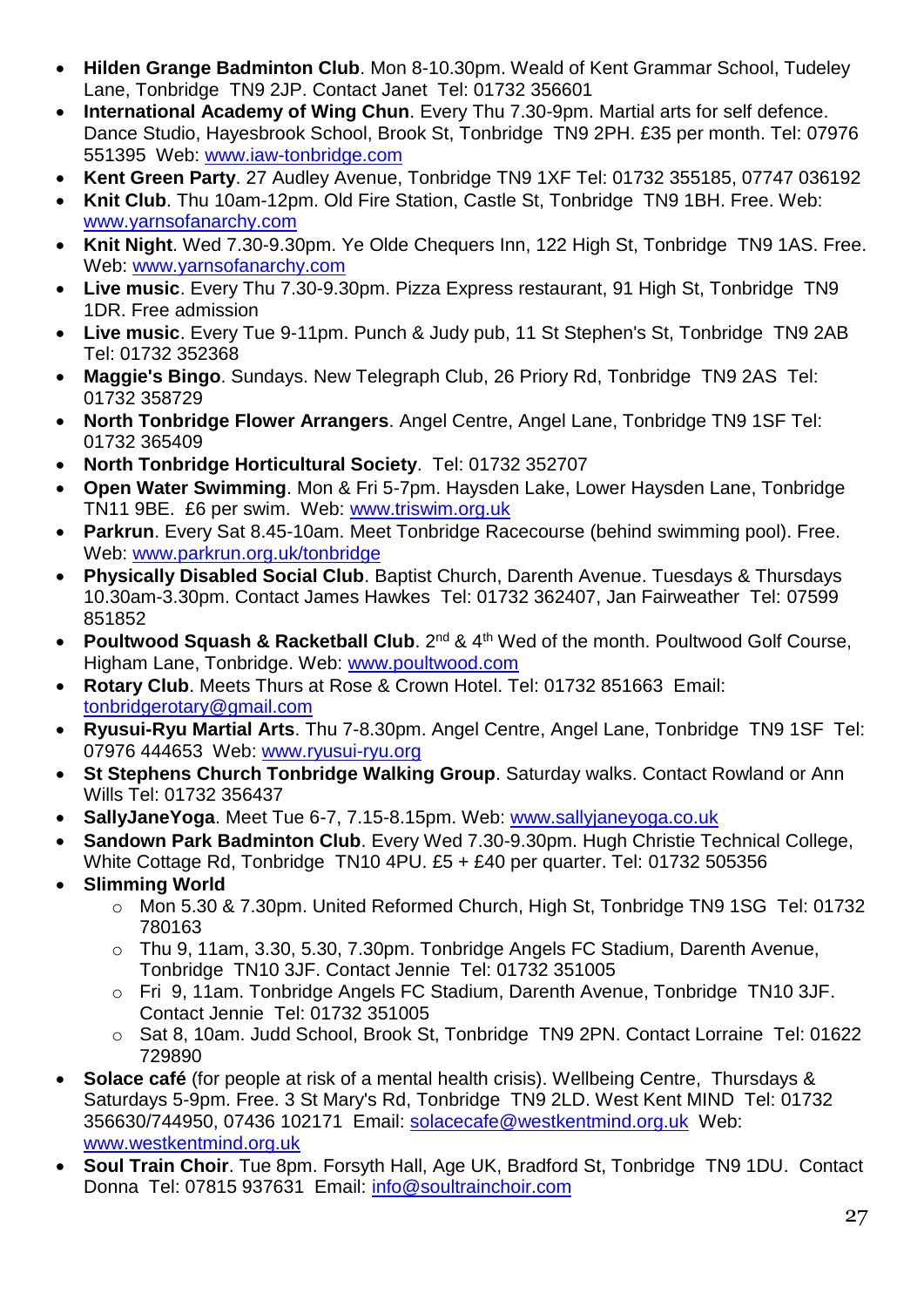- **Synergy Tae Kwon Do**. Mon, Wed & Sun eve. Angel Centre, Angel Lane, Tonbridge TN9 1SF Tel: 01732 361578 Web: www.synergytkd.com
- **Tennis Club Nights**. Every Wed 7.30-9pm. Tonbridge School Sports Centre, London Rd, Tonbridge TN10 3AD. £10. Tel: 01732 304111 Web: www.tonbridge-school.co.uk/club www.tonbridgeschoolcentre.co.uk
- **Tennis Coffee Mornings**. Doubles. Every Thu 9.30-11am. Tonbridge School Sports Centre, London Rd, Tonbridge TN10 3AD. £10. Tel: 01732 304111 Web: www.tonbridgeschool.co.uk/club www.tonbridgeschoolcentre.co.uk
- **That Girl Can Swim**. Every Thu 8-10pm. £2.80-5.20. Tonbridge Swimming Pool TN9 1HR. Web: www.tmactive.co.uk
- **Tonbridge & Malling Citizens' Advice (volunteers)**. Tonbridge Castle Gateway. Tel: 0808 278 7810
- **Tonbridge & Malling Ramblers**. Tel: 01732 851310 Email: [info@tonbridgeandmallingramblers.org.uk](mailto:info@tonbridgeandmallingramblers.org.uk) Web: [www.tonbridgeandmallingramblers.org.uk](http://www.tonbridgeandmallingramblers.org.uk/)
- **Tonbridge Angels Ladies Football**. Every Thu 6.30-7.30pm. Hayesbrook School, Brook St, Tonbridge TN9 2PH. £3 per session. Email: tonbridgeladiesfc@gmail.com
- **Tonbridge Bridge Club**. Duplicate bridge. Every Mon 7-10.45pm. Weald of Kent School, Tudeley Lane, Tonbridge TN9 2JP Tel: 01732 355919, 01892 833278
- **Tonbridge Camera Club**. Every Thu 7.45pm. Main Hall, Weald of Kent Grammar School, Tudeley Lane, Tonbridge TN9 2JP Web: www.tonbridgecameraclub.org.uk
- **Tonbridge Canoe Club**. Every Sat morning. New Wharf Rd, Tonbridge TN9 1DS Tel: 01732 361759 Web: www.tonbridgecanoeclub.org.uk
- **Tonbridge Debt Advice Centre**. Volunteers welcome. Monday evenings at Baptist Church, Darenth Avenue. Tel: 01732 368259 Web: www.tdac.org.uk
- **Tonbridge Decorative & Fine Arts Society**. Talks and visits. Meet 4th Thursday of every month 2.30pm in Medway Hall, Angel Centre, Tonbridge. Contact Susan Middleton Tel: 01622 754929 Web: www.tonbridgedfas.org.uk
- **Tonbridge Flower Arrangement Club**. Angel Centre, Angel Lane, Tonbridge TN9 1SF Tel: 01732 832491
- **Tonbridge Folk Club**. Acoustic music. Every 1st & 3rd Mon 8-11pm. The Beer Seller, 64 High Street, Tonbridge, TN9 1EH. £7. Web: [www.tonbridgefolkclub.org](http://www.tonbridgefolkclub.org/)
- **Tonbridge French Circle**. 17 Yardley Park Rd, Tonbridge TN9 1NB Tel: 01732 350648
- **Tonbridge German Shepherd Dog Training Club**. Fisher Hall, Lyons Crescent, Tonbridge TN9 1EY Tel: 01732 351422
- **Tonbridge Historical Society**. Angel Centre, Angel Lane, Tonbridge TN9 1SF Tel: 01732 838698
- **Tonbridge Line Commuters**. 13 Streamside, Tonbridge TN10 3PU
- **Tonbridge Lions Club**. Raise money for local projects and organise activities such as a party for senior single citizens. Tel: 01732 358218, 0845 833 9819 Email: [info@tonbridgelions.co.uk](mailto:info@tonbridgelions.co.uk) Web: [www.tonbridgelions.co.uk](http://www.tonbridgelions.co.uk/)
- **Tonbridge Model Railway Club**. Every Thu 7.30-10pm. Scout Hut, Lambert's Yard, Tonbridge TN9 2LE Tel: 01959 523840
- **Tonbridge North Recorders**. Recorder playing. Termtime Mon 8-10pm. Contact Jane Tel: 07738 703319 or Esther Email: evmclaren@gmail.com
- **Tonbridge Performing Arts (TPA) classes**. Termtime Thu-Sat. Angel Centre, Angel Lane, Tonbridge TN9 1SF. Email: carol.doyle20@ntlworld.com
- **Tonbridge Philharmonic Society**. Perform at concerts in Tonbridge School, St Stephen's Church and West Kent College. Rehearsals in Tonbridge School Recital Room on Monday evenings (orchestra) and Wednesday evenings (choir). Contact Alison Aries Tel: 01732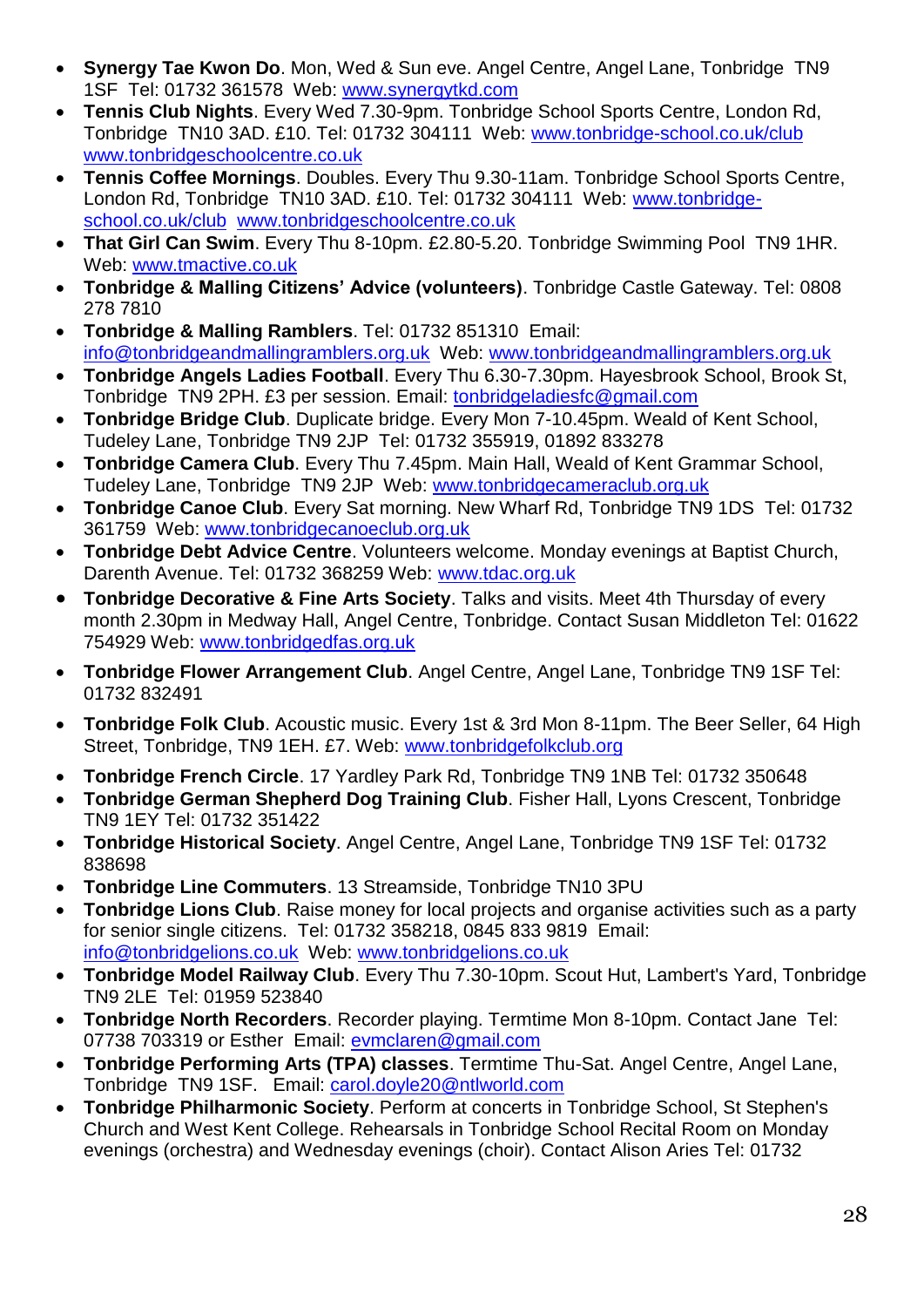833750 Email: orchchair@tonphil.org.uk (orchestra) or Carol Wake Tel: 01732 358458 Email: chchair@tonphil.org.uk (choir) Web: www.tonphil.org.uk/joinus

- **Tonbridge Rock Choir**. Every Thu termtime 6.30-8, 8.15-9.45pm. Juddians Rugby Club, The Slade, Tonbridge TN9 1HR. £25 per month. Tel: 01252 714276 Web: www.rockchoir.com
- **Tonbridge Swimming Club**. Email: [chairman@tonbridgeswimmingclub.co.uk](mailto:chairman@tonbridgeswimmingclub.co.uk) Web: [www.tonbridgeswimmingclub.co.uk](http://www.tonbridgeswimmingclub.co.uk/)
- **Tonbridge Tennis Club**. Every Fri 7.30-9.30pm & Sun 9.30am-12pm. Hugh Christie Technical College, White Cottage Rd, Tonbridge TN10 4PU Tel: 01732 359040 Web: www.tonbridgetennisclub.co.uk
- **Tonbridge Town Sailing Club**. Meets at Haysden Lake March to October Saturday afternoons and Sundays. Email: [contact.ttsc@gmail.com](mailto:contact.ttsc@gmail.com) Web: [www.tonbridgesailing.org](http://www.tonbridgesailing.org/)
- **Tonbridge Wargames Club**. Every 2nd & 4th Mon 7.30pm. Scout Hut, Lambert's Yard, Tonbridge TN9 2LE. Contact Dave Tel: 01732 886637
- **Tonbridge WI**. Tel: 01892 823813. Web: [www.west-kent.thewi.org.uk](http://www.west-kent.thewi.org.uk/)
- **Town Market & Boot Fair**. Every Sat morning. Station car park, Vale Rd, Tonbridge TN9 1QH
- **University of Kent short courses**. Tonbridge Centre, Avebury Avenue, Tonbridge TN9 1TG Tel: 01732 352316 Email: tonbridgeadmin@kent.ac.uk Web: www.kent.ac.uk/tonbridge
- **Volleyball Taster & Training Sessions**. Thu 8-10pm. Angel Centre, Angel Lane, Tonbridge TN9 1SF
- **Volunteering in Tonbridge**. Contact Imago Email: volunteering@imago.community Web: www.imago.community
- **Weight Watchers**. Tue 12.45pm. Angel Centre, Angel Lane, Tonbridge TN9 1SF Tel: 08457 123000
- **West Kent Radio**. Email: [studio@westkentradio.co.uk](mailto:studio@westkentradio.co.uk)

#### <span id="page-28-0"></span>**Trottiscliffe**

Try contacting Trottiscliffe Parish Council Tel: 07900 693572

# <span id="page-28-1"></span>**Walderslade**

Try contacting Aylesford Parish Council Tel: 01622 717084

# <span id="page-28-2"></span>**Wateringbury**

- **Carers & Cared For social club**. Wednesdays 1.30-3.30pm. Crossroads
- **Mothers' Union**. Email: [dprochester1@gmail.com](mailto:dprochester1@gmail.com)

Also try contacting Wateringbury Parish Council Tel: 01622 817068

#### <span id="page-28-3"></span>**West Malling**

- **Larkfield Community Group Buddy Scheme**. Befrienders who can visit you. Tel: 07563 196479 Email: [jackiehirsch56@yahoo.co.uk](mailto:jackiehirsch56@yahoo.co.uk) Web: [www.larkfieldcommunitygroup.wordpress.com](http://www.larkfieldcommunitygroup.wordpress.com/)
- **Malling Stamp Club**. Tel: 01474 325507 Email: [kentphilately@aol.com](mailto:kentphilately@aol.com)
- **Malling Trefoil Guild.** Tel: 020 7834 6242 Email: [trefoilguild@girlguiding.org.uk](mailto:trefoilguild@girlguiding.org.uk)
- **Mothers' Union**. Email: [dprochester1@gmail.com](mailto:dprochester1@gmail.com)

Also try contacting West Malling Parish Council Tel: 01732 870872

# <span id="page-28-4"></span>**West Peckham**

Try contacting West Peckham Parish Council Tel: 01622 532834

# <span id="page-28-5"></span>**Wouldham**

 **60+ Club**. Quizzes, talks, bingo, raffle, tea/coffee & cakes, theatre trips and other outings. Tuesdays 2-4pm Waterman's Arms pub, High St, Wouldham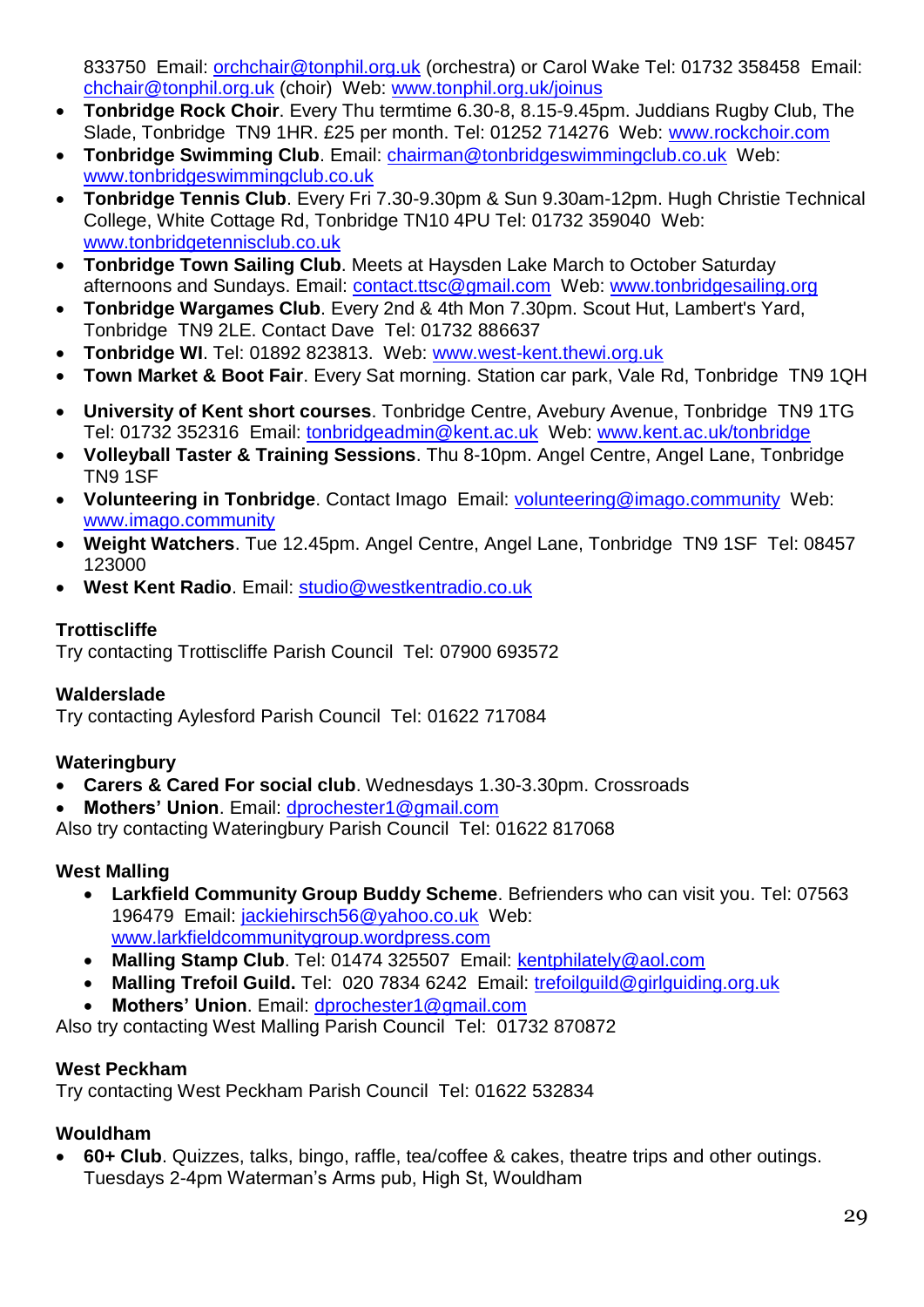**Pop-up café & information hub**. Medway Inn pub. Tel: 01303 813790 Email: [coffeeproject@ruralkent.org.uk](mailto:coffeeproject@ruralkent.org.uk)

Also try contacting Wouldham Parish Council Tel: 01634 864319

# <span id="page-29-0"></span>**Wrotham**

- **Coffee morning**. St George's Church. Tuesdays 10.30am-12.30pm
- **Community Choir**. Mondays (termtime) 7.30pm. St. George's primary school, Old London Rd
- **Wrotham Bowls Club**. Thursdays 5.30pm May-Sep. Bull Lane, Wrotham. Contact Ken Fardell Tel: 01732 823283 Email: [lindafardell@supanet.com](mailto:lindafardell@supanet.com) Web: [www.wrothambowlsclub.co.uk](http://www.wrothambowlsclub.co.uk/)
- **Wrotham Historical Society**. 2nd Friday of the month 8pm. St. George's Hall

Also try contacting Wrotham Parish Council Tel: 01732 886139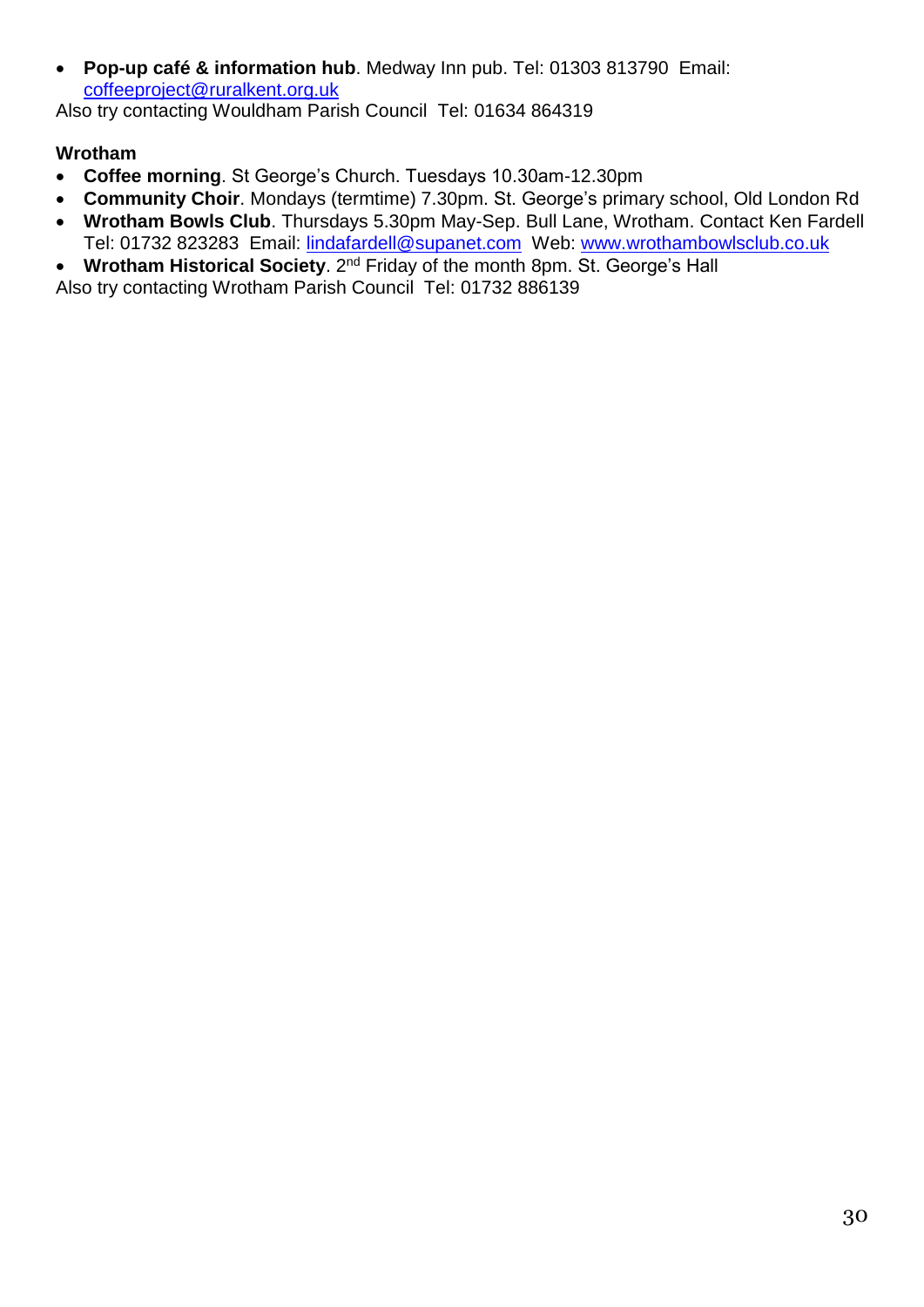#### **Index**

Active Retirement Associations, 17, 23, 25 Adult education, 26, 29 Advice, 4 Aikido, 27 Allotments, 18 Amateur dramatics, 18, 19, 28 Ambling, 10 Antiques, 26 Art, 10, 19, 26 Art exhibitions, 10 Badminton, 19, 21, 22, 26, 27 Ballet, 10 Bandstand concerts, 21, 25 Basketball, 22 Befriending, 8 Bereavement support groups, 21 Billiards, 25 Bingo, 17, 22, 24, 27, 29 Blind people's support groups, 23, 24, 25 Board games, 25 Boccia, 22 Books, 10, 18, 19, 25 Bowling, 10, 25 Bowls, 17, 18, 21, 23, 25 Boxing, 26 Braeburn Care, 11, 13 Bridge, 10, 21, 28 British Legion, 25 Buses, 10 Cafes, 4, 5, 16, 17, 18, 21, 27 Calligraphy, 18 Campaigning, 25 Canasta, 10 Canoeing, 28 Carbon reduction, 18 Card making, 10 Cards, 10, 25 Chess, 10 Choirs, 10, 27, 28, 29, 30 Christmas Day lunches, 21 Church building tours, 10 Cinnamon Trust, 18 Circle dancing, 10 Citizens' Advice, 16, 20, 21, 28 Coastal walks, 10 Coffee mornings, 4, 5, 16, 17, 18, 19, 21 Cognitive Stimulation Therapy, 22 Companionship, 22 Companionship agencies, 10 Computers, 10, 17, 24 Cooking, 10 Country dancing, 10

Countryside, 10 Crafts, 22, 24, 25, 27 Creative writing, 10 Cricket, 18 Croquet, 10 Current affairs, 10 Cycling, 10, 22 Dancing, 10, 22, 26, 28 Darts, 22, 25 Day centres, 7 Decorative arts, 28 Dementia support groups, 10, 17, 22 Disability, 22 Disability support groups, 25 Discovering China, 10 Dog walking, 18 Drawing, 10 East Peckham social activities, 16, 17 Economics, 10 Embroidery, 10 Engineering, 10 English novels, 10 Entertainment, 22 Exercise, 18, 24, 26 Exhibitions, 10 Falls prevention classes, 24 Family history, 10 Fencing, 26 Filming, 10 Films, 24 Finance, 10 Fine arts, 28 Fitness, 18, 22, 26, 27 Flower arranging, 27, 28 Flowers, 18 Follies, 19 Football, 19, 26, 28 French conversation, 10, 28 Friendship, 24 Galleries, 10 Games, 17, 22, 25, 26, 29 Gardening, 10, 18, 27 Geology, 10 German conversation, 10 German shepherd dog training, 28 Golden Green social activities, 18, 19 Golf, 10 Golf putting, 22 Grandfathers' groups, 26 Green Party, 27 Guides, 26 Gym, 21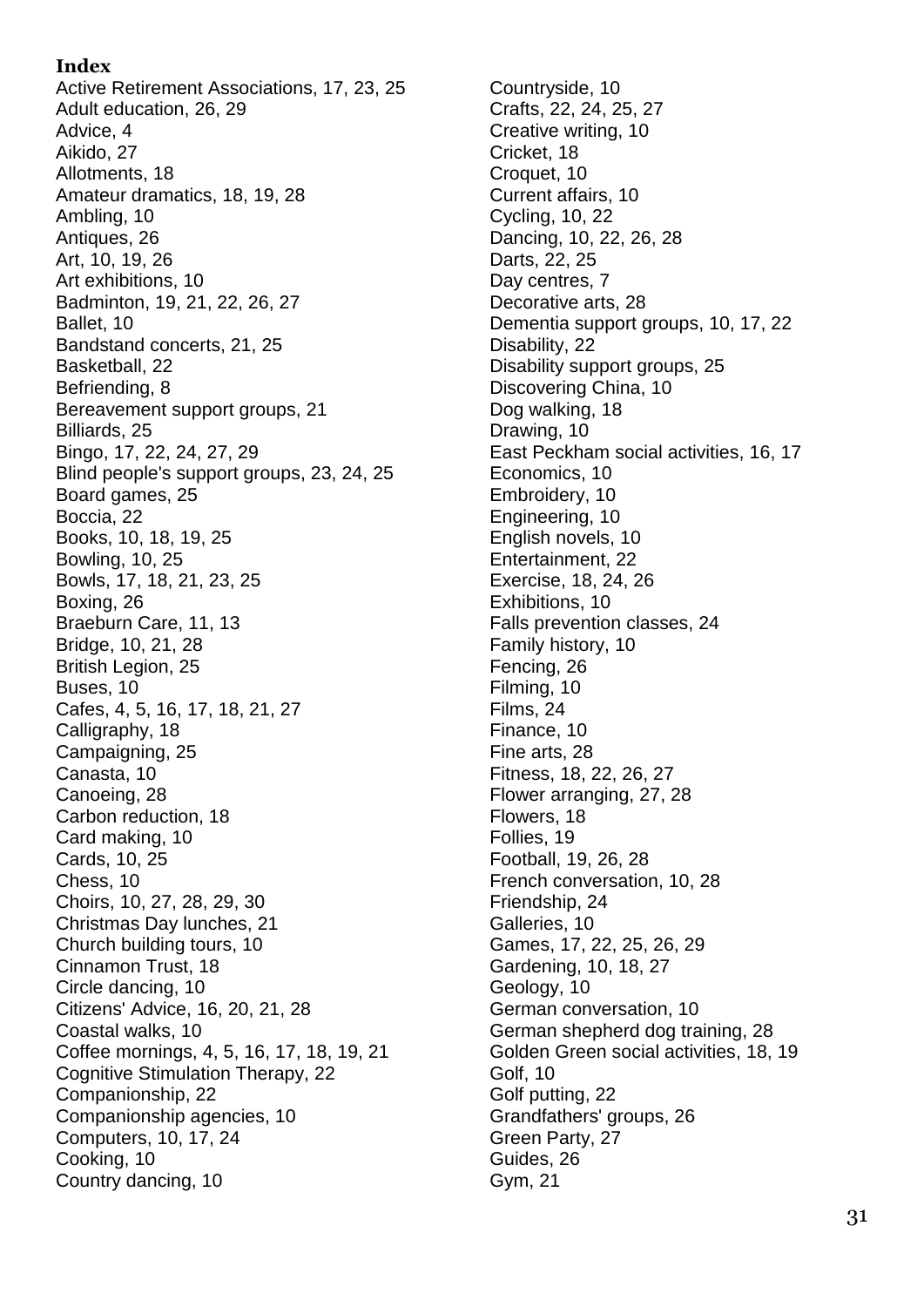Hand weights, 22 Healing, 26 Health walks, 19, 23 Heritage, 10 History, 10, 19, 28, 30 Home Instead Senior Care, 12 Horticulture, 18, 27 Hospital transport, 18 Human behaviour, 10 Indoor bowls, 21, 23 Industrial heritage, 10 Information, 4 iPads, 10 Jazz, 10 Karate, 26, 27 Kayaking, 10 Knitting, 10, 19, 23, 24, 27 Lifebook, 4 Line dancing, 25 Lions Clubs, 19, 28 Literature, 10 Live -in companions, 13 Living alone, 9 Local history, 10 London walks, 10 Lunch clubs, 6, 17, 23, 24 Mah jong, 10 Martial arts, 27, 28 Meditation, 10 Memory cafes, 4, 16, 19 Memory support groups, 10, 17, 22 Men's groups, 23, 24, 25 Mental health support groups, 27 Model railways, 28 Museums, 10 Music, 10, 27, 28 My Homecare West Kent, 12, 14 Novels, 10 Opera, 10 Orchestras, 19, 28 Outings, 17, 22, 23, 24, 25, 29 Over -50 groups, 24 Painting, 10 Paracise, 24 Parkinson's support groups, 24 Patchwork, 10 Pensioner clubs, 24 Philosophy, 10 Photography, 10, 28 Physical disability, 22 Pilates, 18 Play reading, 10 Poetry, 10

Ponds, 19 Pop -in clubs, 18 Postural stability, 24 Qi gong, 10 Quilting, 10 Quizzes, 22, 23, 25, 29 Raffles, 22, 24, 29 Railways, 28 Ramblers, 19, 28 Reading, 10, 18, 19, 25 Recorder playing, 10, 26, 28 Reiki, 10 Residents, 19 Round Table, 25 Royal British Legion, 25 Rummikub, 10 Running, 19, 26, 27 Sailing, 29 Science, 10 Scrabble, 10, 25 Self defence, 26, 27 Senior Citizen parties, 24 Senior Citizens' Singles Party, 10 Sequence dancing, 10 Sewing, 19, 24 Short mat bowls, 10, 17, 18 Silver Line, 9 Singing, 10, 22, 24, 25, 27, 28, 30 Singles, 10 Slimming, 27, 29 Slimming World, 27 Smallholding, 19 Snooker, 25 Social clubs, 22 Soul music, 27 Spanish conversation, 10 Stroke, 22 Stroke support groups, 25 Strolling, 10 Swimming, 21, 22, 27, 28 Table tennis, 10, 19, 21, 22 Tae Kwon Do, 28 Tai chi, 10, 19 Talking, 19 Talks, 17, 22, 23, 25, 29 Tea parties, 10, 20, 24, 25, 29 Ten pin bowling, 10 Tennis, 22, 28, 29 Theatre trips, 25, 29 Tonbridge social activities, 21 Trees, 19 U3A, 25 Ukulele, 10